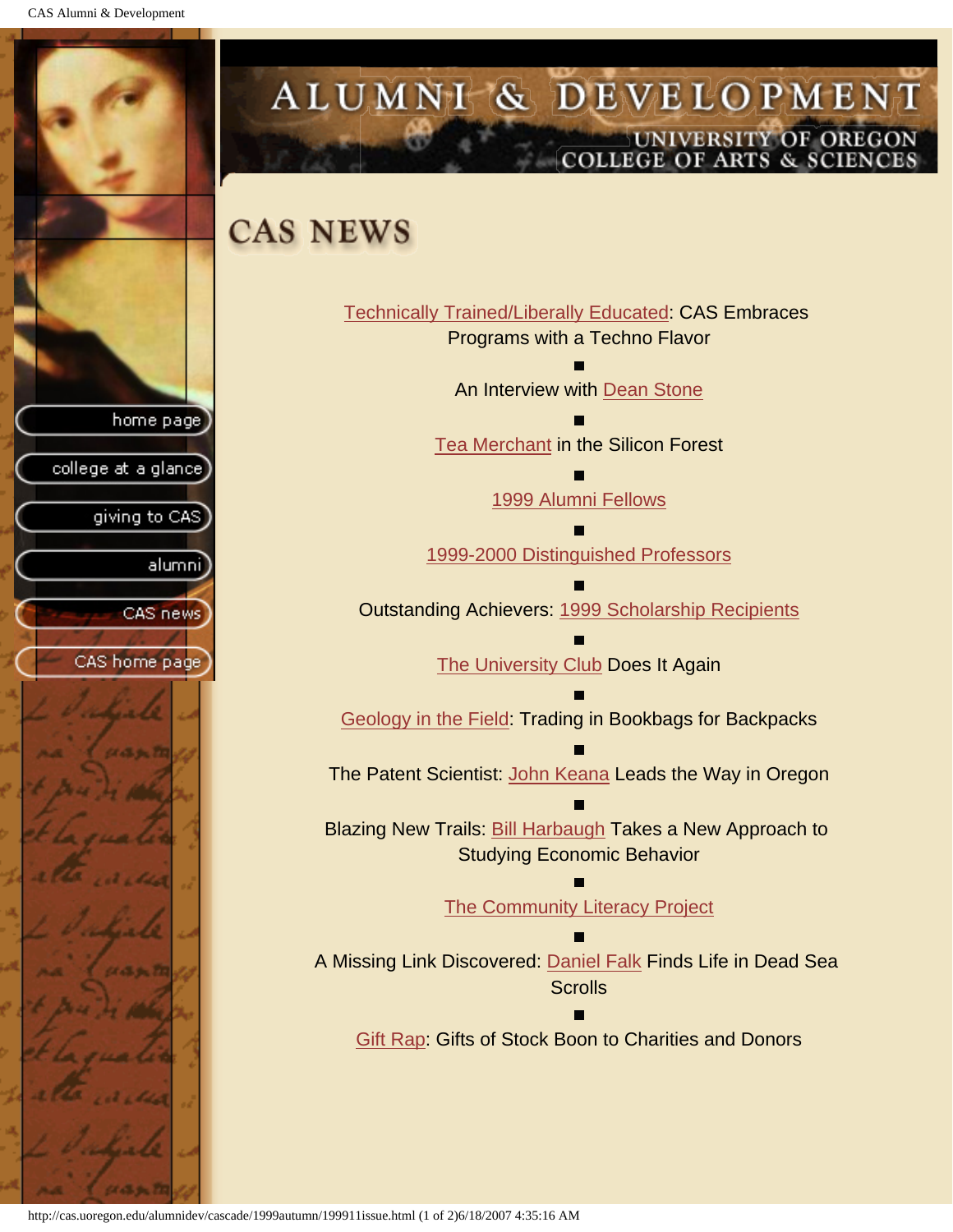



**COLLEGE OF ARTS AND SCIENCES** 

**University of Oregon** 

**COMMUNICATE INNOVATE LEAD** 

1245 University of Oregon • Eugene, OR • 97403-1245 (541) 346.3950 • FAX (541) 346.3282 • alumnidev@cas.uoregon.edu

Copyright © 1999 University of Oregon

Updated March 27, 2001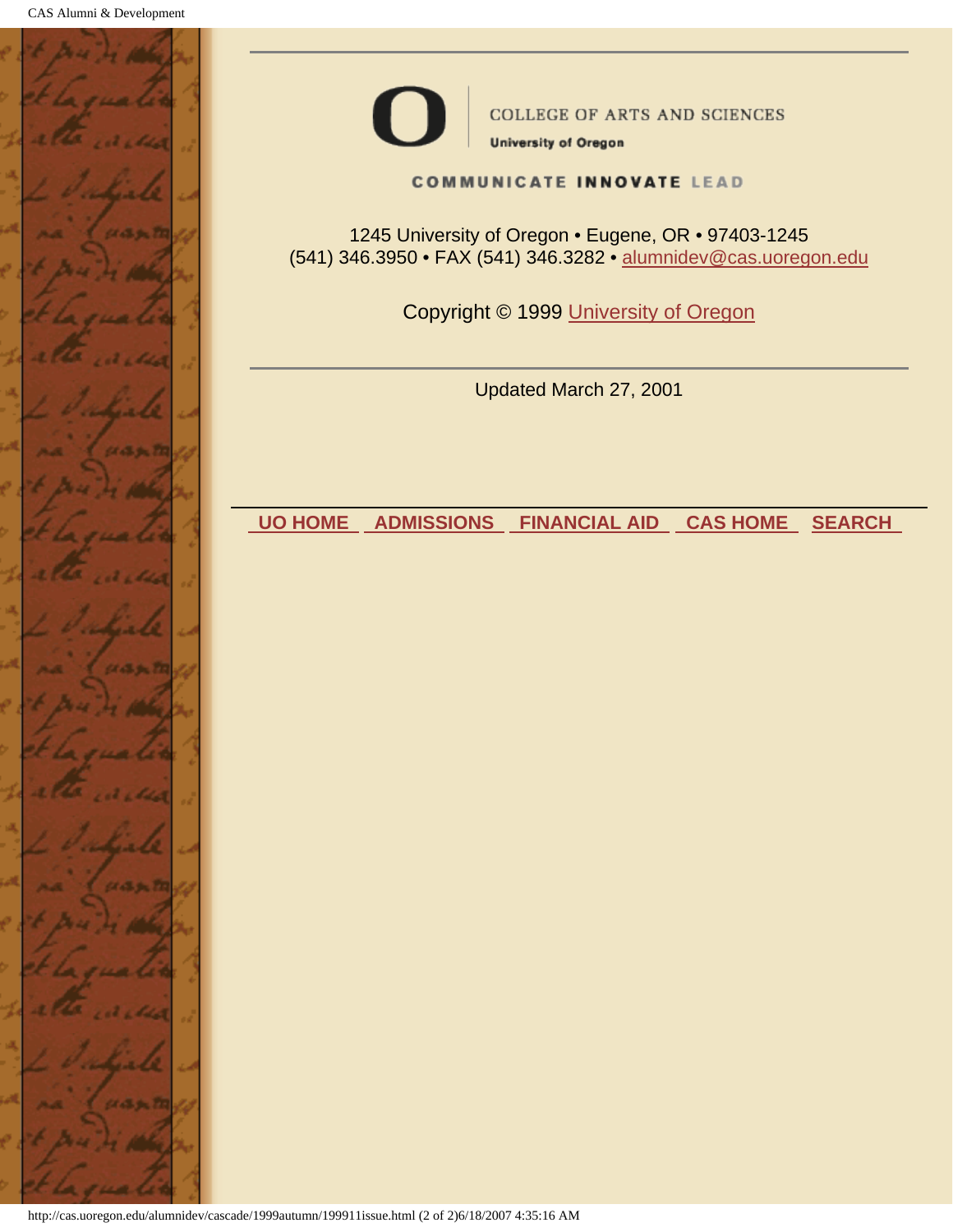<span id="page-2-0"></span>

# ALUMNI & DEVELOPMENT UNIVERSITY OF OREGON<br>COLLEGE OF ARTS & SCIENCES

**CAS NEWS** 

# Technically Trained, Liberally Educated

The College of Arts and Sciences Embraces Programs with a Techno Flavor



"That great, growling engine of change -- technology," wrote Alvin Toffler in *Future Shock*, nearly thirty years ago. And whether you work in high-tech industry or at the local utility, technology is an integral part of the workplace these days. But rapid changes in technology make it difficult to prepare today's students for the workplace of tomorrow, says **Joe Stone**, dean of the College of Arts and Sciences. "It's important that we give students the broad training they need so they have a foundation and can adapt to changes in the marketplace throughout their careers."

The key is in teaching basic problem-solving skills that students can apply to the realities of the twenty-first century workplace. Several programs from diverse departments within the College help students gain those

skills and enable them to get -- and keep -- jobs in the modern workplace.

### **NICHE PROGRAMS WITH ROOM TO GROW**

Not long ago, math professor **Richard Koch** took a sabbatical and worked in the color printing division of Tektronix as a programmer. As it happened, Koch was on the interview team for new job candidates and discovered that they required new hires to have a strong background in both computer science and mathematics.

So when computer science professor **Gene Luks** proposed that the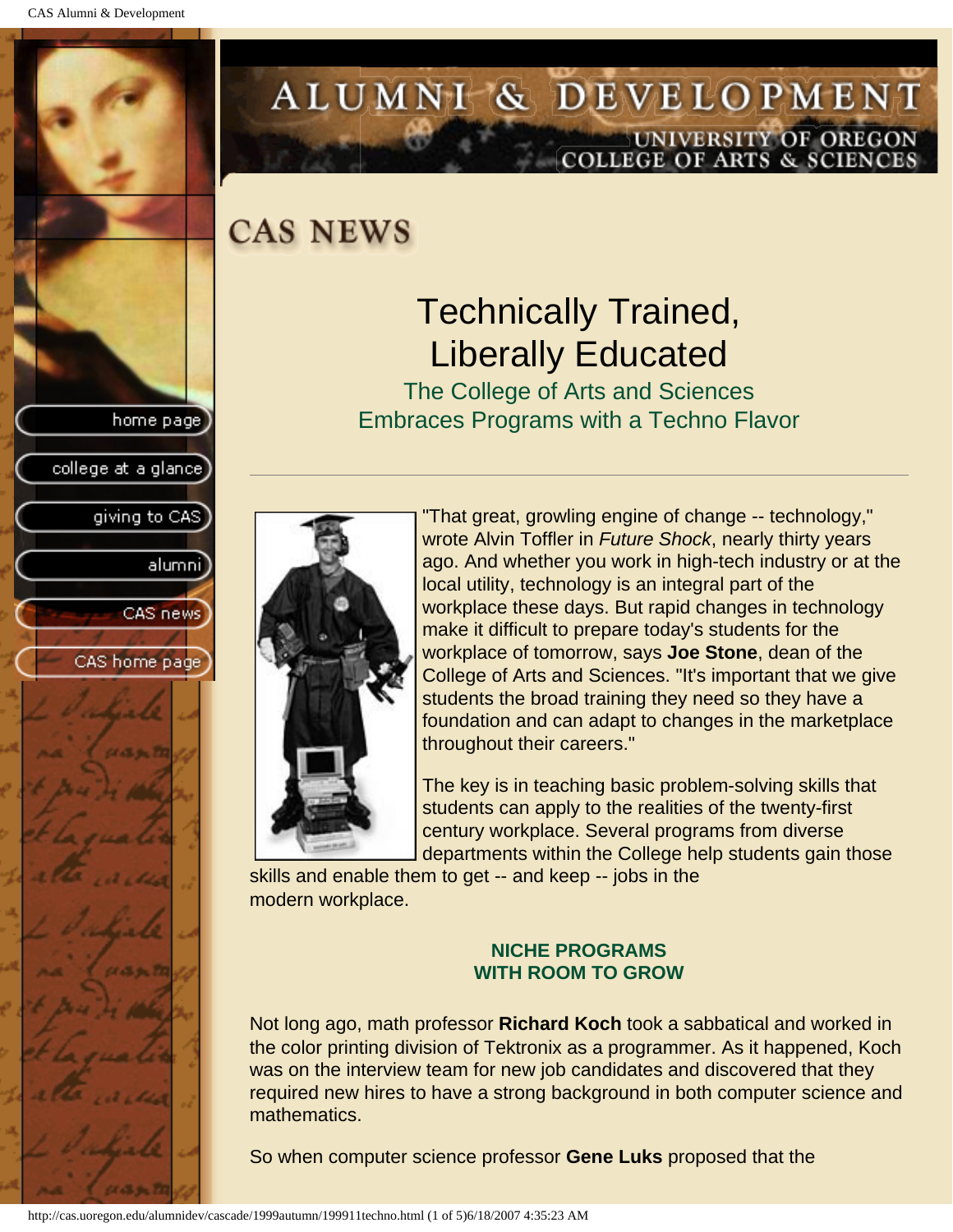CAS Alumni & Development



departments join forces to create a new joint math and computer science major, it made perfect sense. "We were smart enough to say yes," says Koch. The new major, affectionately called "MACS," gives students a broad foundation that those in either field don't have.

**Michelle Hart** graduated from the program in '97 and is now finishing her master's in computer science. She signed up for the major because she wanted more breadth in her education. "I felt that a mathematics degree in itself was not enough to get the kind of job I wanted, unless I wanted to teach math." An enlightened employer, says Luks, sees the benefit of a joint major because it produces a student with superior problem-solving skills. Employees who can tackle new problems in the workplace will naturally outlast those who can't.

A program created through the Materials Science Institute at the UO is also developing superior problem solvers by teaching students how to apply what they've learned directly to the workplace. The Industrial Internship Master's Program launched last summer allows students to gain valuable experience on the job while earning their master's degrees in physics or chemistry. Students can focus their studies on polymer science or semiconductor processing. They earn 30 credits and \$2,000 to \$3,000 a month during the internship portion of the program.

**Jennifer Petersen** graduated from the program this summer with a master's degree in chemistry, job experience, and a new job in a competitive industry that pays over \$40,000 a year. "I'm 22 and I make more than my parents," she noted.

"Our focus is not teaching them exactly what they need to know; our focus is teaching them to apply the fundamentals they've been taught as undergraduates to solve problems in industry," says **Dave Johnson**, a UO chemistry professor.

A similar approach is being taken in the new Oregon Master's in Software Engineering Program (OMSE), which began last spring. The program, which is a collaboration between four area universities including the UO, provides working professionals with training in management, communication, and a global approach to problem solving in software development. "The idea is to accelerate the learning curve of those already in industry," says **Michal Young**, a UO computer science professor who teaches for OMSE. OMSE teaches core knowledge that applies to all software -- practical problemsolving skills that engineers can apply to multiple software environments on the job.

The program, now offered only in Portland, will add a distance learning option this fall. "It will allow us to offer courses from specialists in multiple locations," says Young, who hopes the added convenience will encourage UO students to sign up.

**NEW WAYS TO USE COMPUTERS**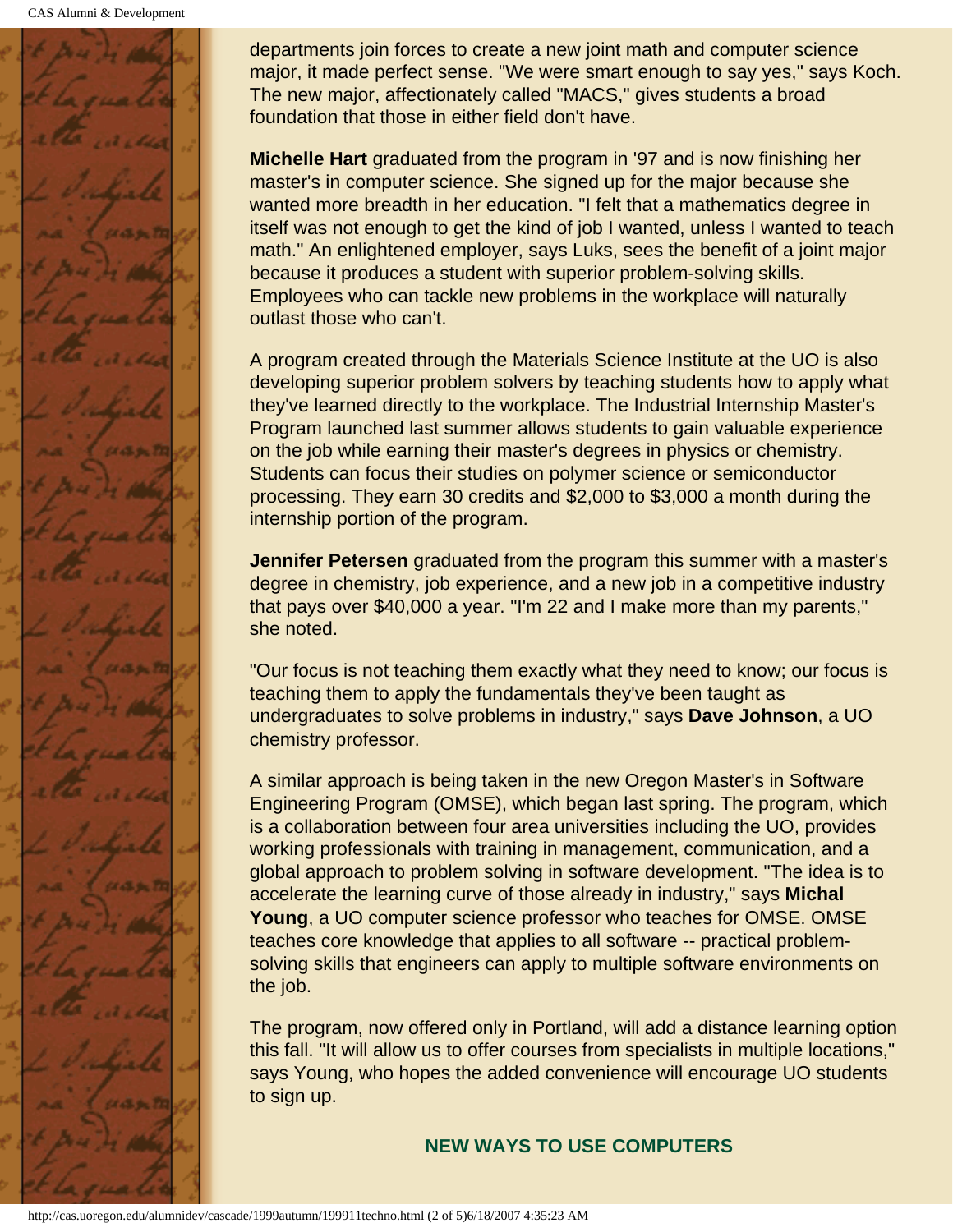

#### **IN THE CLASSROOM**

Geography instructor **Jim Meacham** has discovered an innovative way to teach his advanced cartography class. Students learn more than mapmaking. Meacham introduces his students to computer tools and skills that will give them valuable experience when they're out in the real world looking for work. Over two terms, the class has worked on a web-based atlas of Lane County in collaboration with the Lane Council of Governments. Students compiled data and designed a thematic map and text to be put on the web. By working on the atlas, students learn to use computer programs for map design, web publishing, and analyzing data.

"It allows students to have a publication coming out of this class. They can put it on a resume and show it to potential employers," says Meacham. "These are the kind of skills employers are looking for."

Innovative computer use is also helping bring students in the social sciences up to speed. Created to offer computer support to students and faculty, the Social Science Instructional Lab (SSIL) has become as oasis of knowledge in an area traditionally void of technology. The lab serves 750 students each term in regularly scheduled classes and provides technical support on a free, drop-in basis. In addition, SSIL's Academic Web Publishing Service not only gives students the opportunity to hone their web skills, but it also teaches them how to meet with clients, work collaboratively, negotiate a work contract, keep deadlines and deliver a finished product. The lab has become an impressive resume builder for the fifteen to twenty student lab consultants employed there to assist users.

SSIL Director **Cathleen Leue** and Assistant Director **Cerise Roth-Vinson** have a decidedly different approach to hiring. They don't look for people with good computer skills; they look for good people -- who want to learn about computers. All employees of SSIL learn on the job at weekly training sessions. "My philosophy is that anyone can learn computer skills. It's far more difficult to teach people skills," says Roth-Vinson.

Many a student has graduated with SSIL on their resume and discovered job options they didn't know they had. Students with a solid background in the social sciences combined with good computer skills are far more marketable than those who just have social science degrees. "You have a skill no one else in your area has," says Leue.

**Bree Medley** is one example. Medley spent five years working in the lab and after graduating was hired by a Santa Barbara architecture firm. Her computer skills gave her the edge over other applicants. "That's the story we hear over and over again," says Leue.

**Sandy Naranjo**, a senior in psychology and women's studies, came to the lab when she realized it would be hard to get a job without computer skills. "I didn't even see a computer until I was 23," says Naranjo, now 27. "Now I feel like I couldn't have paid for what I've learned." Naranjo's computer talents now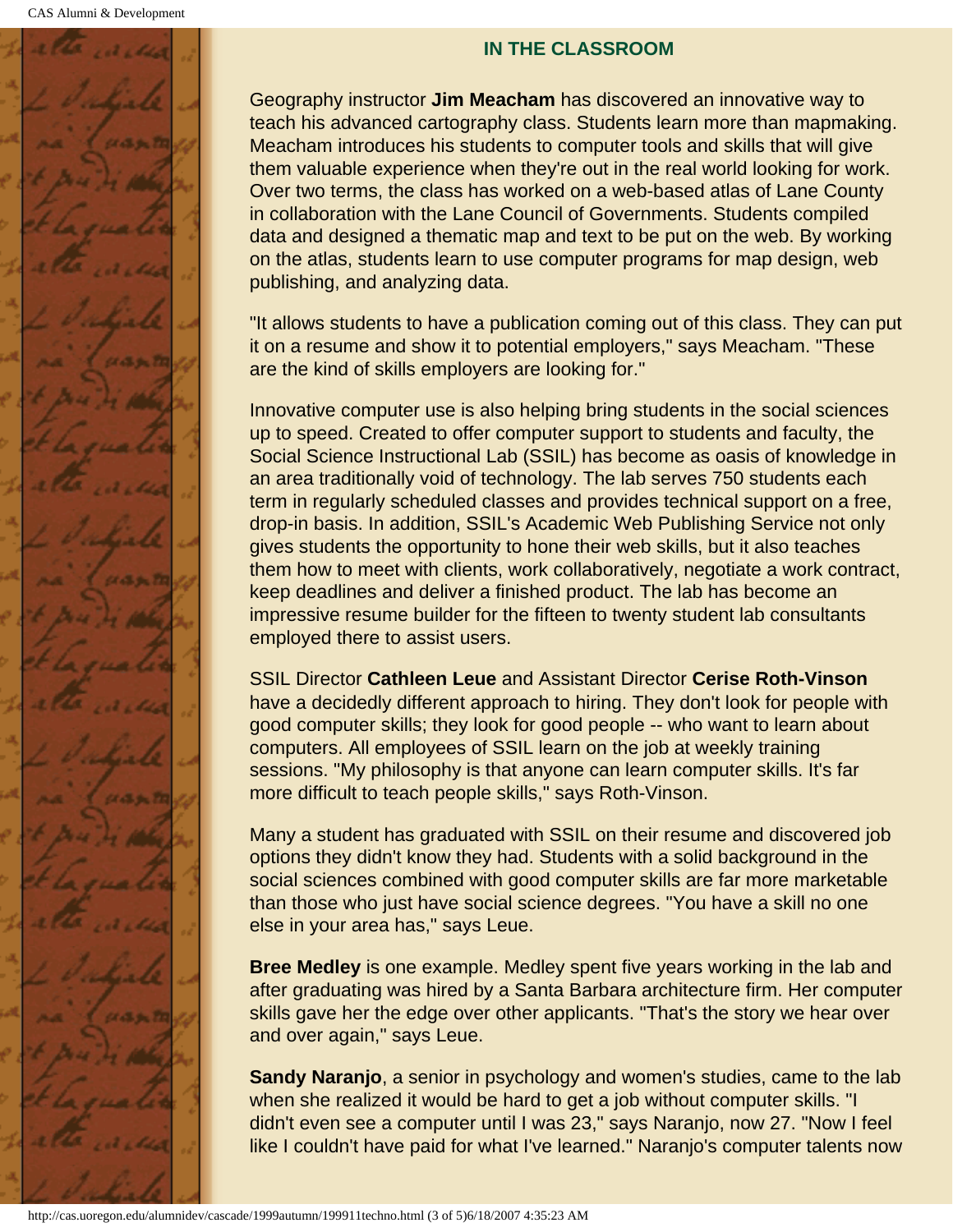CAS Alumni & Development



allow her to help others in the lab and should assist her in getting a job later.

Microsoft Corporation Executive **Michael Edwards** on a visit to campus last year said he especially liked how the Academic Web Publishing Service "builds web development skills in students with a wide array of backgrounds. I think that is so powerful to enable these students to be technologically effective even though their degree area is not necessarily computer science." Edwards was so impressed that he recommended that Microsoft invest \$5000 in the service and offered summer internships to students employed by the service.

In the English department, **Anne Laskaya** believes computers can be a means to an end. As director of both the composition program and the Center for the Teaching of Writing, Laskaya oversees the Computers and Writing Classroom, which was created to encourage the writing process with computers. "The technology is simply there to assist in the writing process," she says.

The classroom is used for English composition classes and serves about fourteen classes each term. Students who arrive for class without basic computer skills can attend free workshops to brush up on their computer skills. "Many students still come into the class without computer skills," says Laskaya. Fortunately, that number falls each year.

The computers in the classroom are networked, allowing on-line discussions. A projection system allows the instructor to engage the entire class in writing revisions, or sharing a classmate's work. Several students can also work on one revision as a class and watch a piece of writing evolve as a group.

While the focus of the class is on writing, students have to learn computer fundamentals to survive the term. And that may be all they need to edge out the competition for a job after graduation. As Sandy Naranjo notes, "Nobody wants to teach you the basics when you're just starting work.

Photo: "Graduate of the 21st Century" by Jack Liu



**COLLEGE OF ARTS AND SCIENCES University of Oregon** 

#### **COMMUNICATE INNOVATE LEAD**

1245 University of Oregon • Eugene, OR • 97403-1245 (541) 346.3950 • FAX (541) 346.3282 • alumnidev@cas.uoregon.edu

Copyright © 1999 University of Oregon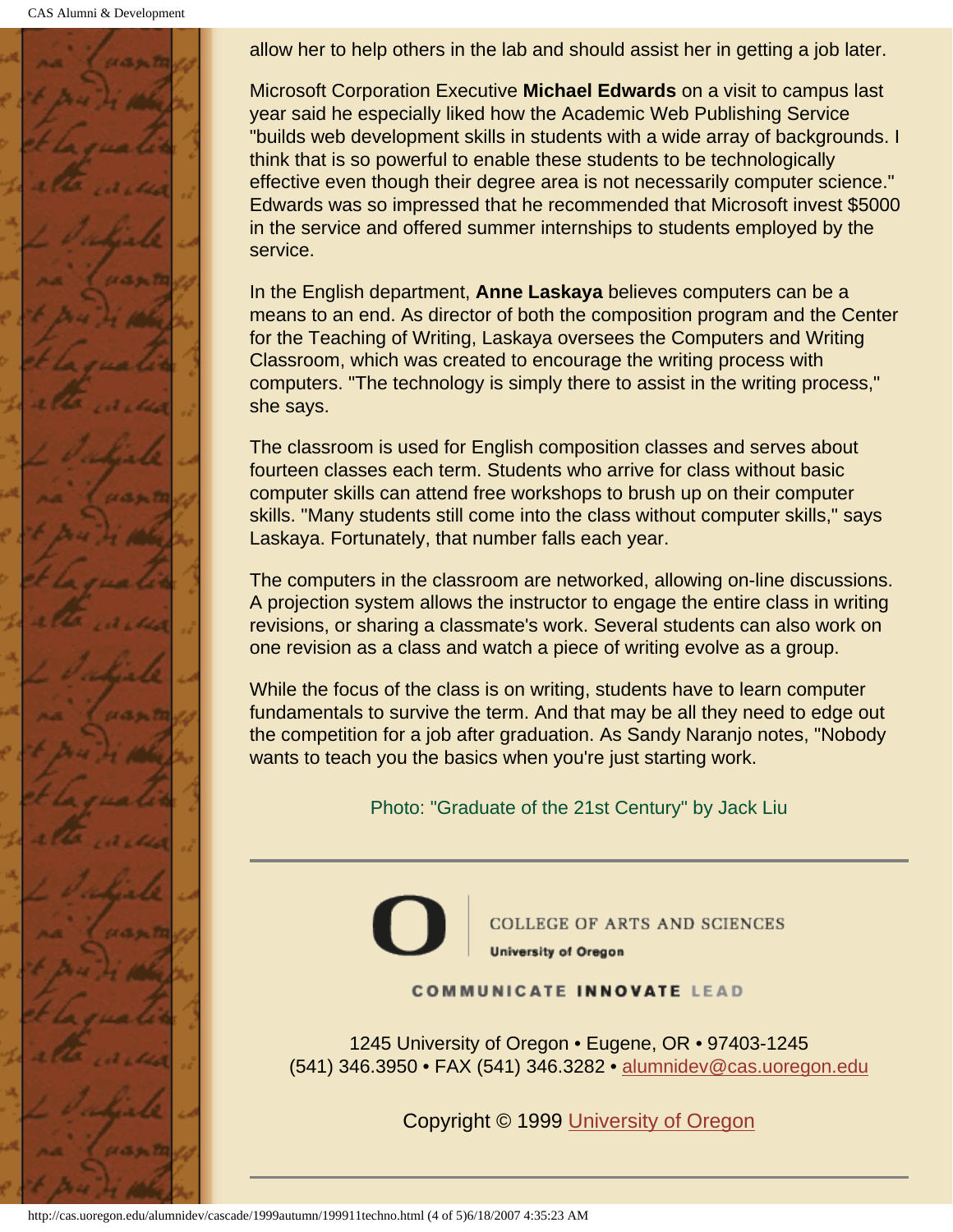<span id="page-6-0"></span>

## ALUMNI & DEVELOPMENT UNIVERSITY OF OREGON **COLLEGE OF ARTS & SCIENCES**

# **COLLEGE AT A GLANCE**

## An Interview with Dean Joe Stone

The following is an excerpt with Joe Stone that appeared on *UO Today,* which is hosted by Oregon Humanities Center Director Steve Shankman. *UO Today* is a thirty-minute weekly television show that takes viewers inside the university. This interview was broadcast during the week of May 3, 1999.



Joe Stone and Steve Shankman on the set of *UO Today*

**Steve:** Hello and welcome to *UO Today.* Our first guest is Joe Stone, the dean of the College of Arts and Sciences and the W. E. Miner Professor of Economics. Dean Stone did his undergraduate work at the University of Texas at El Paso and earned his master's and doctorate in economics at Michigan State University. He came to the University of Oregon in 1979. In 1984, Professor Stone left the university for a year when he was asked to become the senior economist for international trade policy on President Reagan's Council of Economic Advisors. After serving as the interim dean of the College of Arts and Sciences for a year, Joe Stone was appointed dean in 1998.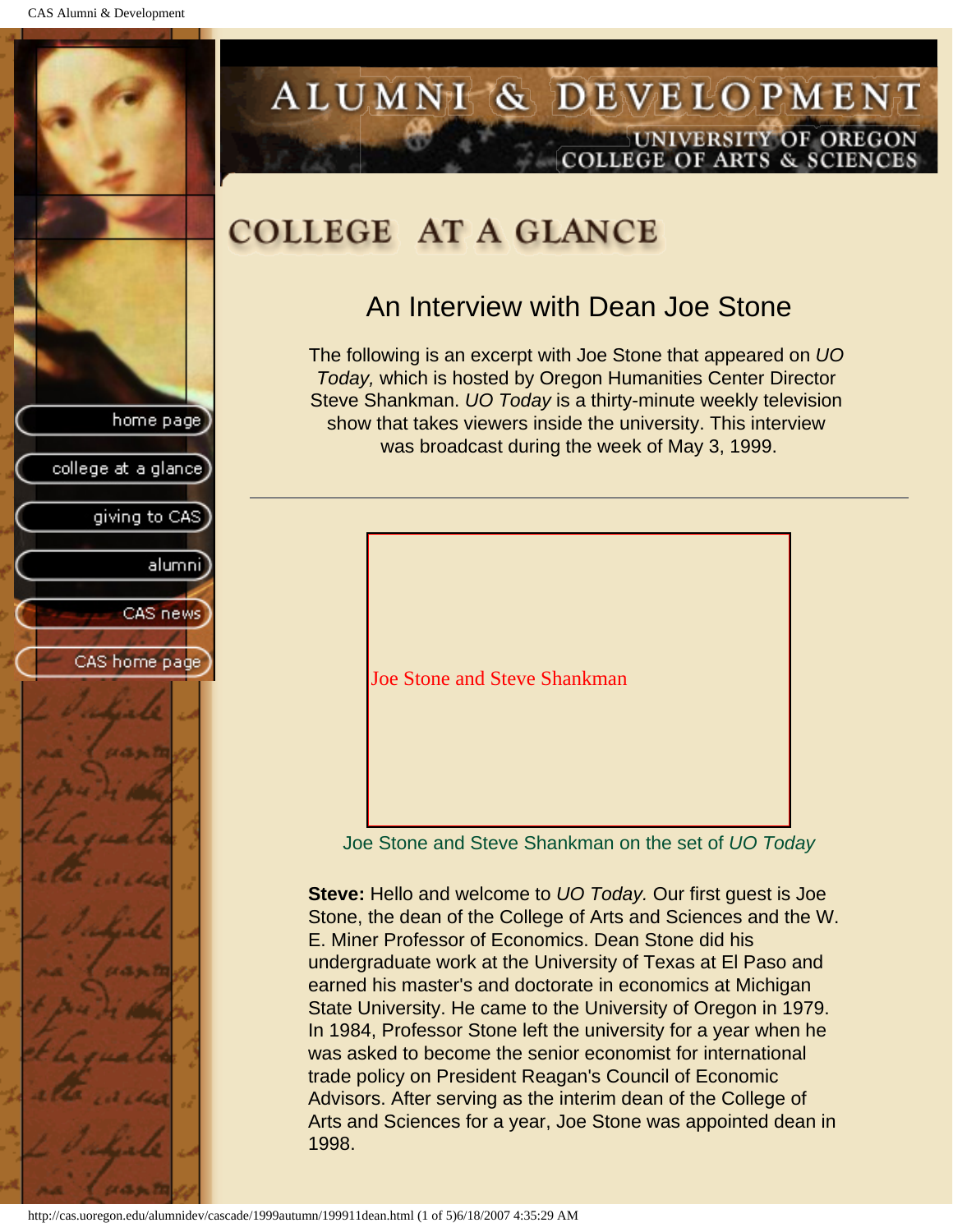

Joe is the author of two books, *Wage and Employment Adjustment in Local Labor Markets* (1992) and *Unions and Public Schools: the Effects of Collective Bargaining on American Education* (1984). He is the author of numerous articles published in economic journals. His research has focused on comparisons between public and private schools, analysis of the trucking industry, and a study of labor trends.

**Steve:** Speaking of economics, in general, what do you think are some of the most pressing issues today?

**Joe:** Well, I think within the U.S., the most important issue is why it is that as our economy continues to grow -- certainly the last fifteen years, if not more like twenty years -- the gap between the bottom quarter of the workforce and the top quarter has grown so that those of us who are earning more than the average worker in the economy have done well over that period, more or less. Whereas, people who are toward the bottom end in terms of wages -- the lower 10 or 20 percent of workers -- their wages have actually gone down in purchasing power. And understanding all of the factors that are involved can be quite complicated. Many people have one or two easy answers -- that it's international trade, foreign competition, technology, or this or that factor. But as you get into it, it is very hard to find a silver bullet, single explanation that really carries enough weight to explain why that has been occurring.

**Steve:** Do you have any special insight or things you would like to investigate in this regard -- the reasons for this distressing reality?

**Joe:** I have my own personal opinion. I think it is a complicated issue, there are multiple explanations that tend to reinforce each other. Within that though, I would probably pick out one thing and that is technology. The premium on education, on skills, on training, and expertise is much higher than it used to be and those skills carry a greater premium than they once did. Jobs that don't require very many skills or much education or expertise are not nearly as well paid as they once were.

**Steve:** Well, talking about the value of education -- certainly the economic value of education -- I want to move from there to an article in the *Register-Guard* a few weeks ago which noted, if I am accurately paraphrasing it, that the UO graduates are ranked last in the state in terms of starting salaries for new jobs. I guess this is in relationship to the other institutions. Tell me the ways you would respond to this kind of statistic.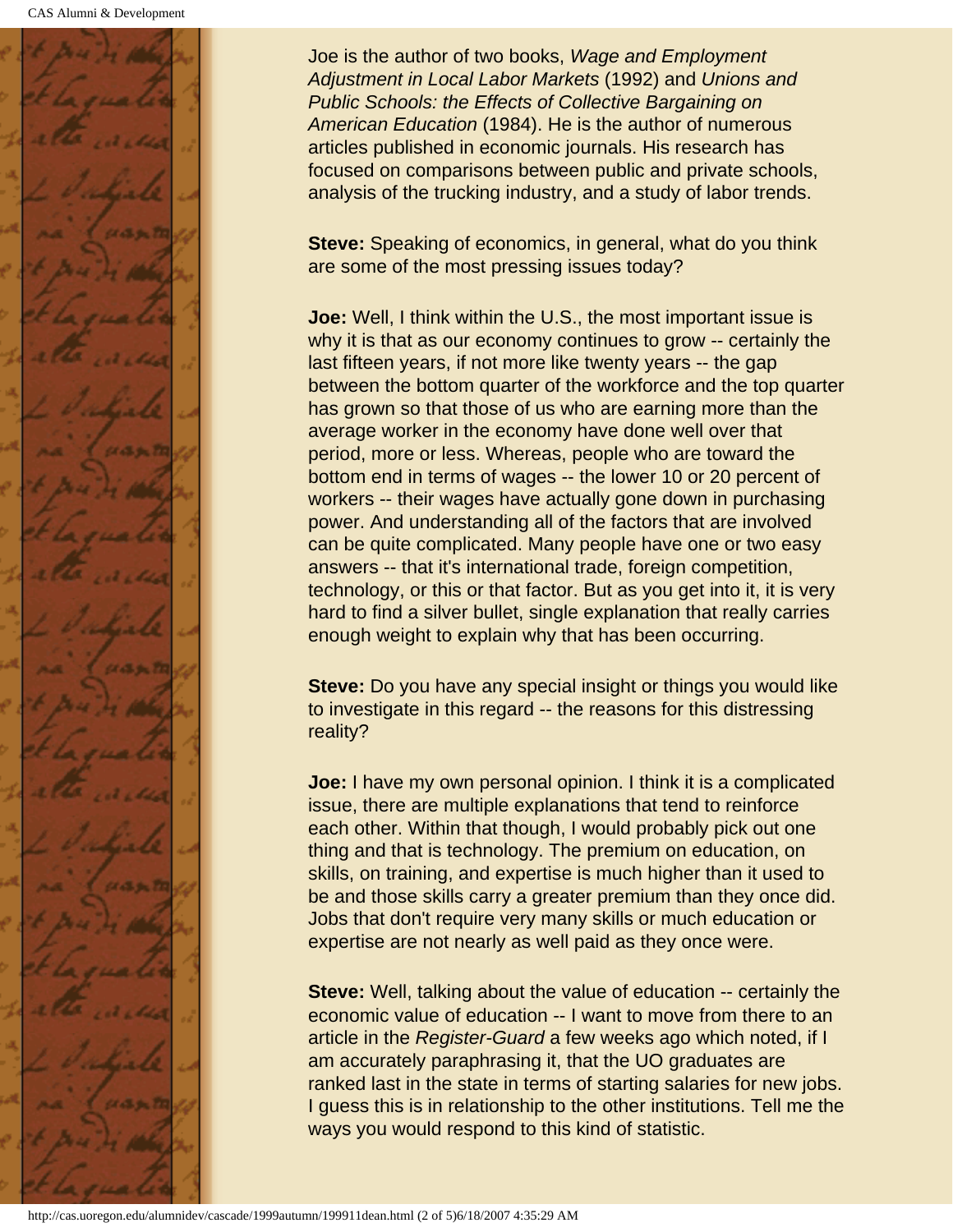

**Joe:** Well, I think there are two responses. One is why it is misleading. Second is why we ought to be concerned about it. There are many reasons why it is misleading. First of all, are the earnings that graduates have on their very first job, the very first year after their degree. The proportion of the people at the UO who go on to graduate school, is the highest in the state, and certainly, graduate school is not noted for its high wages. At least it wasn't my experience; maybe it was yours.

**Steve:** No, not at all. The low \$2000 as I remember that first year.

**Joe:** So, that's one factor. The second factor is that the UO is very much the dominant liberal arts university in the state. The typical career path for liberal arts graduates is to take two, three or four years finding their niche, finding the things they are good at, finding the ways to apply the deeper, broader skills that a liberal arts degree brings them. But then, past that, their earnings often outpace those who receive more vocationally oriented degrees. So the very short time horizon, I think, is particularly misleading for liberal arts graduates.

**Steve:** So, what do you think was behind the article -- was it malice or ignorance that someone would publish an article to just grab people's attention? To sell papers by making startling claims?

**Joe:** It is always tempting for anyone, including myself, to look for simple answers to complex problems. How good is a college degree? How well are the universities doing? First year out, how well did the graduates do? It's not that the information is irrelevant, it's just that it can be misleading.

**Steve:** Well, I am glad people have heard your response to that. I think the air needs to be cleared on this issue. Tell me your objectives as dean. What do you hope to have accomplished in your tenure?

**Joe:** I'd identify three broad academic objectives. One is to help build programs of distinctive excellence within arts and sciences. We're not a mega-university on the scale of UCLA, Berkeley, or Michigan, and so the things we do in particular programs will necessarily need to be more focused. The kinds of decisions we make from how to invest our resources to the faculty we hire are even more important for us in order to try to be distinctive and excellent in what we do.

A second objective is to sustain and build the strength of the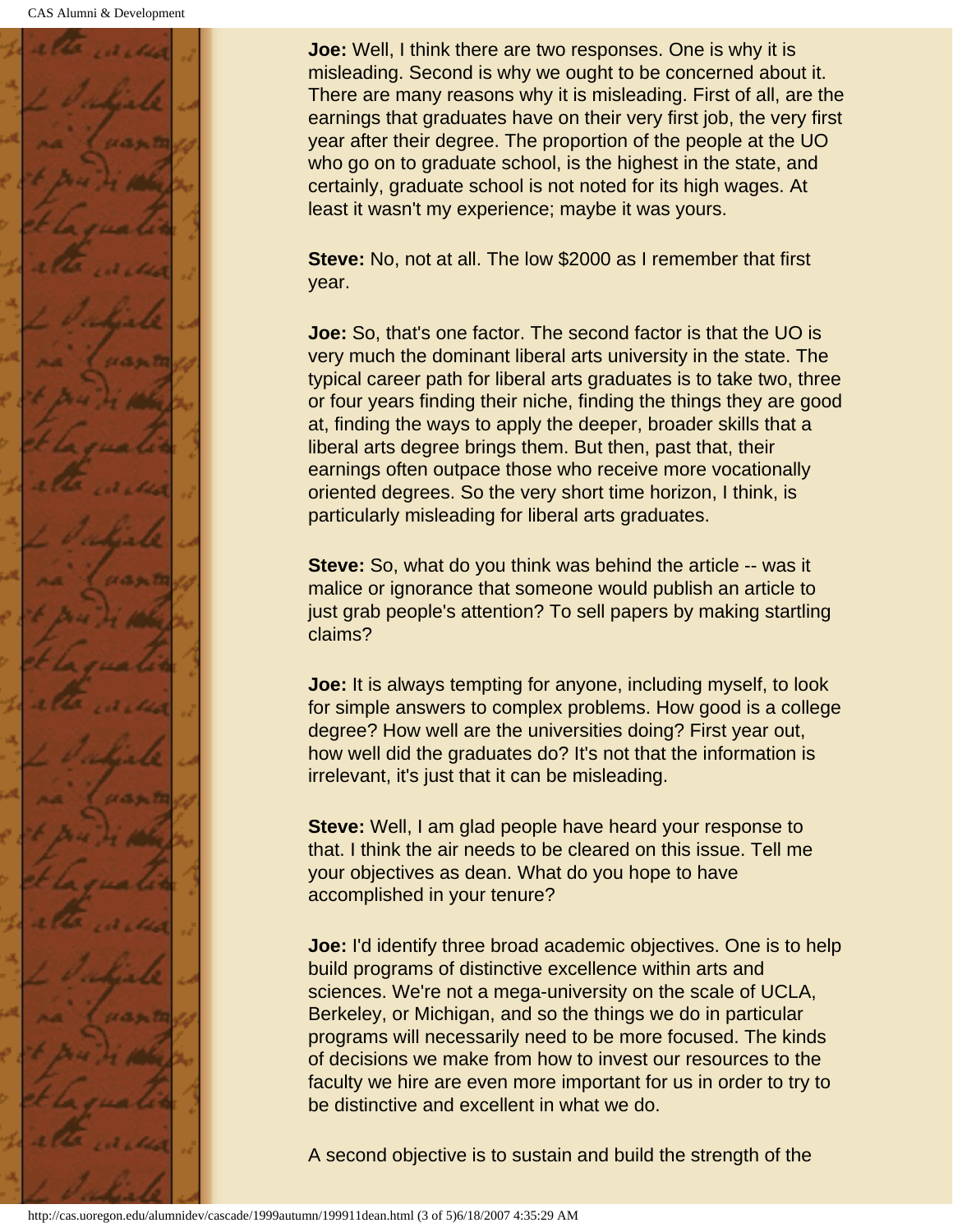

liberal arts. I am a strong believer in the power of the liberal arts in building a prosperous and happy society. I think there are lots of things on the positive side both in terms of increasing the visibility of what we do and the strength of the liberal arts. On perhaps a more negative side, we have been complacent about some things in the liberal arts that we can pay more attention to.

### **Steve:** For example?

**Joe:** Oh, take the period when the liberal arts graduate receives a degree, and unlike an accountant or someone who has a very vocationally oriented degree, the graduate is not trained for a very specific job -- for a job of today. Our hope is that we are training for the jobs of tomorrow. That they will have the kinds of deep skills and abilities that will put them in a position to be ready for the really productive jobs that will come into the economy five, ten or fifteen years down the road. But having said that, I know it is still true that in the first two to four years, liberal arts graduates do often struggle finding their niche, what is it they are good at, where their luck is. I think there are things we can do as a liberal arts college to make that transition easier. Such as helping people find a first run somewhere as they get their degree. Not to change the nature of the liberal arts degree but to complement it in small ways.

**Steve:** …to be concerned about what actually happens to these students at their next stage. And your third objective?

**Joe:** Well, I believe that the system of higher education in general in Oregon, and particularly at the UO, should play a greater role in trying to set a higher standard of achievement for Oregon in terms of helping with the K-12 system and also setting high standards of achievements for ourselves. I think an excellent step this year for the UO was moving to a very broadbased generous system of merit-based scholarships for both resident and nonresident students to make it clear that we'd like to reward the efforts of students who have tried to reach some level of distinctive achievement. And also, that we want to make a place for them at the UO.

**Steve:** So when you say raise the level, you're talking about undergraduates not faculty members, is that right?

**Joe:** That, too!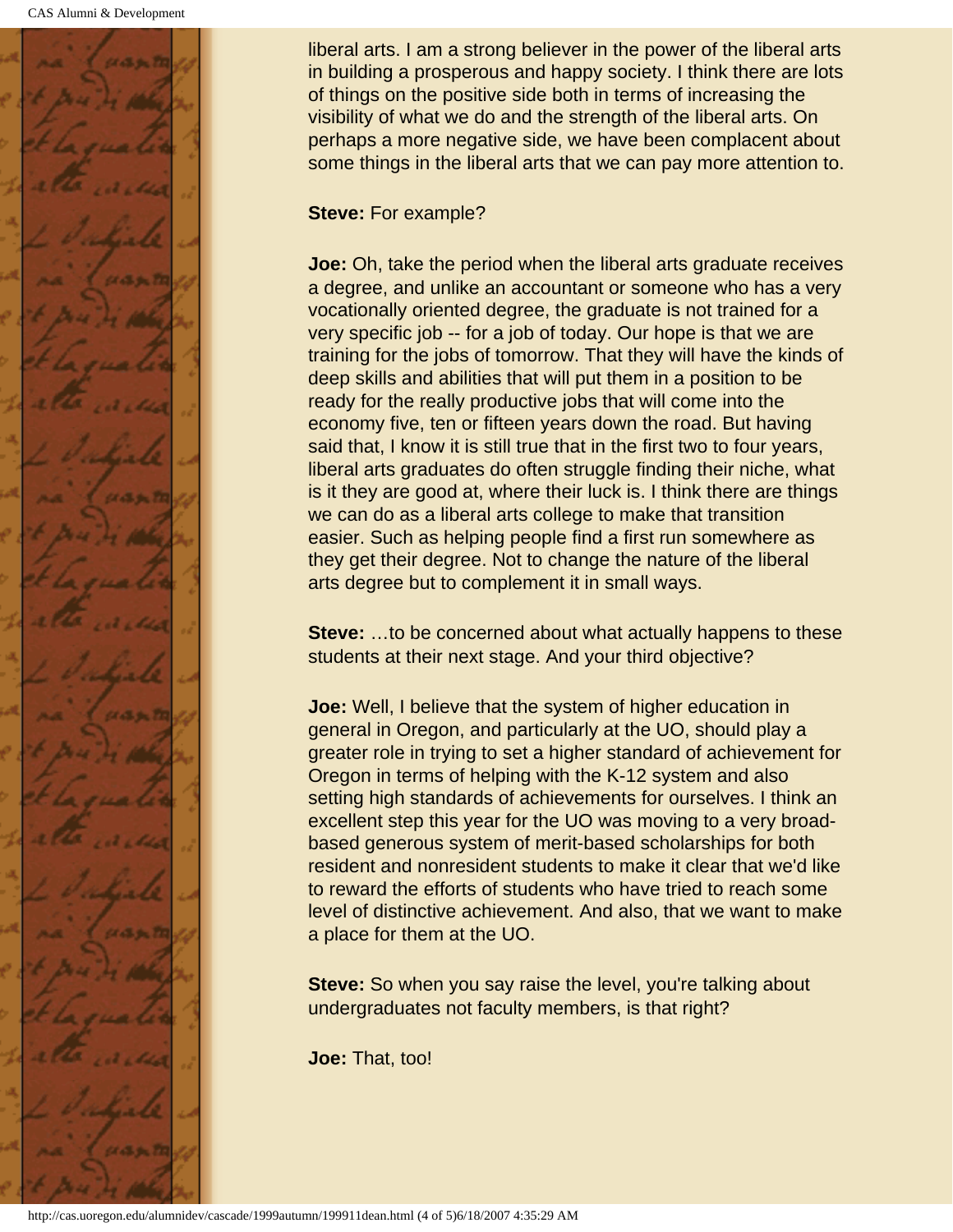



**COLLEGE OF ARTS AND SCIENCES** 

**University of Oregon** 

**COMMUNICATE INNOVATE LEAD** 

1245 University of Oregon • Eugene, OR • 97403-1245 (541) 346.3950 • FAX (541) 346.3282 • alumnidev@cas.uoregon.edu

Copyright © 1999 University of Oregon

Updated March 27, 2001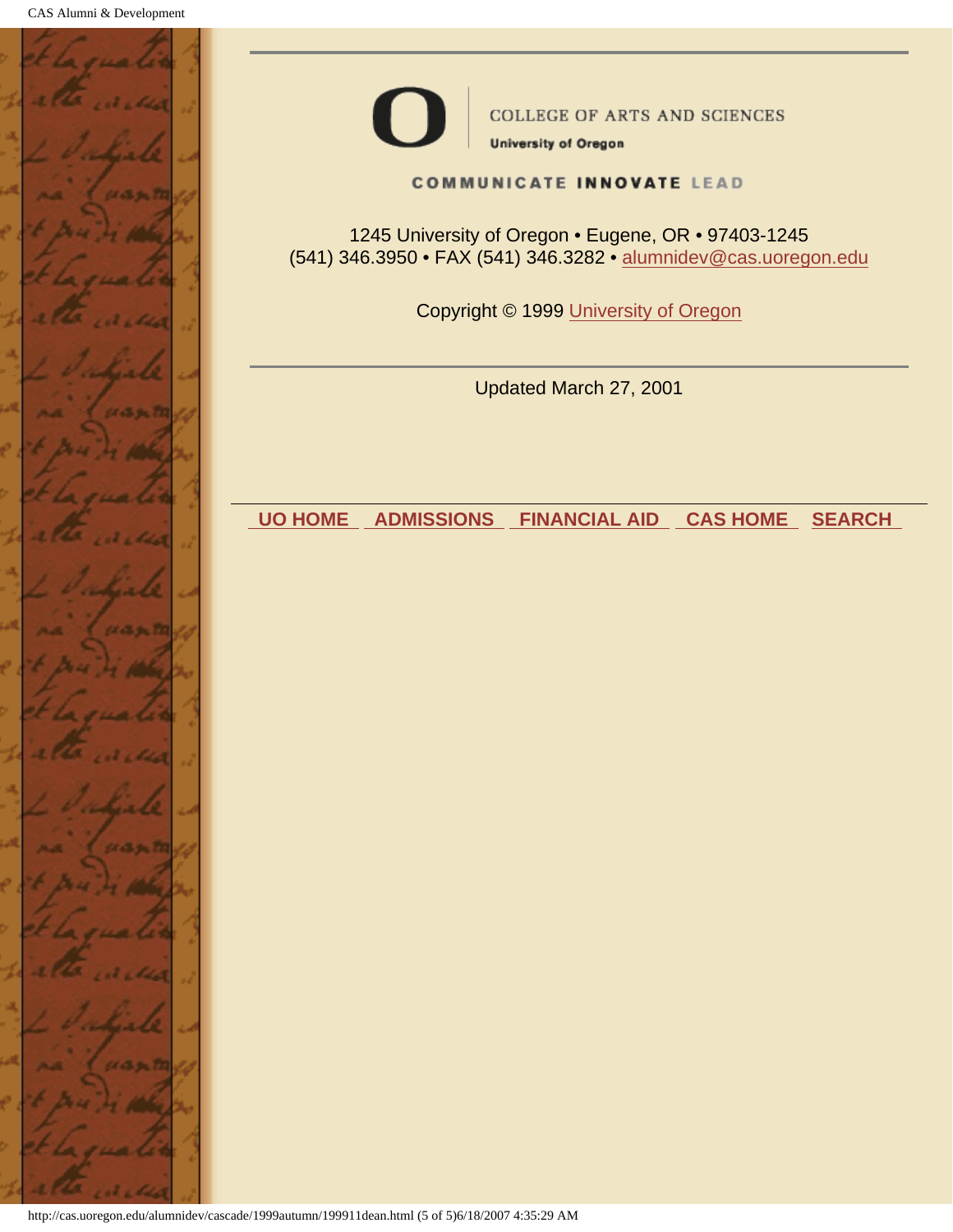<span id="page-11-0"></span>

# ALUMNI & DEVELOPMENT UNIVERSITY OF OREGON<br>COLLEGE OF ARTS & SCIENCES

## **CAS NEWS**

# Tea Merchant in the Silicon Forest



**By Tom Mesher** *Chairman, CAS Advisory Council*

Since leaving campus, I have marveled at the stunning transformation of our state's economy. Once wholly based on natural resources -- high-tech, bio-tech, and valueadded enterprises now predominate. The rapid and pervasive growth of technology

has created an obvious need for a workforce with technical skills. So, it does not surprise me to hear people question the value of a traditional liberal arts education.

Like you, I am the product of a unique set of experiences that includes having helped found, nurture, and sell two very successful tea companies (Stash and TAZO). Buying and selling tea has its own set of complex variables. Nevertheless, succeeding in any business requires the abilities to analyze and think through problems logically, to keep your mind open to new ideas, and to communicate effectively with a wide range of people. These, too, remain the essential objectives of a liberal arts education.

My education at Oregon helped me prepare for the bigger world off campus by giving me the basic tools to learn how to adapt to new experiences and conditions. It started me on a track that, by necessity, would change over time, and it gave me some insight into how to manage the change. I am confident that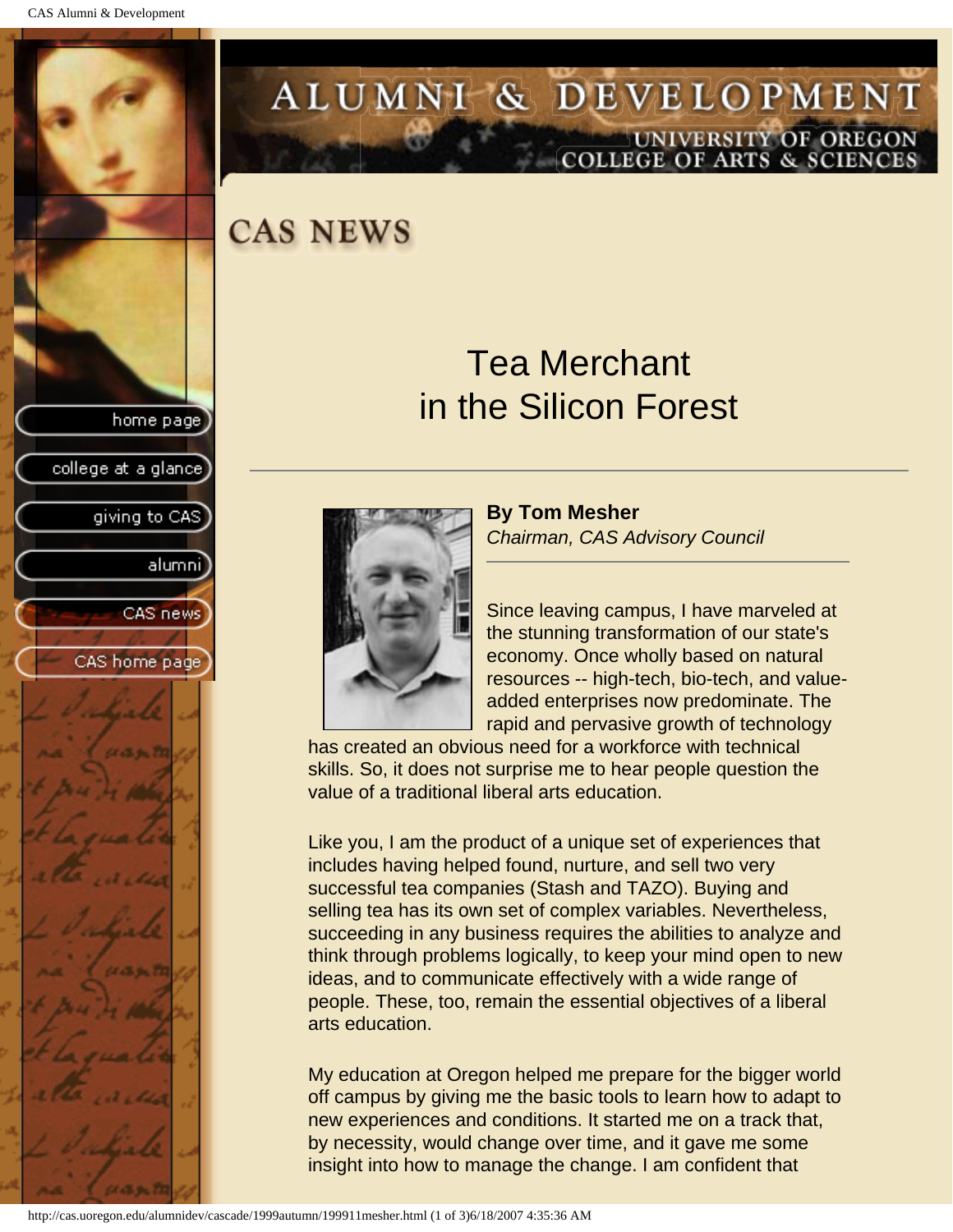

current and future students will find similar, indeed even better, opportunities to ready themselves for their future endeavors.

I value the UO highly, and not just for what I got from it. I value resources that help others explore their potential. I believe our institution is such a resource, and worthy of the financial support we can give. So, when you hear from one of the students at the Telefund, or if you get a letter in the mail, I hope you will respond generously and with the knowledge that your gifts make a difference.

Sincerely,

**Tom Mesher** '67 Chairman College of Arts and Sciences Advisory Council

Meet the members of the CAS Advisory Council.



**COLLEGE OF ARTS AND SCIENCES University of Oregon** 

**COMMUNICATE INNOVATE LEAD** 

1245 University of Oregon • Eugene, OR • 97403-1245 (541) 346.3950 • FAX (541) 346.3282 • alumnidev@cas.uoregon.edu

Copyright © 1999 University of Oregon

Updated March 27, 2001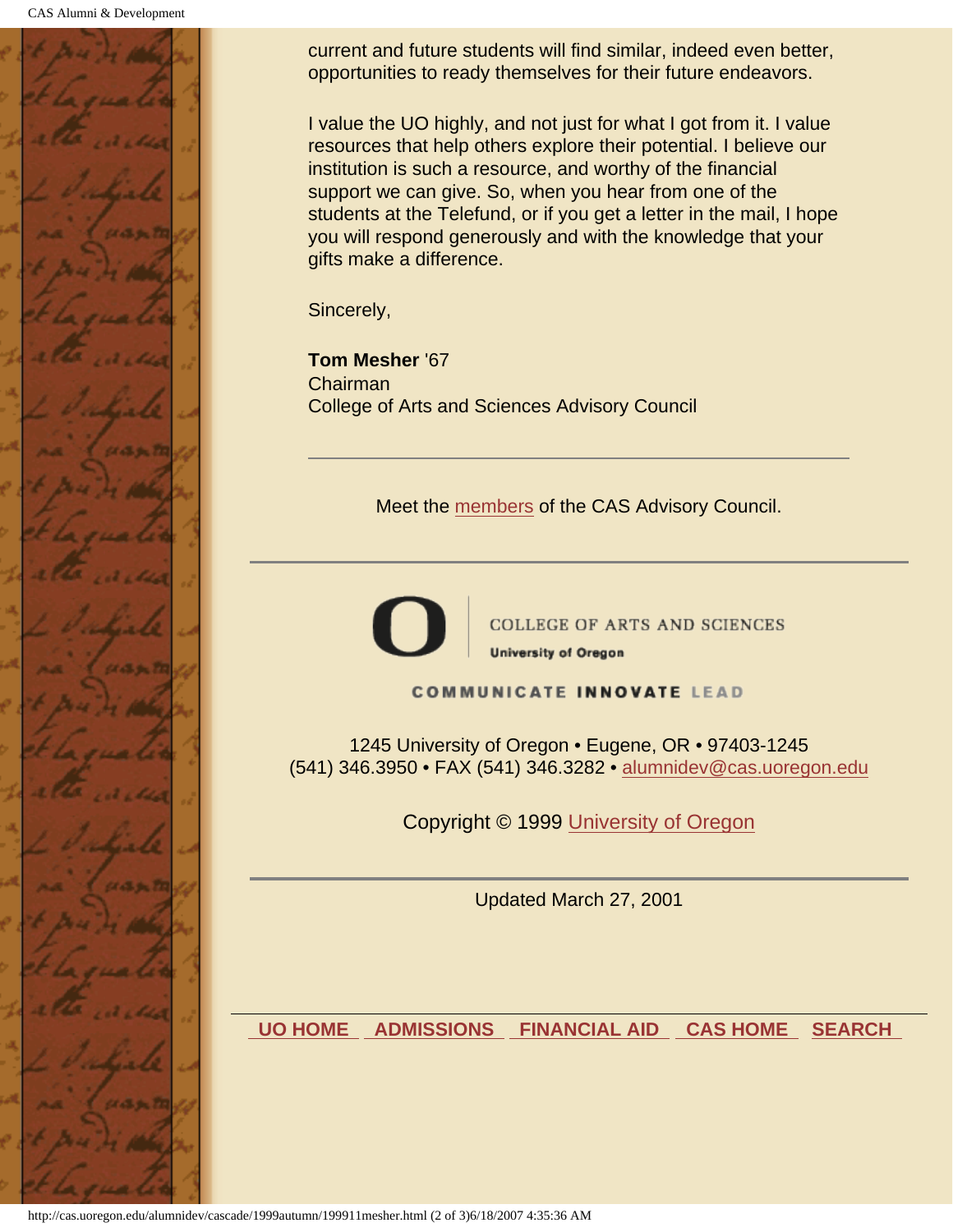<span id="page-13-0"></span>

# ALUMNI & DEVELOPMENT UNIVERSITY OF OREGON<br>COLLEGE OF ARTS & SCIENCES

# **ALUMNI**

# 1999 Alumni Fellows

CAS Honors Three Alumni for Distinguished Achievements

1999-2000: [Ollie Chambers](#page-13-1), [Frederick Fraunfelder,](#page-14-0) [Nora Terwilliger](#page-14-1) Latest Alumni Fellows



Each fall, the UO College of Arts and Sciences honors three outstanding alumni who have distinguished themselves in their respective careers. This year's Alumni Fellows Awards will be presented at a special Profiles in Achievement Banquet in

November. The program provides today's students with an opportunity to learn from people outside the academy who have taken active roles in shaping our society. Award recipients will hold informal seminars, discussing their career paths, learning opportunities and types of skills most relevant to the emerging educated citizen. This year's Alumni Fellows:

### **1999-2000 CAS Alumni Fellows**

<span id="page-13-1"></span>

Ollie Chambers BA '69 (Economics) is the vice president of Finance Administration and Information Technology for Pharmacia & Upjohn.

Chambers came to Eugene from Tennessee in 1964 to attend the UO. He worked night shifts in the Southern Pacific Railroad's accounting department in order to attend the university during the day. After graduating with an economics degree in 1969, Chambers received a fellowship to attend Indiana University School of Business, where he obtained his MBA and then was

hired as an accounting and finance trainee for the Upjohn Company in Kalamazoo, Michigan. Chambers quickly worked his way into the management ranks. In 1982, he attended the post-MBA Executive Program at the University of Michigan with primary focus on multi-national competition and international finance/marketing. He put what he learned to immediate use: in 1983, he was given complete responsibility for International Financial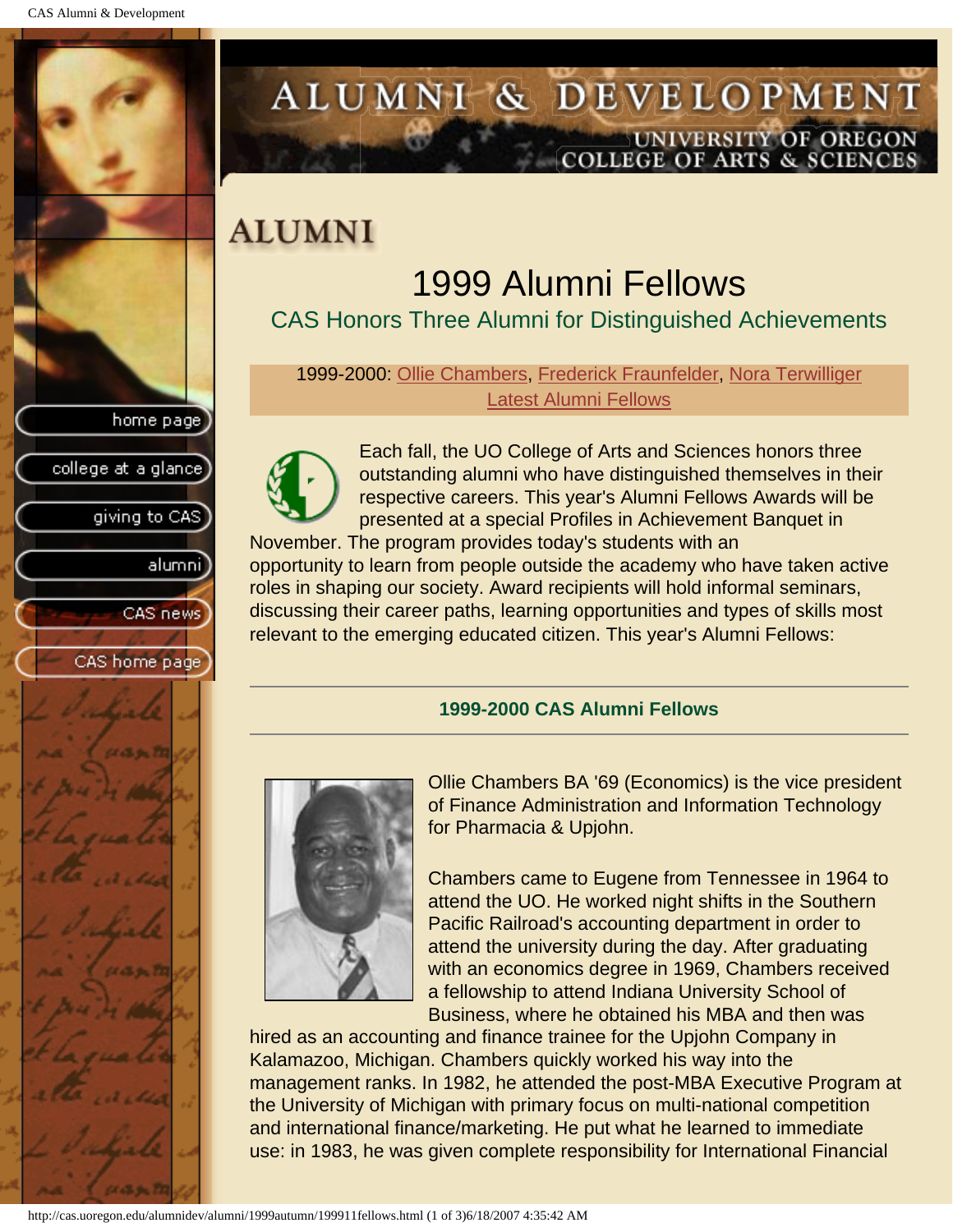<span id="page-14-0"></span>

Analysis and Planning for the Upjohn Corporation.

Chambers married his high school girlfriend, Jo Ann Thompson, in Eugene in 1968. Their son, Michael, works for a pharmaceutical company as a chemical operator, and their daughter, Patricia, is a marketing associate for the International Division of Nestles Corporation.



Dr. Frederick Fraunfelder BS '56 (General Science) is a professor of ophthalmology at the Oregon Health Sciences University in Portland. Fraunfelder became the youngest chairman in academic ophthalmology in U.S. history when he became chairman at the University of Arkansas School of Medicine in 1968. He then accepted chairmanship at Oregon Health Sciences University in 1978 until his resignation in 1998. On his shoulders, the Casey Eye Institute was constructed on OHSU's campus, and Fraunfelder became its director when it opened in 1991. The Casey Eye Institute is an academic

regional eye center dedicated to preventing blindness through research and to bringing advanced technology to the Pacific Northwest through continuing education of physicians.

Fraunfelder, who has specialized in ocular oncology, cornea and external disease, is the author of three texts, two of which are in their fifth edition, Drug-Induced Ocular Side Effects and Drug Interactions and Current Ocular Therapy. He is the author of almost 200 peer review scientific papers, president of numerous academic and scientific national societies, and he has served as associate editor or on the editorial board of most major scientific eye journals. He also is consultant to the FDA, World Health Organization, United States Pharmacopeial (USP), and most major pharmaceutical companies.

<span id="page-14-1"></span>

Nora Terwilliger Ph.D. '81 (Biology) is an associate professor in the University of Oregon Department of Biology and the Oregon Institute of Marine Biology. She joined the UO faculty after obtaining her doctorate in biology from the UO in 1981. Terwilliger studies respiratory proteins and their role in oxygen transport in marine invertebrates. She is interested in the relationship between the structure, respiratory properties and physiological functions of these hemoglobins, hemocyanins and hemerythrins. Her research interests include how expression of these oxygen transport

proteins during development is influenced by internal physiological factors including hormones and external environmental factors such as temperature,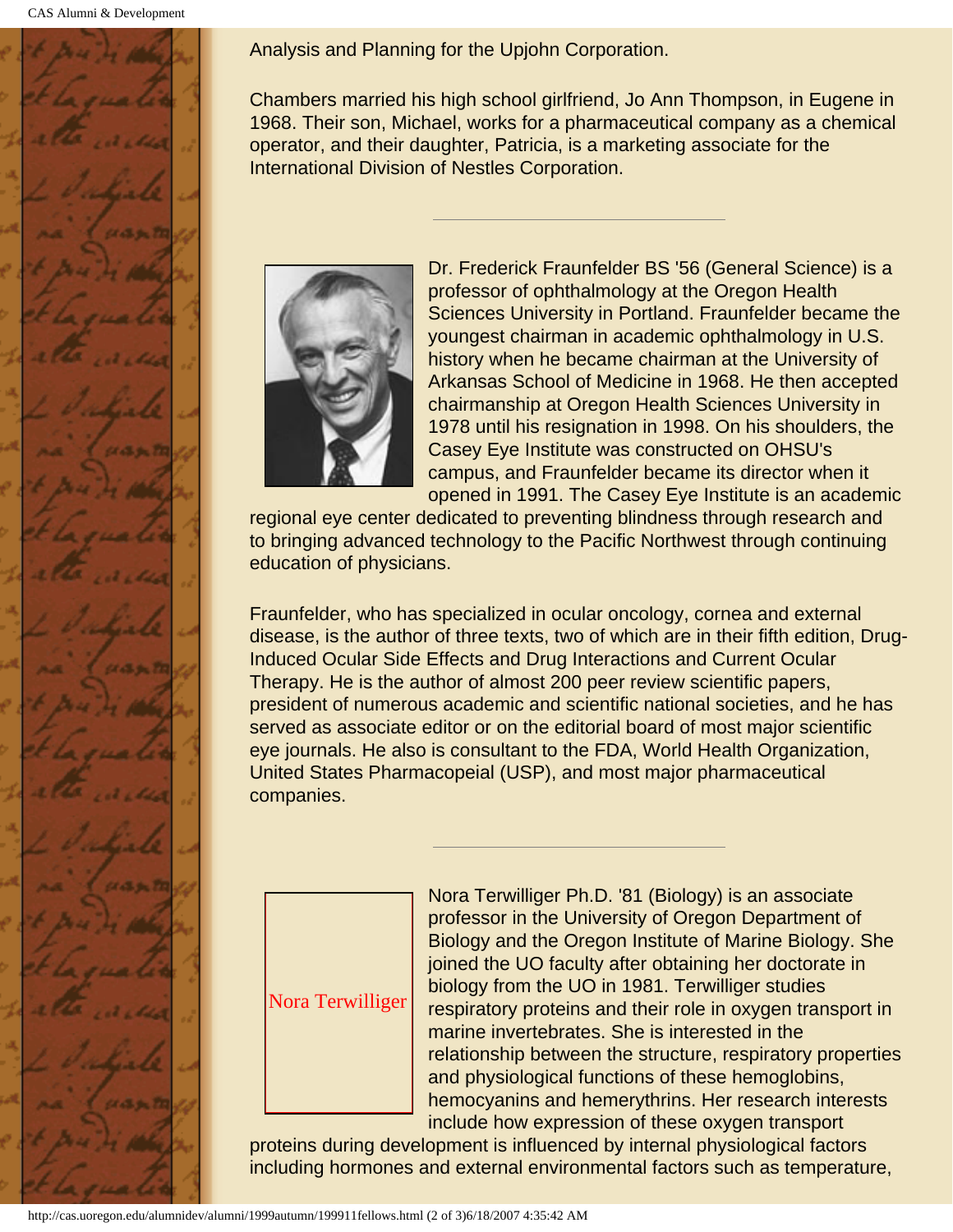

food and salinity, and the molecular phylogeny of crustacean hemocyanin and several related members of the hemocyanin gene family.

Terwilliger has given lectures and seminars about her work in many countries. In addition, she has served on the editorial boards of the Journal of Experimental Zoology, Cahiers de Biologie Marine and Comparative Biochemistry and Physiology and as a reviewer for numerous journals including American Zoologist, Marine Biology and Biochemistry.

Know an outstanding alum? Use our online form to nominate an Alumni Fellow!

For a comprehensive list of university honors, visit the UO Awards Database.



**COLLEGE OF ARTS AND SCIENCES University of Oregon** 

**COMMUNICATE INNOVATE LEAD** 

1245 University of Oregon • Eugene, OR • 97403-1245 (541) 346.3950 • FAX (541) 346.3282 • alumnidev@cas.uoregon.edu

Copyright © 1999 University of Oregon

Updated October 13, 2001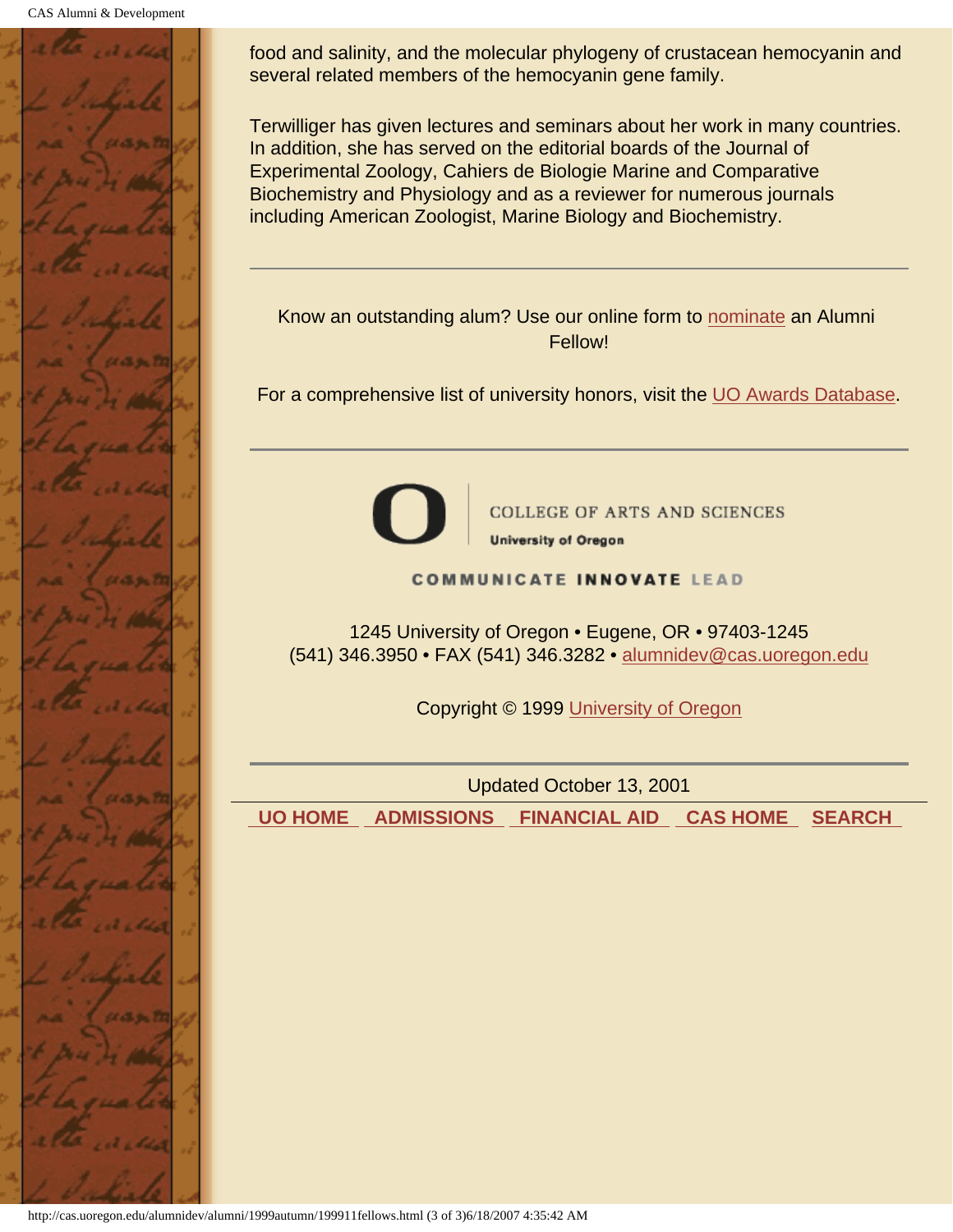<span id="page-16-0"></span>

# ALUMNI & DEVELOPMENT UNIVERSITY OF OREGON<br>COLLEGE OF ARTS & SCIENCES

**CAS NEWS** 

# Distinguished Professors

CAS Names 1999-2000 Recipients

Also online: 1998-1999 Distinguished Professors

The College of Arts & Sciences is pleased to announce the recipients of the 1999-2000 Distinguished Professorships: Mark Johnson, Mary Rothbart and Gary Seitz. The awards, which were established in 1996, recognize senior faculty members in the College of Arts and Sciences for their scholarly achievements. A committee of emeriti faculty and current endowed chair holders select the candidates from departmental nominations. As part of the award appointment, each professor will present a lecture on campus during the 1999-2000 academic year. The lectures, which are held in Gerlinger Lounge, are free and open to the public.



Mark Johnson, professor of philosophy and department head, is highly regarded for his scholarly contributions which have been influential, not just among philosophers, but among a wide array of scholars in linguistics, artificial intelligence, and the cognitive sciences in general. His scholarship has ranged across central problems in understanding the human mind, especially how the workings of the mind are related to the kind of physical

beings we are and the experience we have in this concrete and material world. Johnson's books include The Body in the Mind, Moral Imagination, and Philosophy in the Flesh: The Embodied Mind and Its Challenge to Western Thought. Johnson's lecture, which will be co-hosted by the Institute for Cognitive and Decision Sciences, will be held at 3:30 p.m. on Monday, Nov.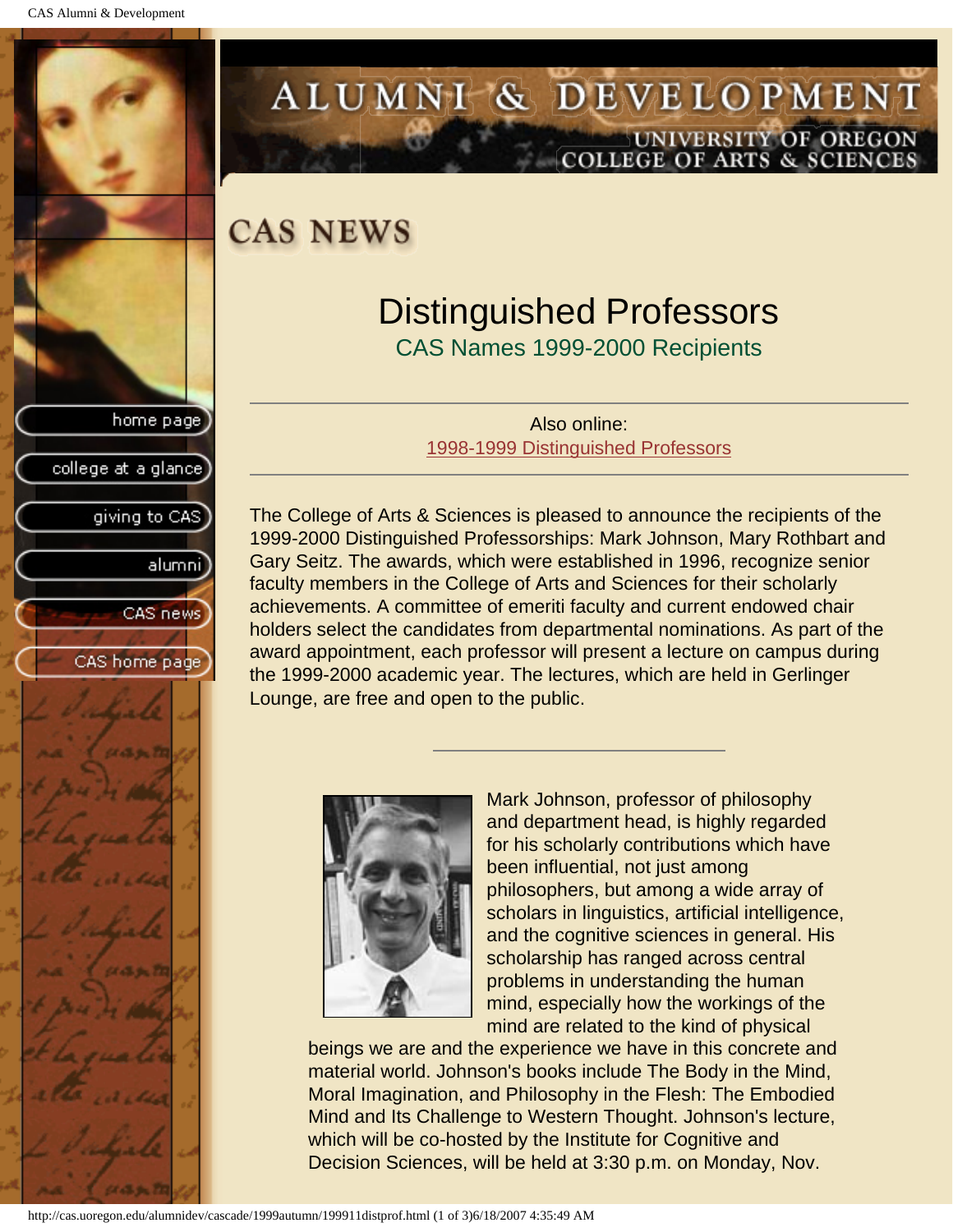

15.



Mary Rothbart, psychology professor, has made major contributions in the field of developmental psychology. Her work on individual differences in temperament and the development of attention in infancy and childhood has dramatically altered the understanding of development in early childhood. Her work integrates research and theory from psychophysiology, personality and social development, clinical psychology and neuroscience.

Rothbart has received numerous honors for her work, including a 1997-2002 Senior Scientist Award from the National Institute of Mental Health (NIMH). She is also a senior fellow at the Sackler Institute for Developmental Psychobiology. Rothbart's lecture, which will be co-hosted by the Institute for Cognitive and Decision Sciences, will be held at 3:30 p.m. on Monday, Feb. 21, 2000.



Gary Seitz, head of the mathematics department, is widely recognized as a leading mathematician in the study of algebraic and finite groups. He received his Ph.D. in mathematics from the UO, and after two years as an assistant professor at the University of Illinois in Chicago, he joined the UO faculty in 1970. Over a period of thirty years, Seitz has produced a continuous string of pathbreaking papers that have established the

direction of research in his area. His early work encompasses contributions to the classification of finite simple groups. Seitz was first to realize that the relationship of finite groups to algebraic groups was fundamental to a complete understanding of the structure of finite simple groups. His work in this direction has achieved breathtaking success. Seitz has been continuously supported by the NSF for over thirty years. Seitz will present his lecture at 4 p.m. on Tuesday, April 18, 2000.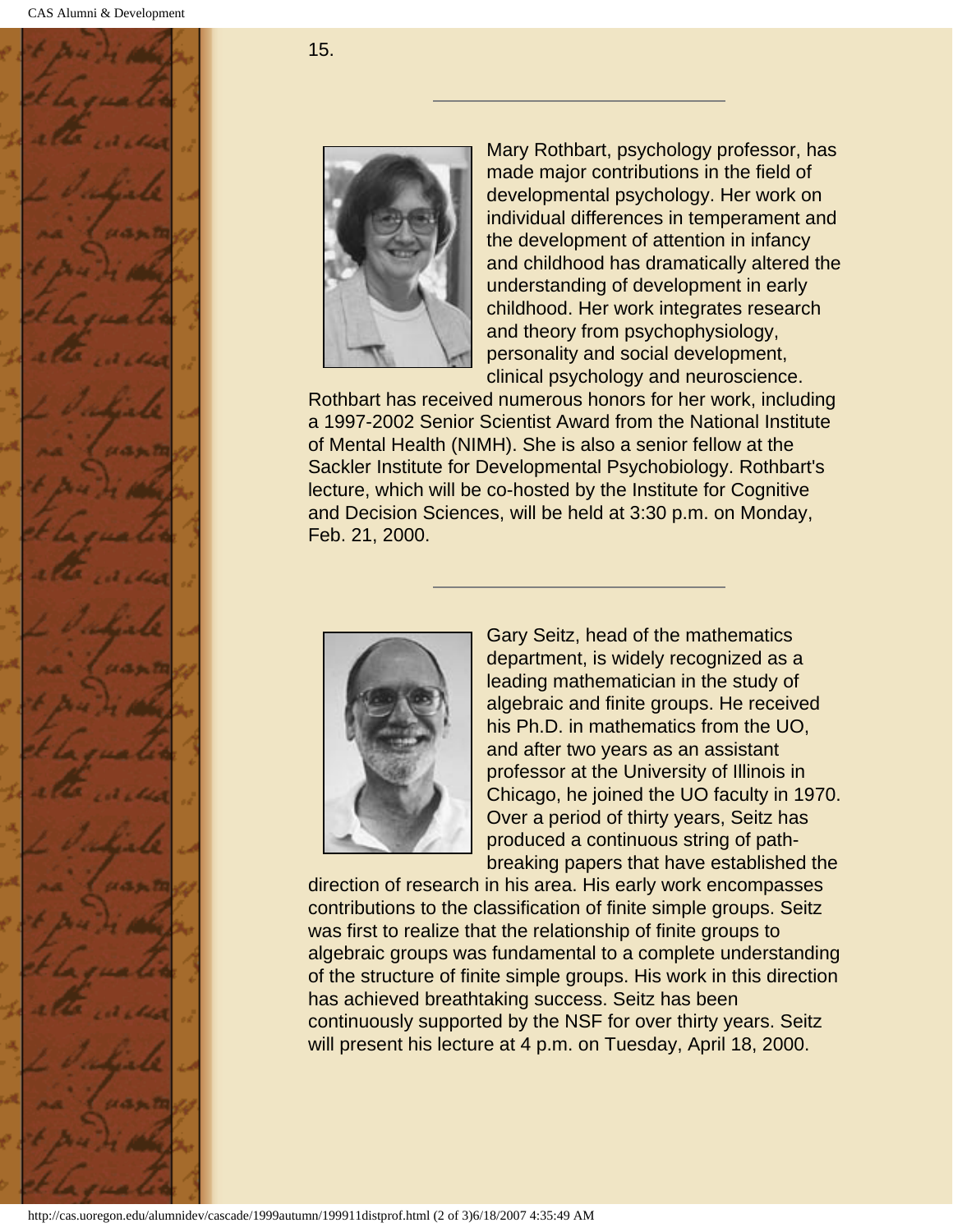



**COLLEGE OF ARTS AND SCIENCES** 

**University of Oregon** 

#### **COMMUNICATE INNOVATE LEAD**

1245 University of Oregon • Eugene, OR • 97403-1245 (541) 346.3950 • FAX (541) 346.3282 • alumnidev@cas.uoregon.edu

Copyright © 1999 University of Oregon

Updated March 27, 2001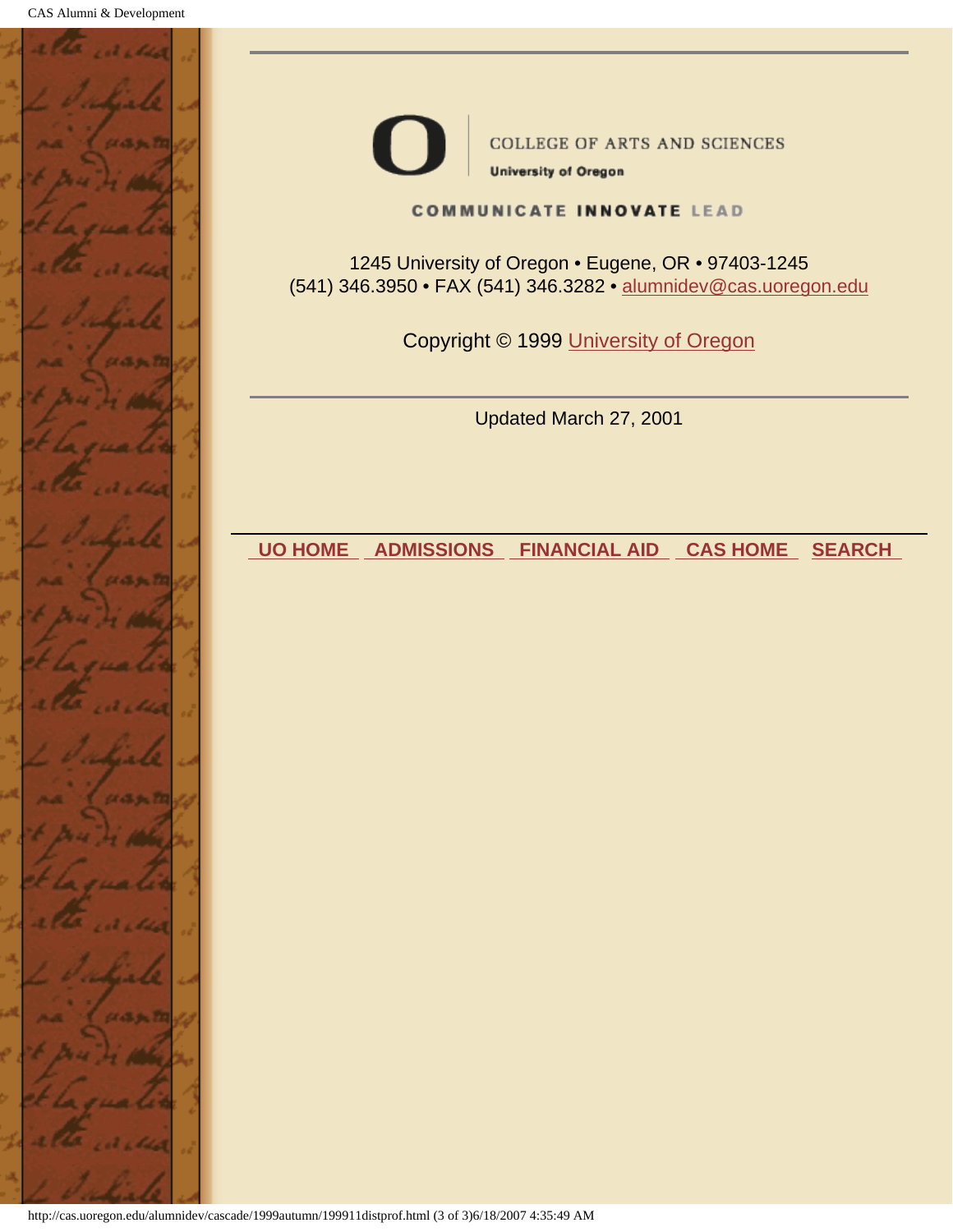<span id="page-19-0"></span>

# ALUMNI & DEVELOPMENT UNIVERSITY OF OREGON<br>COLLEGE OF ARTS & SCIENCES

## **ALUMNI**

# Outstanding Achievers

Donors' Gifts Recognize Academic Excellence

Also online: 1998 scholarship recipients











Andrew Jost Penelope Heinigk Joshua O'Donnell Anna Rose Shope

Each year, the dean of the UO College of Arts and Sciences awards scholarships to outstanding undergraduate and graduate students. The generous contributions of alumni and friends make these scholarships possible. Students are especially appreciative of these awards, which often enable them to work fewer hours and focus more of their time on the research projects that are meaningful to them. In 1998-99, eighteen students received awards in recognition of their academic excellence.

**Kyen Waldron,** an undergraduate mathematics major, received the **Mildred Braaten Archibald Scholarship in Science and Math.** Waldron, who recently completed an internship in topology and differential geometry, hopes to become a math professor.

The **Arts and Sciences Scholarships** were awarded to **Andrew Jost** and **Anna Rose Shope.** Jost, a chemistry major, plans to continue his education through the doctoral level. Last year, he worked in Dr. Tom Steven's lab researching cell functioning. Shope, a Robert D. Honors College student, is majoring in philosophy with a pre-medical emphasis, which support her career plans as a primary care physician. "In order to be an effective primary care giver, I want to know about medicine, and I also want to know about human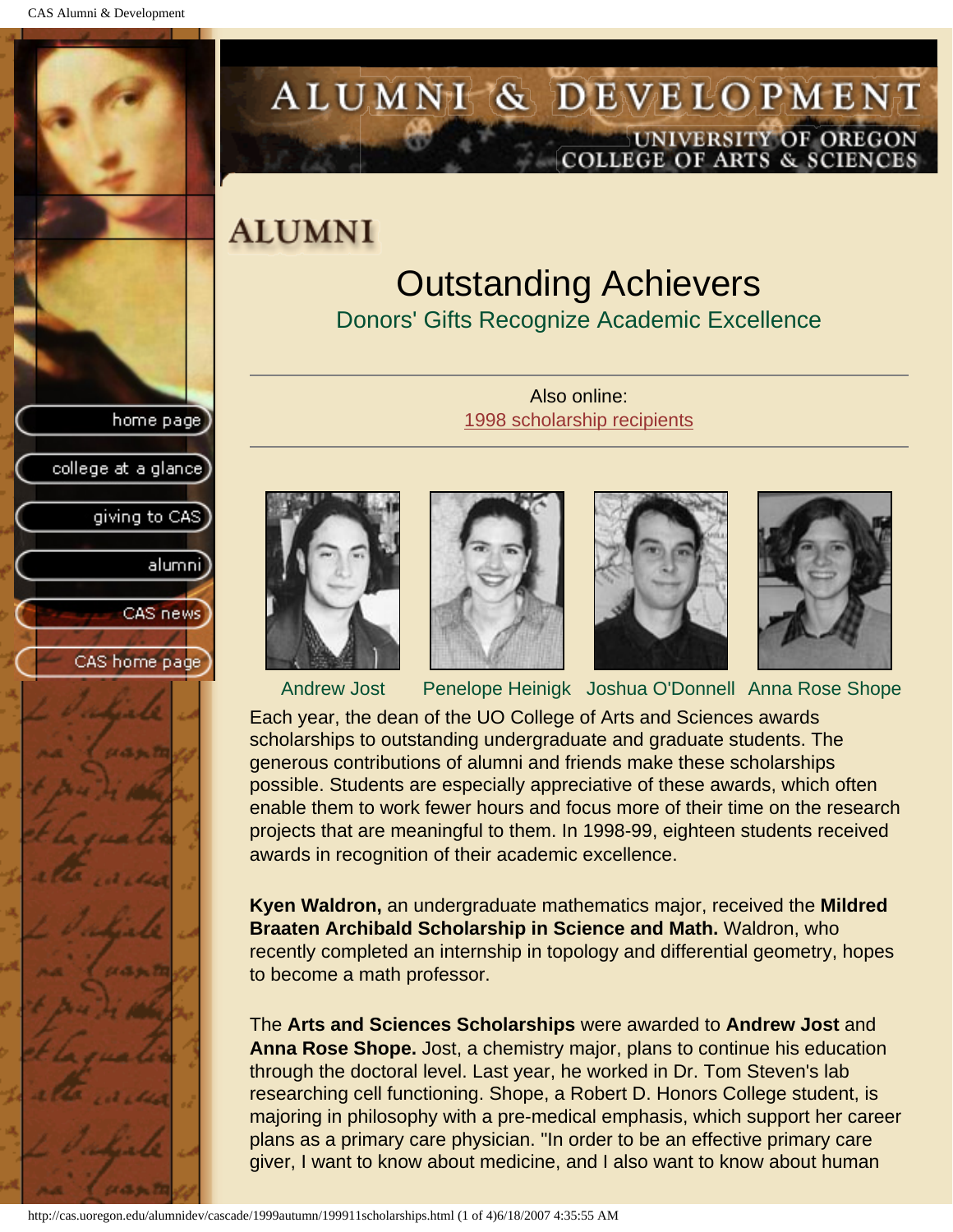CAS Alumni & Development



thought and knowledge," she says.

**Carla McNelly, Bonni Cermack** and **Christopher Hundhausen** were honored with the **Mary Chambers Brockelbank Scholarship.** McNelly, a post-baccalaureate student studying romance languages, received her first bachelor's degree in computer science in 1985. After working as a manager for ten years, she returned to the UO to study her true passion -- languages. Her goal is to fluently learn one language every ten years. Cermak, a graduate teaching fellow and doctoral student in history, is researching legislation of sexual assault in the U.S. during the twentieth century. Hundhausen, a former Fulbright Scholar, received his Ph.D. last spring and now holds a position at the University of Hawaii. He is interested in how humans and computers communicate in order to build user-friendly computer software.

Three undergraduates, **Nancy Hart, Adam Woodworth** and **Jeremiah Heller,** and two doctoral students, **David Sandner** and **Robyn Carpenter,** were recipients of the **Everett Del Monte Scholarship.** Hart, a religious and medieval studies major, would like to obtain a Ph.D. in comparative literature and teach at the university level. Woodworth is a general science major with three minors: chemistry, biology and psychology. Not only has he maintained over a 4.00 GPA, but also last year he received the UO Outstanding Achievement in General Chemistry Award. Heller, a mathematics major, is a teaching assistant for a freshmen-level math course and also uses his fluency in Spanish to help local high school math students. After graduation, Heller plans to obtain his Ph.D. and eventually hopes to teach and do research at the university level. Sandner, a graduate teaching fellow pursuing his Ph.D. in English, is researching the development of imaginary or fantastic literature during the eighteenth and early nineteenth centuries, otherwise known as the "fairy way of writing." He is the author of one book, and many published articles, stories and poems. Carpenter, a first-year doctoral student in political science, is specializing in international relations and is especially interested in finding out how people come to identify with particular groups, how these patterns of identification are changing, and what this implies for conflicts or cooperation.

**Shimon Tanaka** and **Penelope Heinigk** received the **Risa Palm Graduate Fellowship,** which supports outstanding graduate CAS scholars. After completing a master's degree in English and teaching a year of high school English in California, Tanaka came to the UO to obtain his M.F.A. in creative writing. Many of his stories involve characters of Japanese descent, which he feels to be very important to his own life and exploration of identity. Upon finishing his masters, he hopes to write, possibly in Japan, and complete a collection of stories. Heinigk, a Ph.D. candidate in Germanic languages, is examining literary and cinematic texts from the 1880s to the 1920s for her dissertation on industrial influence on German culture. Recently, she discovered an archive of railroad literature at the University of Dortmund in Germany of which her scholarship will help fund her on-site research.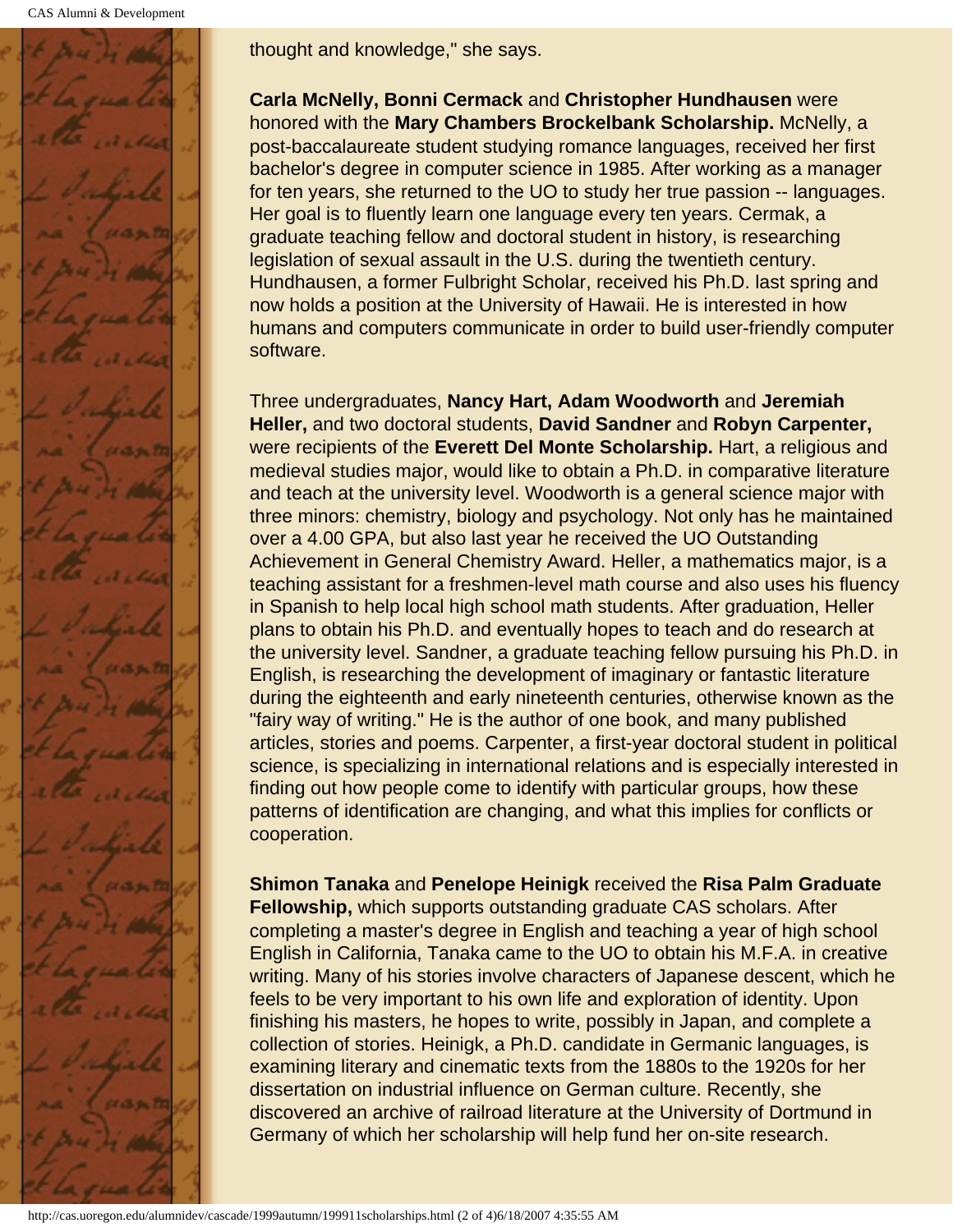

**Susan Vincent** and **Joshua O'Donnell** received the **Dorothy Jane and William Joseph Green Foreign Languages Scholarship.** Vincent recently graduated with an undergraduate degree in Germanic languages with a Scandinavian focus. O'Donnell is a romance languages major with a focus on Italian studies. Traveling is an integral part of his education, and he has worked and studied in many different places throughout the world including Alaska, Mexico, Ecuador, Ireland, Spain and Italy.

**[Michael Pebworth,](#page-22-0)** a graduate student in history, and **Florence Jurney,** a doctoral student in romance languages, had their work acknowledged with the **John and Naomi Luvaas Graduate Award.** Pebworth, a graduate teaching fellow, is specializing in U.S. environmental history. Jurney, who is working toward a doctoral degree in French literature, received her bachelor's degree in English and American literature from the Sorbonne University in Paris. She hopes to eventually teach French at the university level.

The **Susan Winn Memorial Scholarship** went to **Katherine Hulpke,** a postbaccalaureate student. Katherine began her college career at the UO in 1988 graduating with a degree in English. She taught special education for three years, before returning to the UO, where she is now majoring in physics and linguistics with an anthropology minor. She hopes to obtain her Ph.D.



**COLLEGE OF ARTS AND SCIENCES University of Oregon** 

**COMMUNICATE INNOVATE LEAD** 

1245 University of Oregon • Eugene, OR • 97403-1245 (541) 346.3950 • FAX (541) 346.3282 • alumnidev@cas.uoregon.edu

Copyright © 1999 University of Oregon

Updated October 13, 2001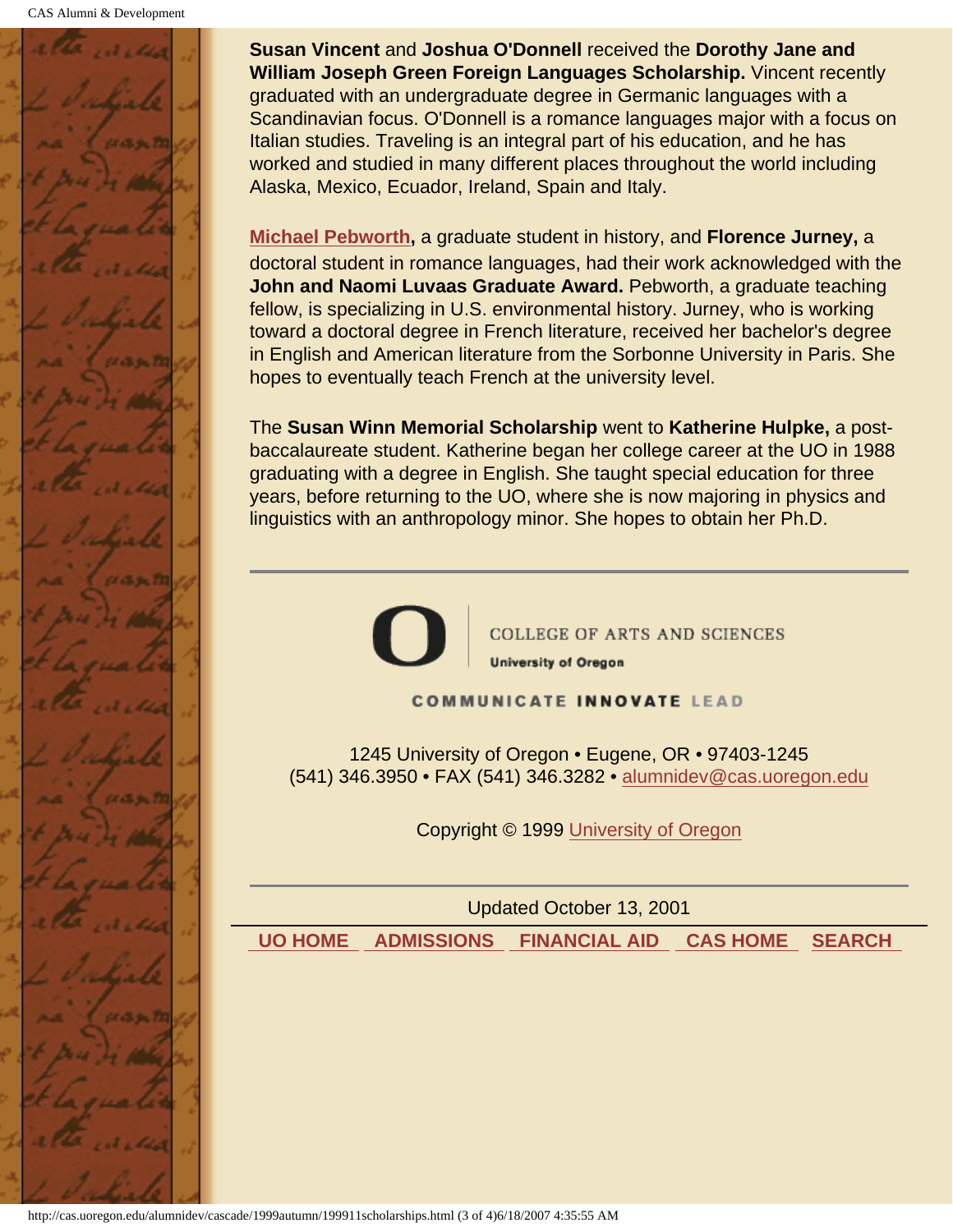<span id="page-22-0"></span>

## ALUMNI & DEVELOPMENT UNIVERSITY OF OREGON **COLLEGE OF ARTS & SCIENCES**

# **CAS NEWS**

# The University Club Does It Again

**Each year,** the University Club Foundation in Portland honors four graduate students with \$5000 fellowships that recognize and encourage scholarship, leadership and potential societal contributions. The foundation awards these fellowships to one student from each of Oregon's four major public graduate facilities: Oregon Health Sciences University, Oregon State University, Portland State University, and the University of Oregon. Receiving the 1999 fellowship for the UO is **Michael Pebworth**, a doctoral student in history.

Pebworth's research focuses on U.S. environmental history and how different people think about the natural environment, how they work and play in it, and how they shape the laws that guide it. His dissertation examines debates over wilderness areas in Washington state from the 1950s to 1980s in order to contribute to a greater understanding of the forces that created the Northwest's unique environmental and political landscape. Pebworth says he is pursuing a doctorate in history because he wants to educate students as well as challenge himself through a career teaching American history at the college level.

**David McNutt**, a selection committee member, said of Pebworth's award, "While all of the candidates were first-rate, our committee was struck by Michael's confidence and enthusiasm. He exemplifies the kind of person we expect to see teaching at our best universities."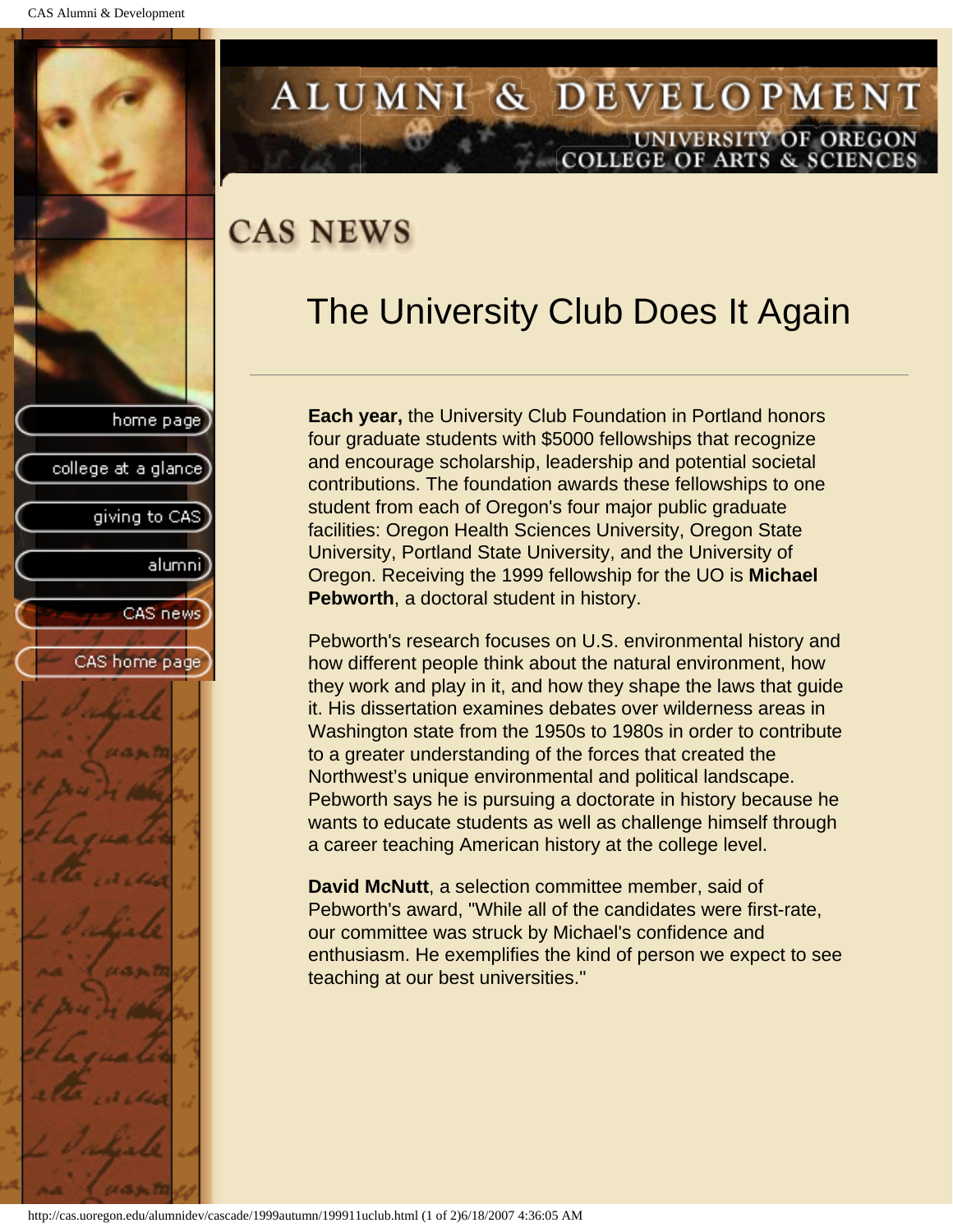



**COLLEGE OF ARTS AND SCIENCES** 

**University of Oregon** 

#### **COMMUNICATE INNOVATE LEAD**

1245 University of Oregon • Eugene, OR • 97403-1245 (541) 346.3950 • FAX (541) 346.3282 • alumnidev@cas.uoregon.edu

Copyright © 1999 University of Oregon

Updated March 27, 2001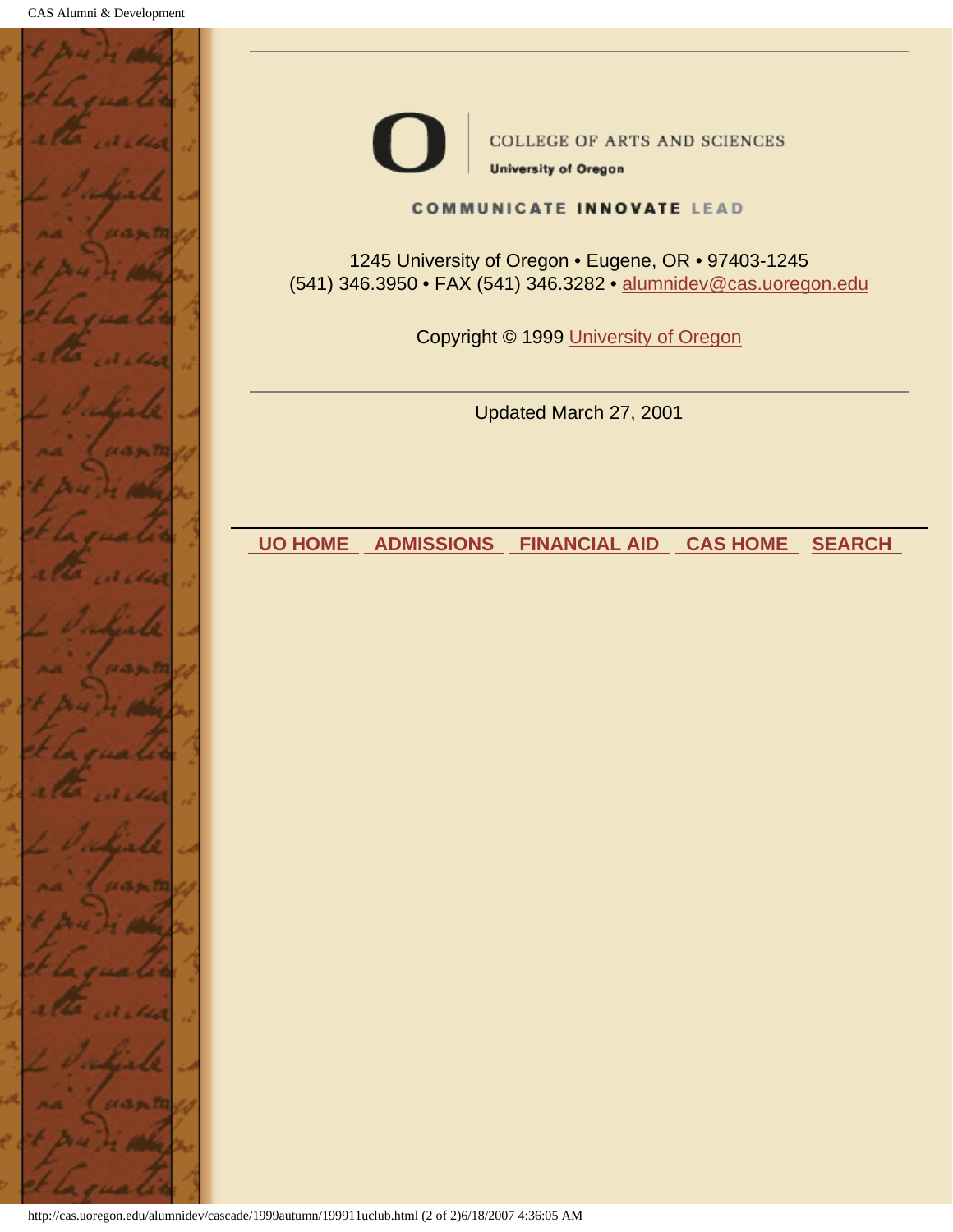<span id="page-24-0"></span>

## ALUMNI & DEVELOPMENT UNIVERSITY OF OREGON **COLLEGE OF ARTS & SCIENCES**

## **CAS NEWS**

## Geology in the Field Trading in Bookbags for Backpacks

Most students who attend the UO don't anticipate having a tent, a backpack and a canteen as part of their required class supplies. But in the UO's Geological Sciences Field Camp, these items are a necessity. Having suncreen, insect repellent and moleskin doesn't hurt either.

Each summer, this six-week field camp gives geology majors from the UO and other universities opportunities to apply their knowledge to actual work in the field. Students produce geologic maps, sections, and columns, and get an introduction to high-tech surveying techniques using total station and Global Positioning System technology. Most participants are between their junior and senior year, and some have completed their senior year.

"Field camp for geology students is like residency for medical students -- a grueling experience that takes place at the end of their [college] career," says **Ray J. Weldon**, associate professor of geology and the head of this year's field camp. "It tends to be a bonding together and a culminating experience in their geological career. It's kind of a boot camp for geology students."

This was Weldon's third summer with the field camp. His current research includes earthquake prediction and structure of continental boundaries. Besides heading up plans for the camp this summer -- a task formerly performed by now retired Geology Professor **Allan Kays** who single-handedly kept the camp going for the last twenty years -- Weldon also taught the first half of the camp. During this part, which was held in the central Oregon desert, students put topographic and geologic lines and attitudes onto maps to interpret active surficial geologic processes. They also studied active faults, active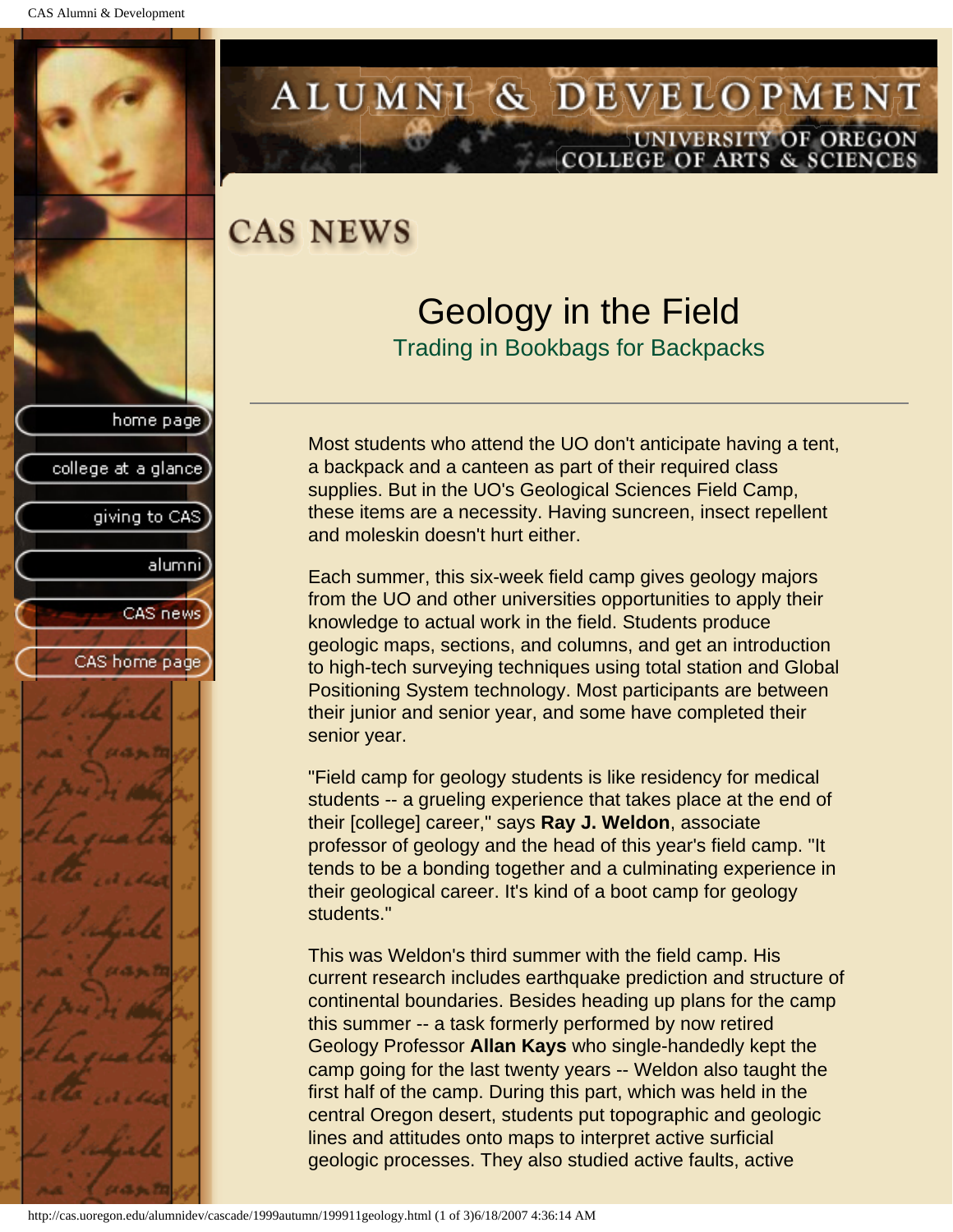

volcanoes including the Sisters and Newberry centers, and the late Pleistocene and Holocene stratigraphic history of the region, which includes large, dry, closed basins that were intermittently filled with deep lakes during the Pleistocene era.

During those first three weeks of field camp, students made a 1:500 scale topographic and geologic map of a portion of the "Crack-in-the-Ground" fault. They then mapped Table Mountain, a late Pleistocene basaltic tuff ring filled with basalt. Weldon was pleased with his half of camp this year. "When you're living isolated with a group of students sometimes there are cliques that develop or some people who don't get along well with other people, or people's styles of personalities don't mesh sometimes, but this group meshed very well and worked very well," he says.

After Weldon returned home, the students traveled to the Block Mountain area near Dillon in southwest Montana for a ten-day session with Research Associate **Martin Miller** and then to Mitchell, Oregon, to study with **Becky Dorsey**, an assistant professor of geology. "Doing geological mapping in the field on structures that are actively being investigated was a very valuable experience," said **Henry L. Turner**, a UO geology major. "It allowed students to get a glimpse of what field research is like. Working in groups during the field camp improved my interpersonal communication skills in a way that no classroom work has."

**Kevin Weberling**, a senior geology major at Central Washington University in Ellensburg, also completed this summer's field camp; traditionally three to five people from schools other than the UO attend. He says the first half of the camp, with its focus on active faulting and the recently active volcanism associated with the Newberry Volcanic field was a "great project because geologic structures which are active today are directly pertinent to our lives. Understanding these active processes is crucial to such things as building, engineering, and civic planning."

The other sections were also rewarding. "The Dillon project gave a great change of scenery, and we got to stay in dorms, which was nice after three weeks of camping," says Weberling. In this section of camp, students focused on mapping the geology in the Rocky Mountain fold and thrust belt. The final section of camp in Mitchell, "dealt with completely different geologic processes than the other two projects," he says.

The UO's Field Camp has been quite successful and Weldon, Miller, and Dorsey have rock-solid hopes for the future. "We're in the process of trying to evolve it from what is a very traditional geology field camp -- which is basically where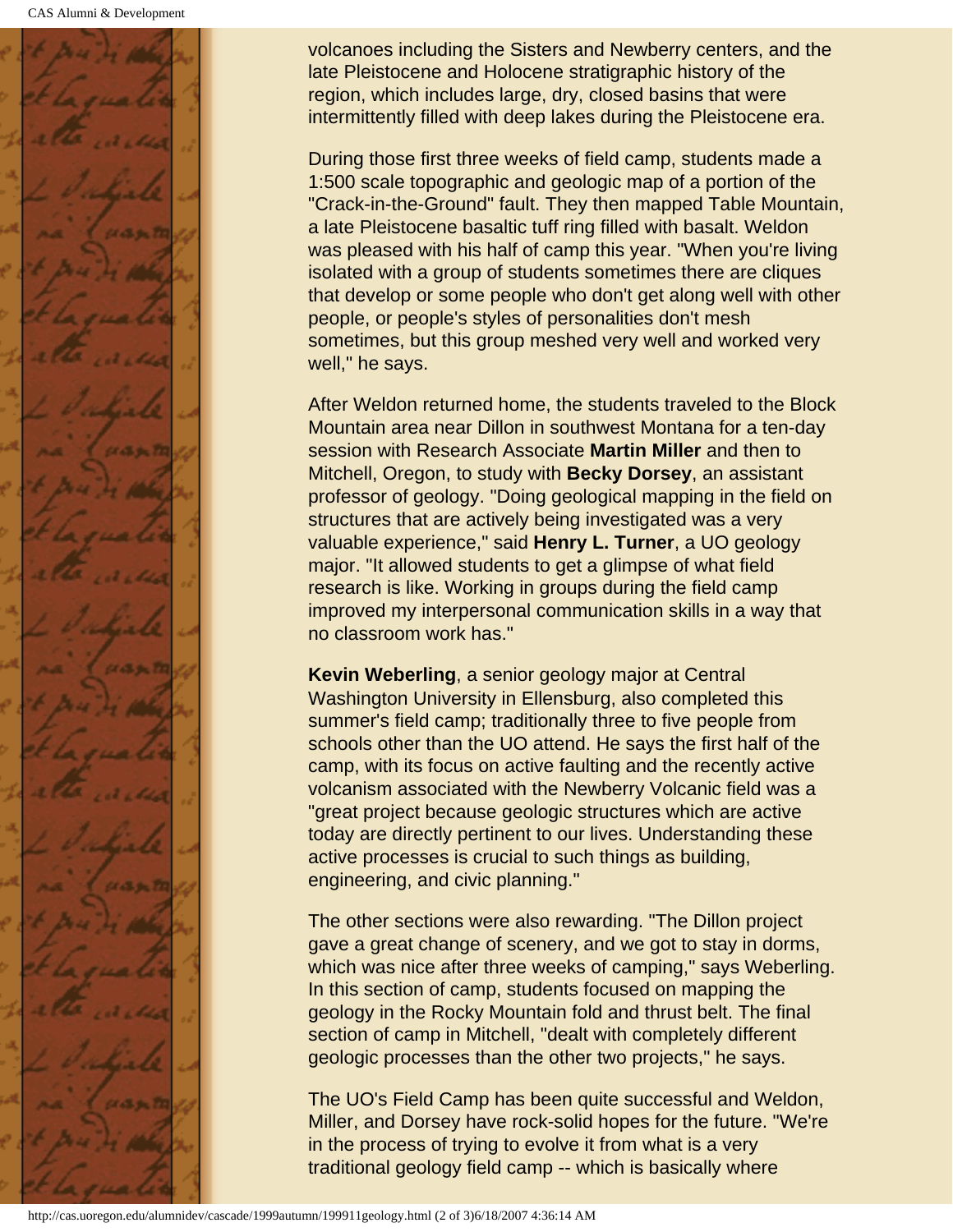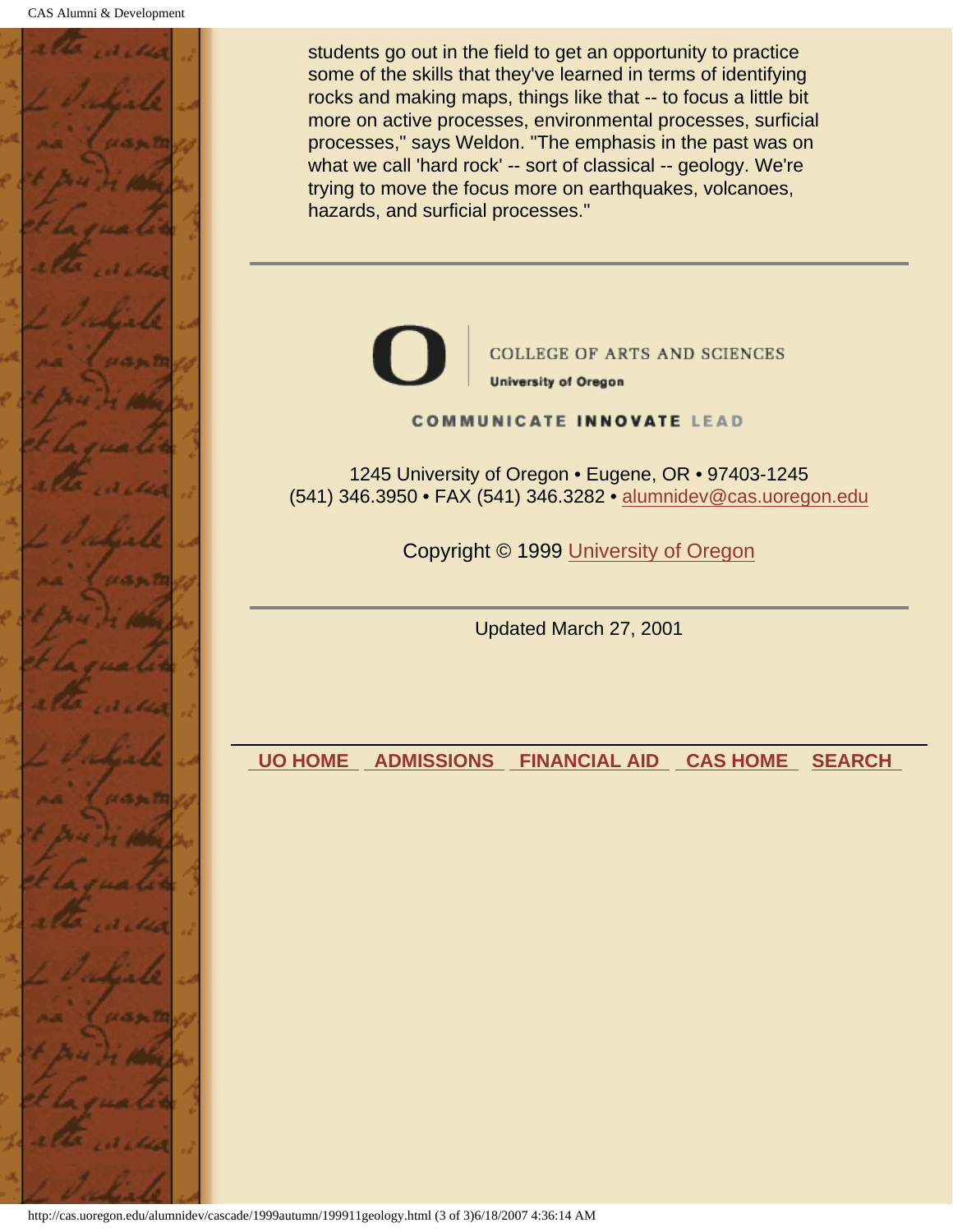<span id="page-27-0"></span>

# ALUMNI & DEVELOPMENT UNIVERSITY OF OREGON<br>COLLEGE OF ARTS & SCIENCES

**CAS NEWS** 

# The Patent Scientist

John Keana Leads the Way in Oregon

Back in the 1950s, **John Keana** and his buddies invented a marble launcher by combining the explosive properties of calcium carbide and water with a metal pipe and would watch the round orbs fly over the fields of rural southwestern Michigan. Keana never patented that invention and probably missed the opportunity to make millions. Fortunately, the UO chemistry professor has had numerous opportunities since then to invent and patent his work. With over forty patents in hand and more than ten pending, Keana now holds more patents than any other professor in Oregon.

Keana's patents include neuroprotective drugs used to minimize brain damage caused by stroke, head injury or heart attack; processes that may lead to the development of microbiosensors to monitor plasma levels of drugs and drug metabolites in the blood; and novel amplifier molecules that can be used in the diagnosis and treatment of disease.

Getting his inventions and ideas patented wasn't always easy. In the late 60s, Keana and **Hayes Griffith**, also a UO chemistry professor, published a paper on a paramagnetic polymer paint that could potentially make planes invisible to radar. They tried to patent their idea, but no one in the university knew anything about applying for patents, so the busy young academics let the idea die.

Years later, Keana became involved in therapeutic drug discovery by combining forces with Professor **Eckard Weber**, a pharmacologist who, at that time, was at the Oregon Health Sciences University in Portland. After identifying a novel molecule that offered a potential new treatment for schizophrenia, they teamed up with Cambridge NeuroScience,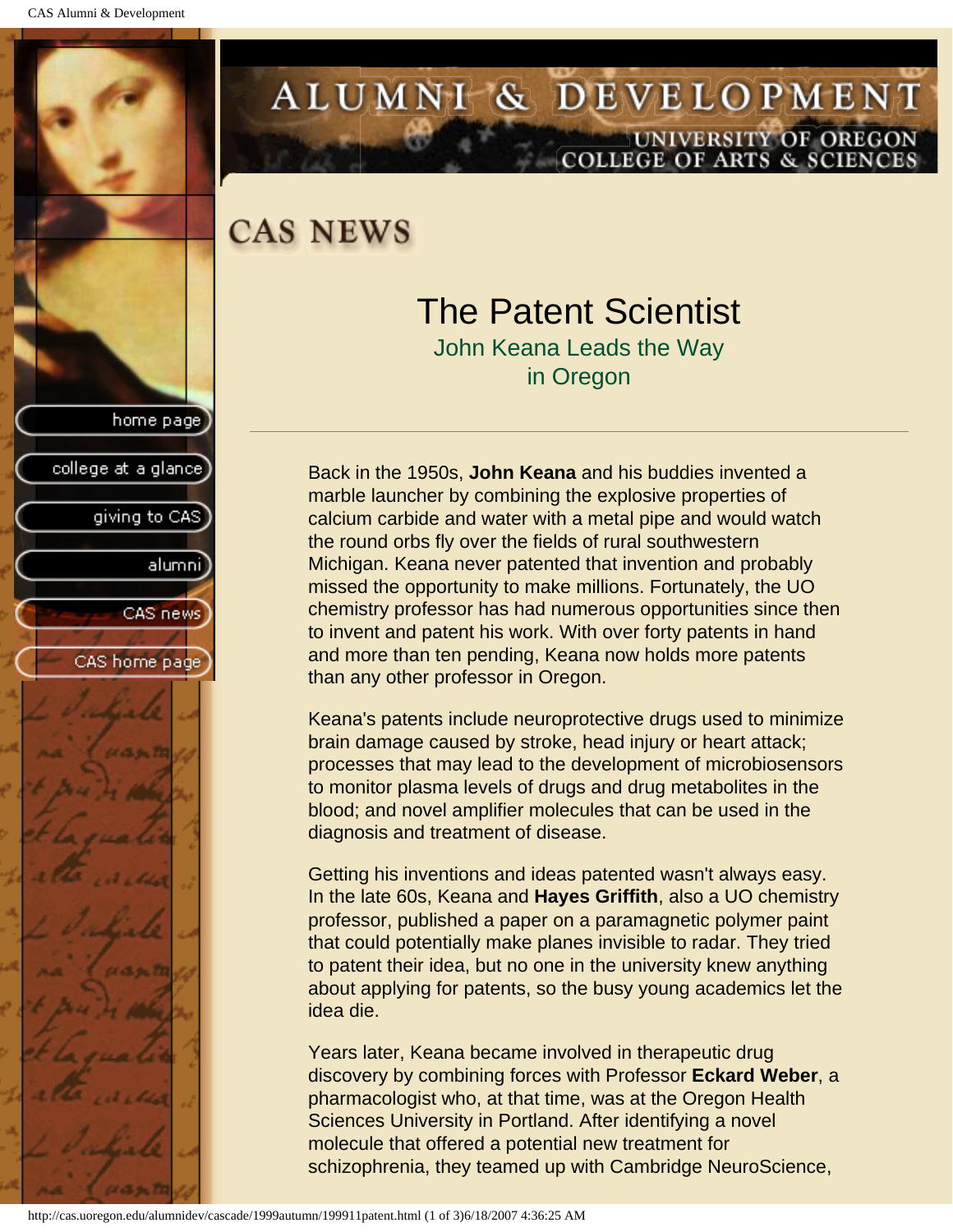

a company in Cambridge, Massachusetts, with an eye toward optimization of the drug. With the potential of a major drug discovery came the urgent need for a patent. "Without protection, no company would invest the hundreds of millions of dollars necessary to see a drug to market," says Keana.

While the university still didn't have many resources devoted to patents and marketing, Cambridge NeuroScience was willing to pay for the expensive worldwide patents, in exchange for an exclusive license for the discoveries. The project eventually led to Cerestat, a stroke drug currently in the final phase of clinical trials. Subsequently, Keana and fellow researchers started two companies to develop and promote their ideas: Acea (bought out by CoCensys) and Advanced Microbotics (now, Ikonos).

Today, universities and researchers recognize that patents can be a big source of revenue. Companies are willing to buy the right to use the technology researchers develop, and the university and its inventors stand to gain royalties if those inventions help the company turn a profit. This promise of profits, along with passage of the Bayh-Dole Act of 1980, which allows universities title to inventions funded with federal dollars, prompted the UO in 1992 to open its Technology Transfer Office. The office is responsible for finding a market for the inventions of UO faculty and students. Income from licensing agreements is divided between the inventor, the department, and the university. In the last five years, income from licensing agreements at the UO has grown from \$50,000 to \$300,000.

"Industry has certain objectives for their company. If that need is close to the research that a faculty member is doing in the lab, it can be a wonderful partnership for both of them," says Keana. Though modest, income from the licensing of patents Keana holds has helped fund further research in his lab and the chemistry department.

While Keana and others file many patent applications for technology that may never get licensed nor make money, one successful patent can mean millions of dollars for the university. Before their patents expired in 1998, Stanford enjoyed \$30 million in revenue from patents on recombinant DNA technology alone. "Unless you have a crystal ball, you don't know which ones will work and which won't," says Transfer Technology Office Director **Todd Sherer**. Meanwhile, Keana is busy thinking up more inventions.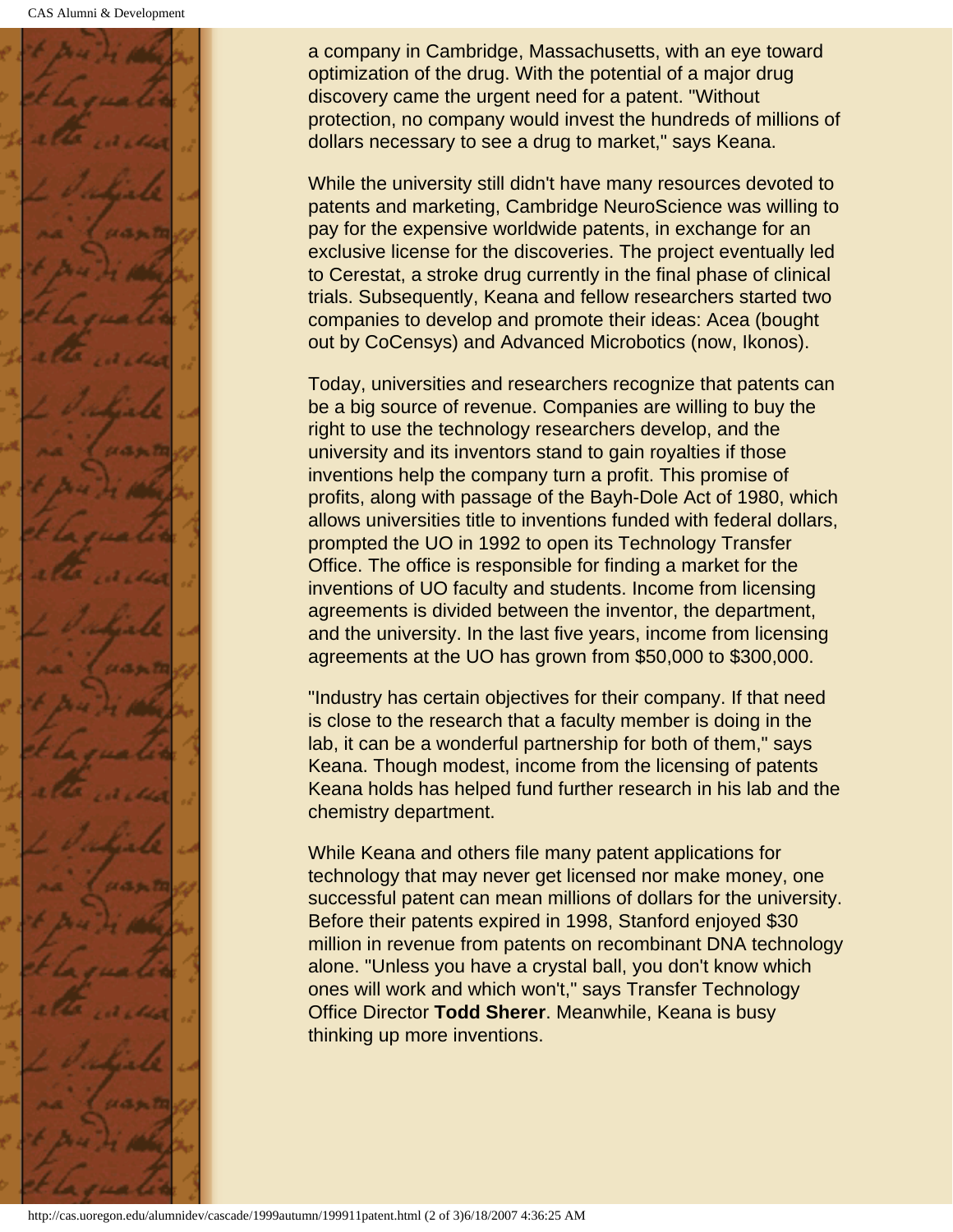



COLLEGE OF ARTS AND SCIENCES

**University of Oregon** 

#### **COMMUNICATE INNOVATE LEAD**

1245 University of Oregon • Eugene, OR • 97403-1245 (541) 346.3950 • FAX (541) 346.3282 • alumnidev@cas.uoregon.edu

Copyright © 1999 University of Oregon

Updated March 27, 2001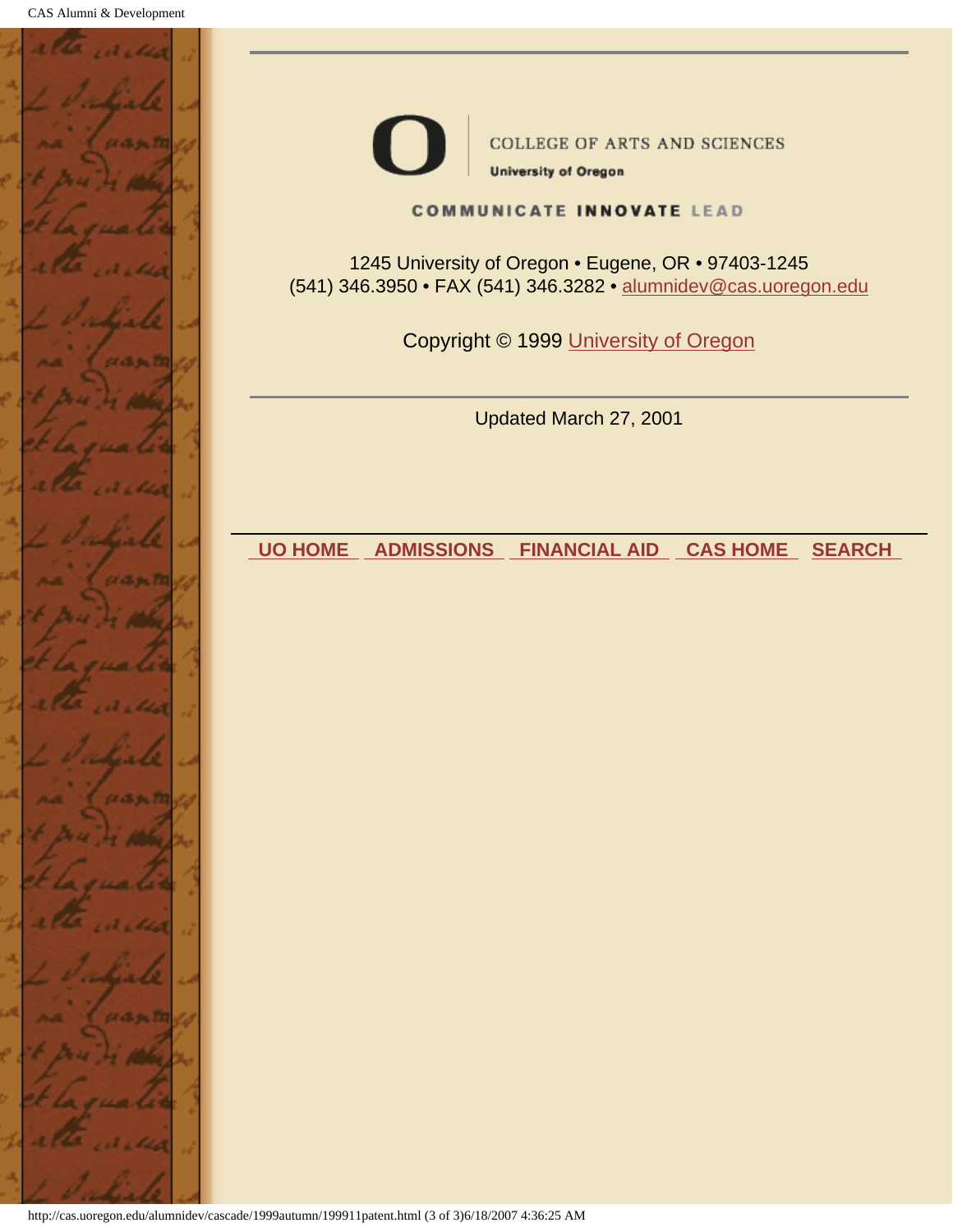<span id="page-30-0"></span>

## ALUMNI & DEVELOPMENT UNIVERSITY OF OREGON **COLLEGE OF ARTS & SCIENCES**

**CAS NEWS** 

# Blazing New Trails

Bill Harbaugh Takes a New Approach to Studying Economic Behavior



Bill Harbaugh and daughter, Annie, choose reward incentives.

Bill Harbaugh remembers a time back in graduate school when he and friend **Kate Krause** -- the only students in their graduate classes who had young children -- would jokingly tell their friends that they were working on a paper called "Economic Experiments that You Can Perform at Home on Your Children." But, after they graduated, the economists they met at conferences kept telling them it was a good idea, and so they decided to take it seriously. Today, with the help of grants from the National Science Foundation (NSF) and the MacArthur Foundation, Harbaugh, a UO assistant professor of economics, and Krause, who teaches at the University of New Mexico, are breaking new ground with their studies on the economic behavior of children.

Parents who pay their children an allowance or who worry about whether their children are learning to save money or just spend it, might think that studying children's economic behavior is an obvious idea. But Harbaugh says he and Krause are the first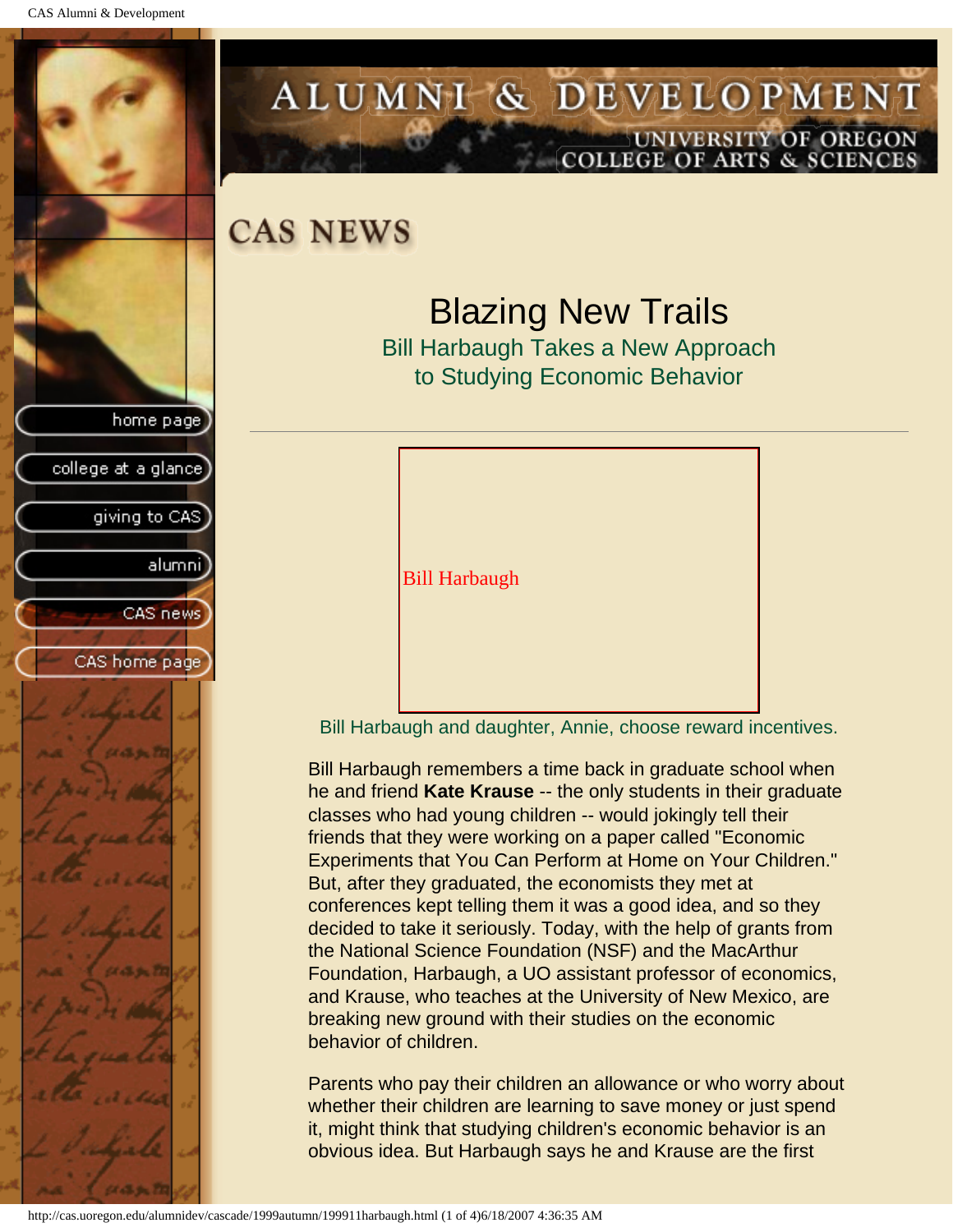

economists to try to systematically study children. "One reason we're interested in children is because economists often don't really know why adults act the way they do," Harbaugh says. "Economists believe that adults act rationally, in ways that they hope will satisfy their desires, but we really have very little idea how they got those particular tastes and preferences. We think that by studying children, we can help fill in part of that gap."

Already Harbaugh and Krause's studies have yielded some interesting results. Their studies show that children, when faced with economic choices, generally behave like adults. This became evident during some of their first experiments, which were tried on their children and their children's friends. One experiment started as a game. Instead of playing "Pin the Tail on the Donkey" at birthday parties, kids would play the "Sharing Game." Krause would put the children in groups, then each child would receive tokens that he or she could either keep for themselves or give to the group. Every token donated to the group would result in every person in the group getting one-third of a token. So, sharing a token would mean less for them personally, but more for the group.

Harbaugh says the results from the birthday parties (replicated later in the lab!) showed that by age six, in terms of altruism, kids are already behaving like adults. Adults are surprisingly generous in these sorts of experiments -- they usually share about one-third of their tokens with the group. "It's fascinating. Adults have a pretty sophisticated taste for altruism. For example, when it becomes cheaper to give, they will give more. We found six-year-old kids doing exactly the same thing."

In another set of experiments, Harbaugh and Krause study children's risk behavior. Others have found that adult women are less willing to take risks than men are. This leads to male/ female differences in economic outcomes. Harbaugh and Krause are interested in what causes this difference and are currently running experiments on entire families to see at what age it develops and whether it runs in families. "We bring them [families] into the lab, split them up, and then give each family member a set of possible financial risks to consider. When they've made their choices, we spin a wheel, and pay the parents in cash and the children in toys."

While children exhibit similar preferences to adults in many of their economic behaviors, one area that changes dramatically as children grow older is their saving behavior. While adults are usually willing to save money for the future at a 10 percent rate of return, Harbaugh and Krause's studies show that for kids the return has to be astronomically bigger -- well over 1000 percent. So, somewhere between the age of six and the age of twenty-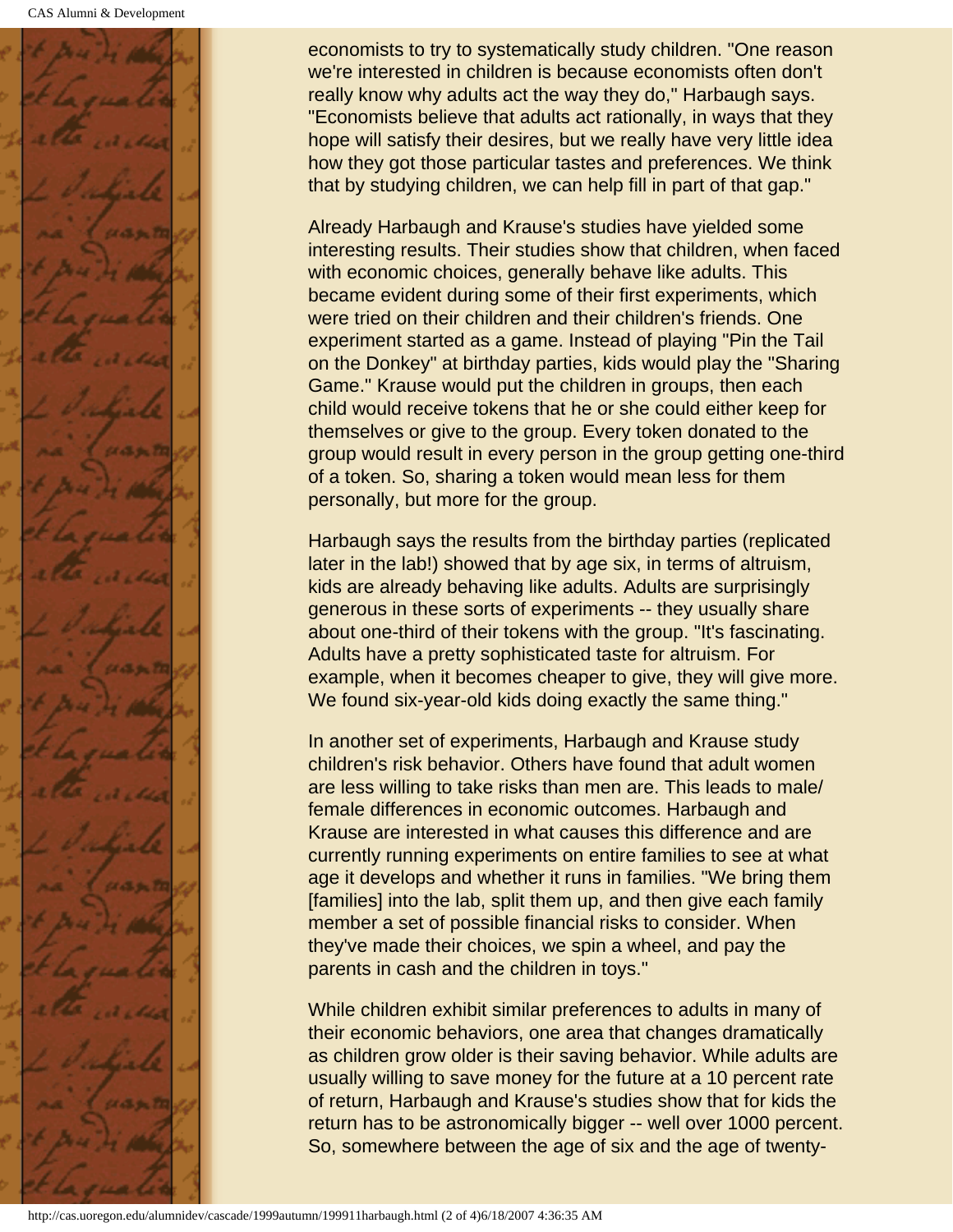

six, the willingness to save changes dramatically. This is important because the more willing we are to save, the more capital we will have and the richer a society we will be. Even just a slight increase in the willingness to save more can produce a lot more capital, and eventually a much richer society, Harbaugh says. Yet economists have absolutely no idea what determines this willingness to save -- and he thinks the answer is probably going to be found by studying children.

Harbaugh says he and Krause learned early on that you can't conduct experiments on children in the same way that you do with adults. "If you read instructions to kids, like you do to adults, they quickly lose interest," he says. So to encourage kids to participate, they first show them a big box filled with stuff that kids like; incentives to be offered as rewards depending on how well kids "play the game" and give them their undivided attention. Harbaugh says kids love the experiments. "They are totally into it because they are used to playing games and the rewards are appealing."

**Tim Berry**, an undergraduate economics major who assists Harbaugh with his research, has observed that children are much more willing subjects than adults. "Adults are usually more reluctant subjects given the time involved and require payment for their participation," he says. "Children are excited to be involved in the experiment. They also seem to be very interested in the results of the experiment and the implications of these results."

Berry's paid position as one of Harbaugh's assistants is the result of the NSF grant Harbaugh received last year, which includes funds to provide research experiences for undergraduates. Each year, Harbaugh is able to hire three to four undergraduates to help conduct experiments in area schools. Students study the concepts that interest them the most, and work with Harbaugh to design an experiment focused on their interest. This hands-on participation gives students unique opportunities to contribute to the field of economics.

Berry says his interest was in observing how socialization affects behavior and comparing the analytical and decisionmaking skills of children and adults. "The highlight of my research was observing a correlation between math ability and decision-making ability in sixth graders."

"My students can pick a topic, study it in children, and it's new knowledge. This is very rare for economics because so many topics have already been very thoroughly explored," Harbaugh says. "With this project, I find myself learning new and interesting things from a 21-year-old undergraduate." This same opportunity to contribute to this new, unexplored area definitely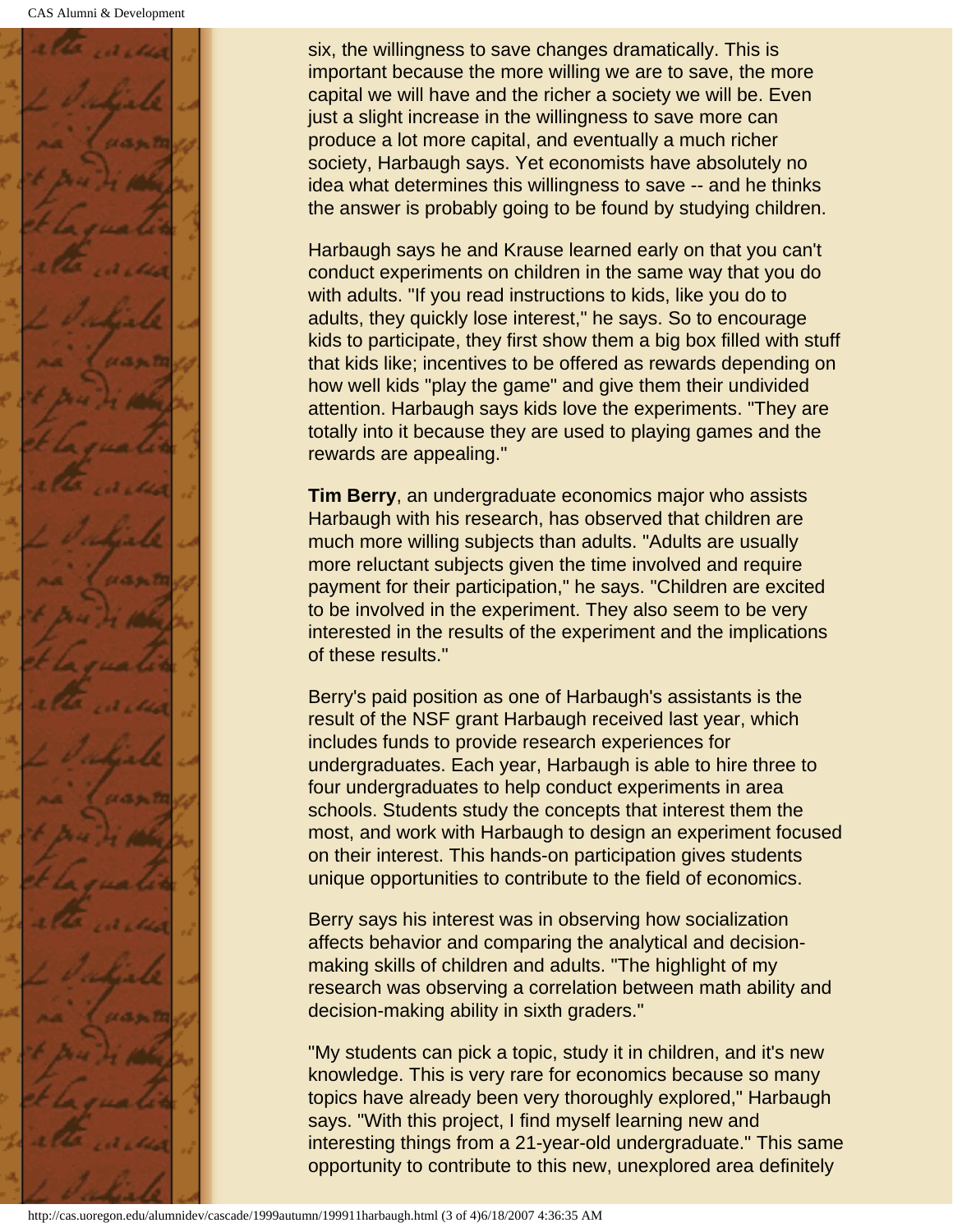

appeals to Harbaugh, too.

**COLLEGE OF ARTS AND SCIENCES University of Oregon** 

#### **COMMUNICATE INNOVATE LEAD**

1245 University of Oregon • Eugene, OR • 97403-1245 (541) 346.3950 • FAX (541) 346.3282 • alumnidev@cas.uoregon.edu

Copyright © 1999 University of Oregon

Updated March 27, 2001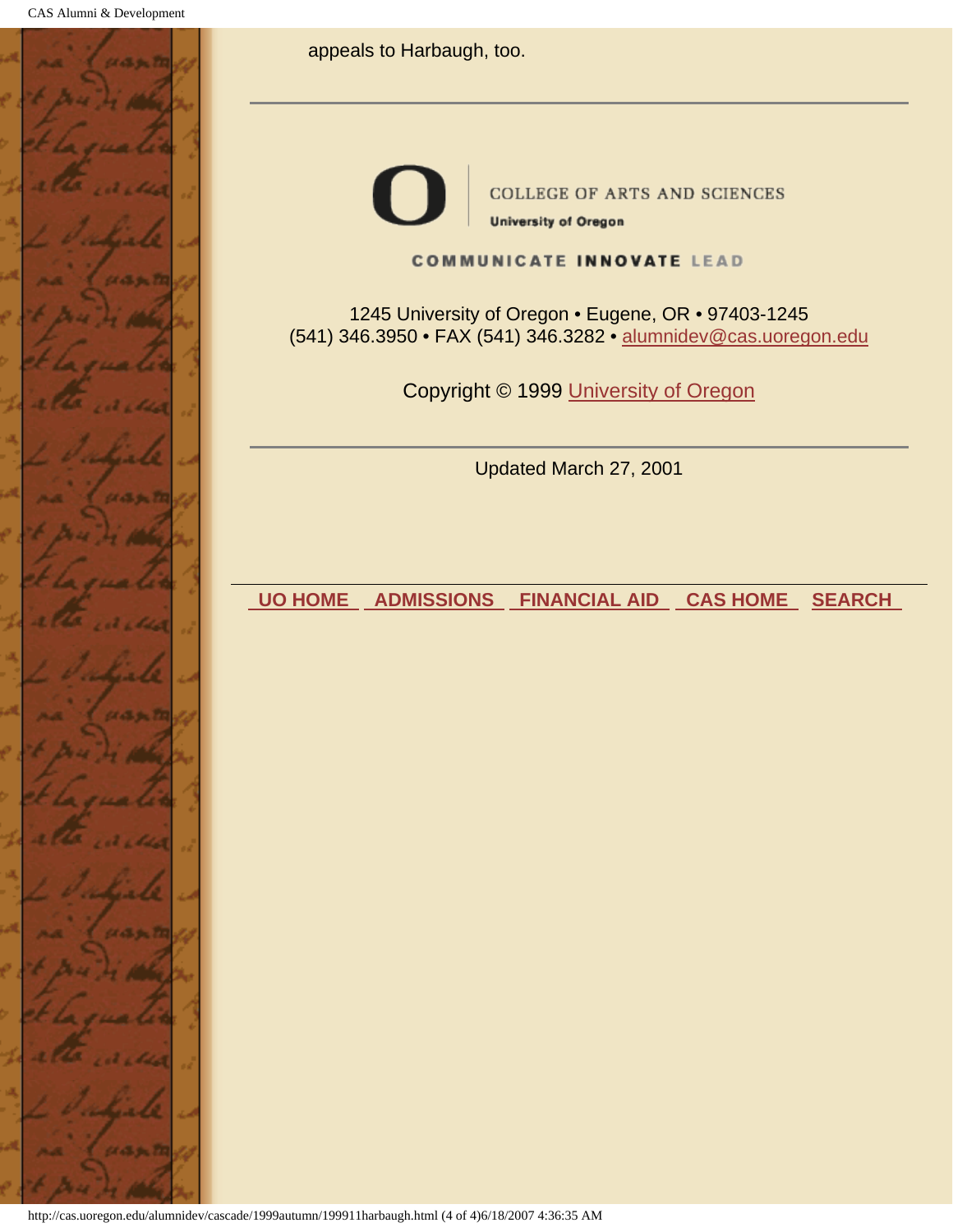<span id="page-34-0"></span>

# ALUMNI & DEVELOPMENT UNIVERSITY OF OREGON<br>COLLEGE OF ARTS & SCIENCES

# **CAS NEWS**

# The Community Literacy Project

Linking Together Practice and Theory

![](_page_34_Picture_6.jpeg)

Suzanne Clark teaches a class on "Community Literacy"

"How can your university knowledge be put to service in the community?" asks the flier to English Professor **Suzanne Clark's** community literacy class. Apparently by the response received, UO students are interested in finding out the answer.

Clark's class is one of four English courses that feeds into the UO English Department's Community Literacy Project. The project not only teaches advanced students about culture and literacy, but also it gives them opportunities to apply their skills in the community as literacy volunteers.

"To date, over 100 students have participated in this program, and they say they have gained a great deal -- new insights, new confidence and most of all the positively addictive feeling of having accomplished something real," says Clark. She emphasizes that many of the volunteer experiences frequently require students to take a lot of initiative and responsibility. "They often must take charge of a situation and develop the best methods to work out the literacy issues involved, from choosing books to developing assignments to schlepping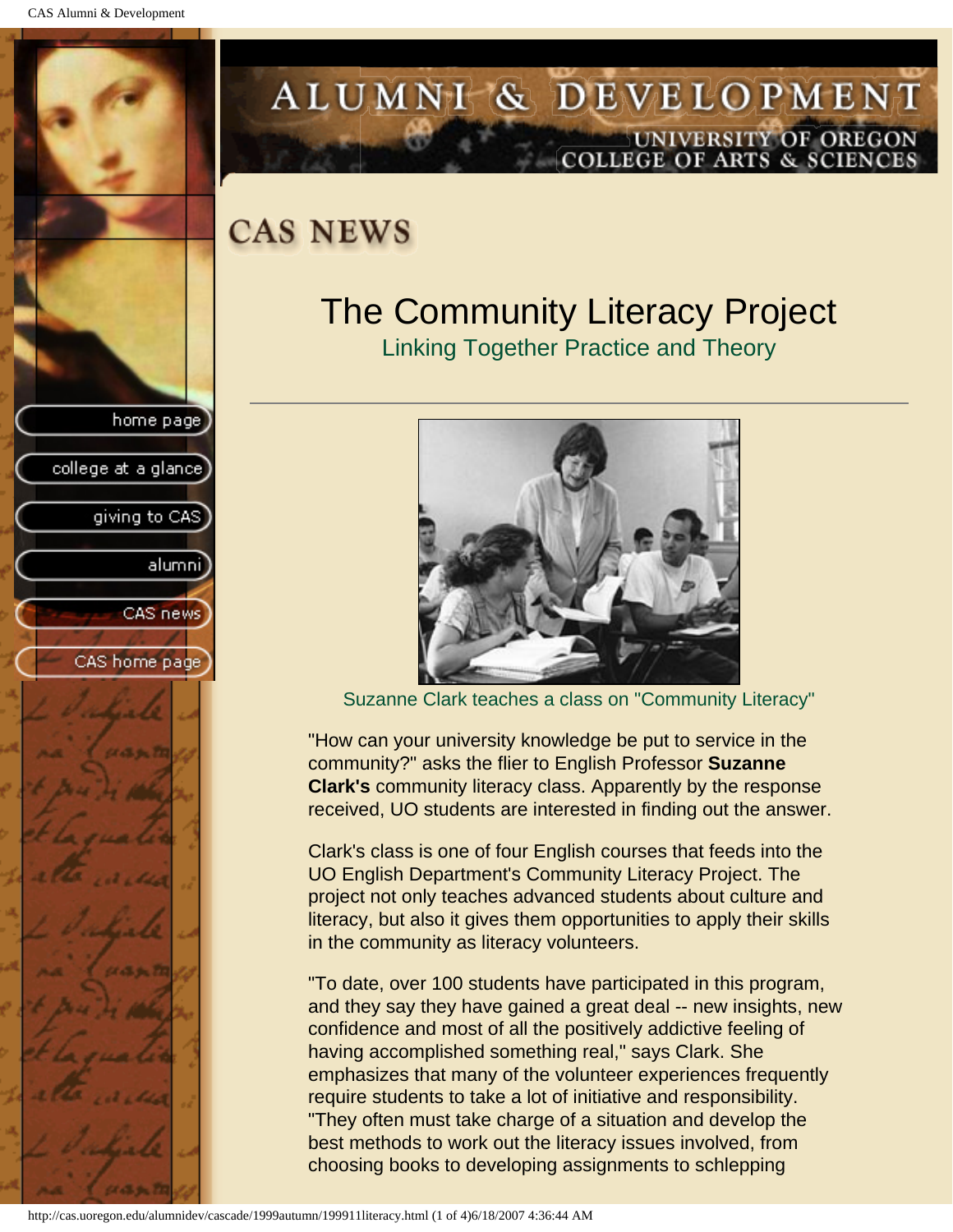![](_page_35_Picture_1.jpeg)

computer equipment or directing dramas or video production."

Clark says the students' practicums are combined with classes -- unlike most internship programs -- in order to take advantage of the interaction between theory and practice. The classes present the theory and history of cultural, critical and community literacies, youth literature, and ways of assisting others in writing and reading projects. The service learning component places students in schools, government agencies and community nonprofits.

Each year, a number of UO students volunteer at Skipworth, a juvenile detention center in Eugene. **Martha Evans**, the volunteer coordinator and training manager for the Lane County Department of Youth Services, says academic failure is one of the known risk factors for chronic juvenile offenders. Many of the youth at Skipworth have not attended school regularly and frequently come from homes where education and reading are not valued. Evans says they need individual attention to make the gains necessary to return to and be successful in public schools. UO students help by tutoring the youths individually, and working with them on vocabulary, phonics and comprehension skills.

**Keren Levine**, who took English Professor **Betsy Wheeler's** class on "Youth Literature and Service Learning," volunteered at Roosevelt Middle School. She says the experience gave her the opportunity to "try on the teacher's role." Levine set the children to work on their tasks, worked one-on-one with them, informally assessed their progress, and led small discussion groups.

Levine and her university classmates shared their volunteer experiences in a roundtable format during class. "This peer support and trouble-shooting was extremely useful to all of us," says Levine.

In addition to enabling students to gain experience in the offcampus world and the satisfaction of putting knowledge to work, the Community Literacy Project has other important benefits, notes Clark, such as helping build a bridge between the university and the community. "We do hope our students approach literacy broadly, with the idea that "literacy" implies the capacity of a person to fully participate as a citizen and member of the community, and not just the ability to decode words. We encourage them to volunteer at sites that will enable them to do that." The project also brings community members and teachers to campus where they participate in literacy and youth literature courses as speakers, panel members and students.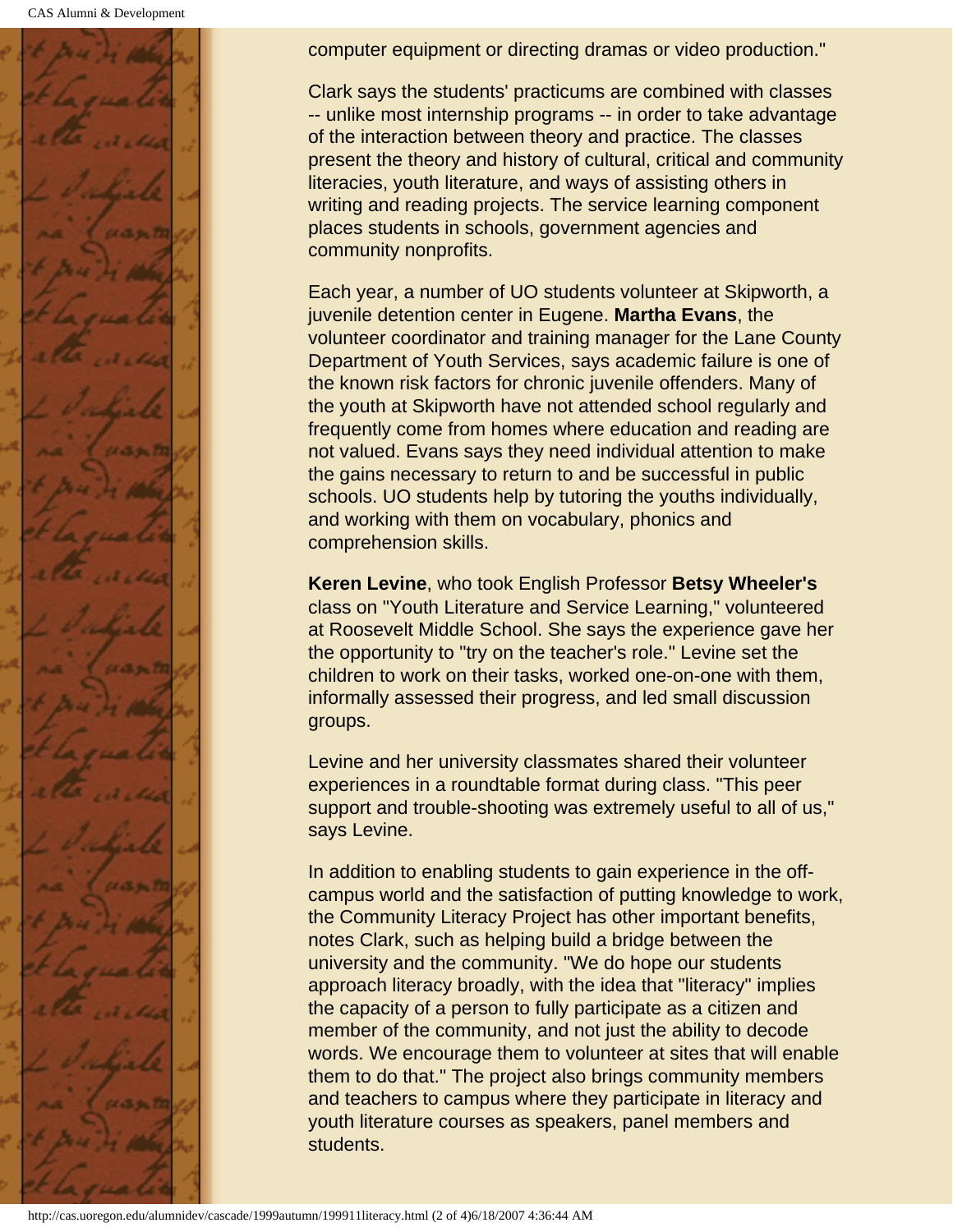![](_page_36_Picture_1.jpeg)

Levine thinks university students should be a visible volunteer force in the community. "Giving back to the community something of what we've been given is an ethic that has been with us for centuries and needs to be reinvented in every generation in response to changing needs." Levine would like to see a community service graduation requirement at the UO.

Because of the Community Literacy Project's success as a pilot program for the past two years, this fall -- pending funding -- the English department plans to formalize the writing project by bringing it under the supervision of the Center for the Teaching of Writing. The department also hopes to provide fellowships that will encourage the participation of more community members in the courses.

![](_page_36_Picture_4.jpeg)

**COLLEGE OF ARTS AND SCIENCES University of Oregon** 

#### **COMMUNICATE INNOVATE LEAD**

1245 University of Oregon • Eugene, OR • 97403-1245 (541) 346.3950 • FAX (541) 346.3282 • alumnidev@cas.uoregon.edu

Copyright © 1999 University of Oregon

Updated March 27, 2001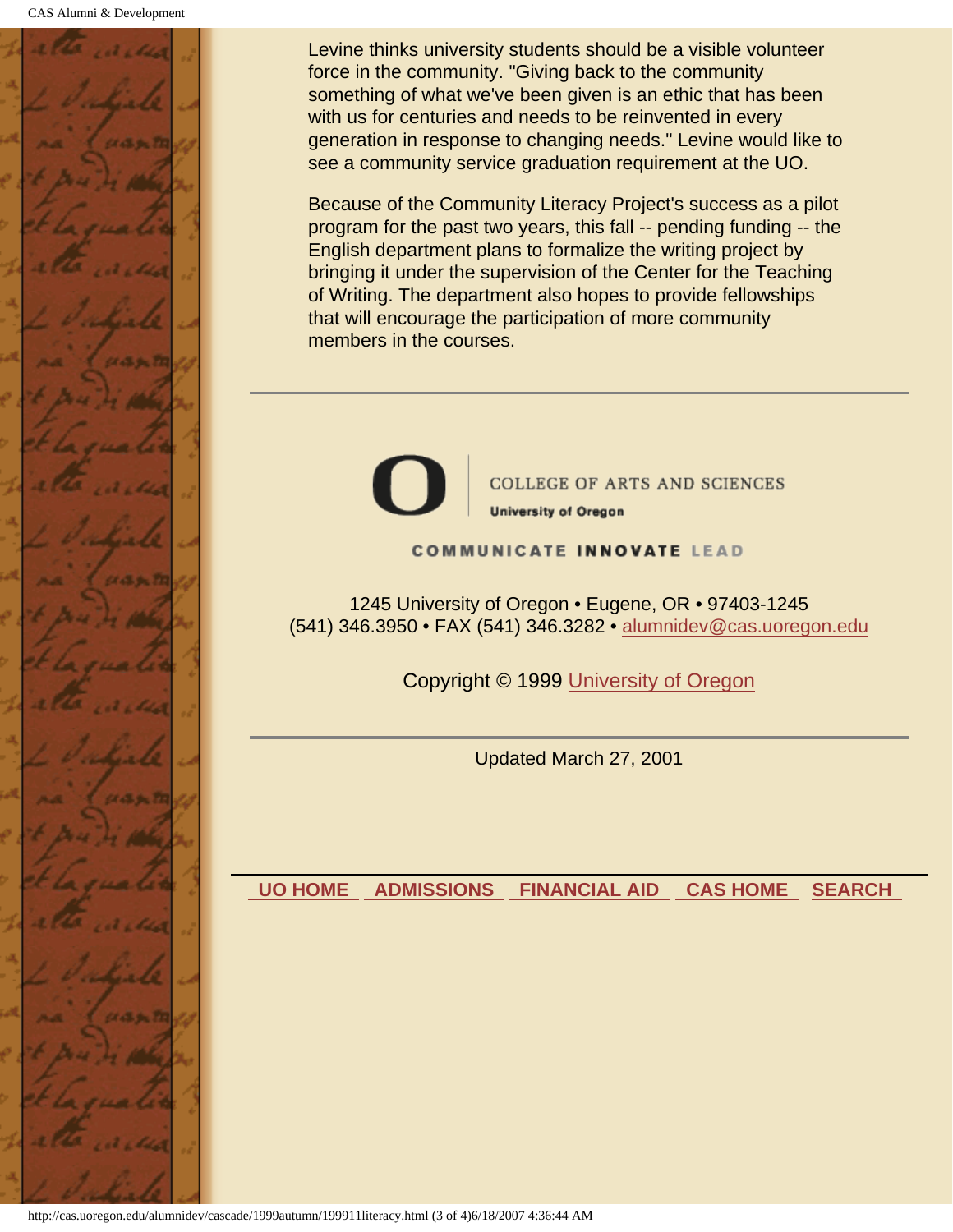<span id="page-37-0"></span>![](_page_37_Picture_1.jpeg)

## ALUMNI & DEVELOPMENT UNIVERSITY OF OREGON **COLLEGE OF ARTS & SCIENCES**

# **CAS NEWS**

# A Missing Link Discovered

Daniel Falk Finds Life in Dead Sea Scrolls

Daniel Falk, a recent arrival in the Department of Religious Studies, has spent a lot of time poring over photographs of old manuscript fragments. But as Oregon's resident expert on the Dead Sea Scrolls, he is piecing together more than two-thousand-year-old texts. By studying the liturgical writings of an ancient Essene settlement, Falk has gained insight into Jewish practices and prayers during a period scholars know little about.

![](_page_37_Picture_7.jpeg)

The Dead Sea Scrolls are ancient writings discovered, in 1947, in caves on the Dead Sea's western shore. The most famous of these, found near the ruins of a settlement by Wadi Qumran, date from the third century B.C. to the middle of the first century A.D., and apparently served as a kind of library for an isolated Jewish community. The manuscripts consist of biblical texts (along with what is known as the Apocrypha), hymns, prayers, and rules for community living. The biblical writings predate other extant manuscripts of the Bible by a thousand years. This has provided scholars with startling evidence that ancient scribes were exceedingly accurate in copying biblical manuscripts yet tolerated diverse textual traditions of the same writings in a single community. Falk says the scrolls "give witness to a very rich culture of writing and intellectual development that we otherwise don't have good access to."

Falk has been primarily interested in the prayer texts that are part of the scrolls. On the basis of his Ph.D. at the University of Cambridge, Falk published Daily, Sabbath, & Festival Prayers in the Dead Sea Scrolls (Brill, 1998), in which he argues that ordinary Jewish people prayed at specific times and in specific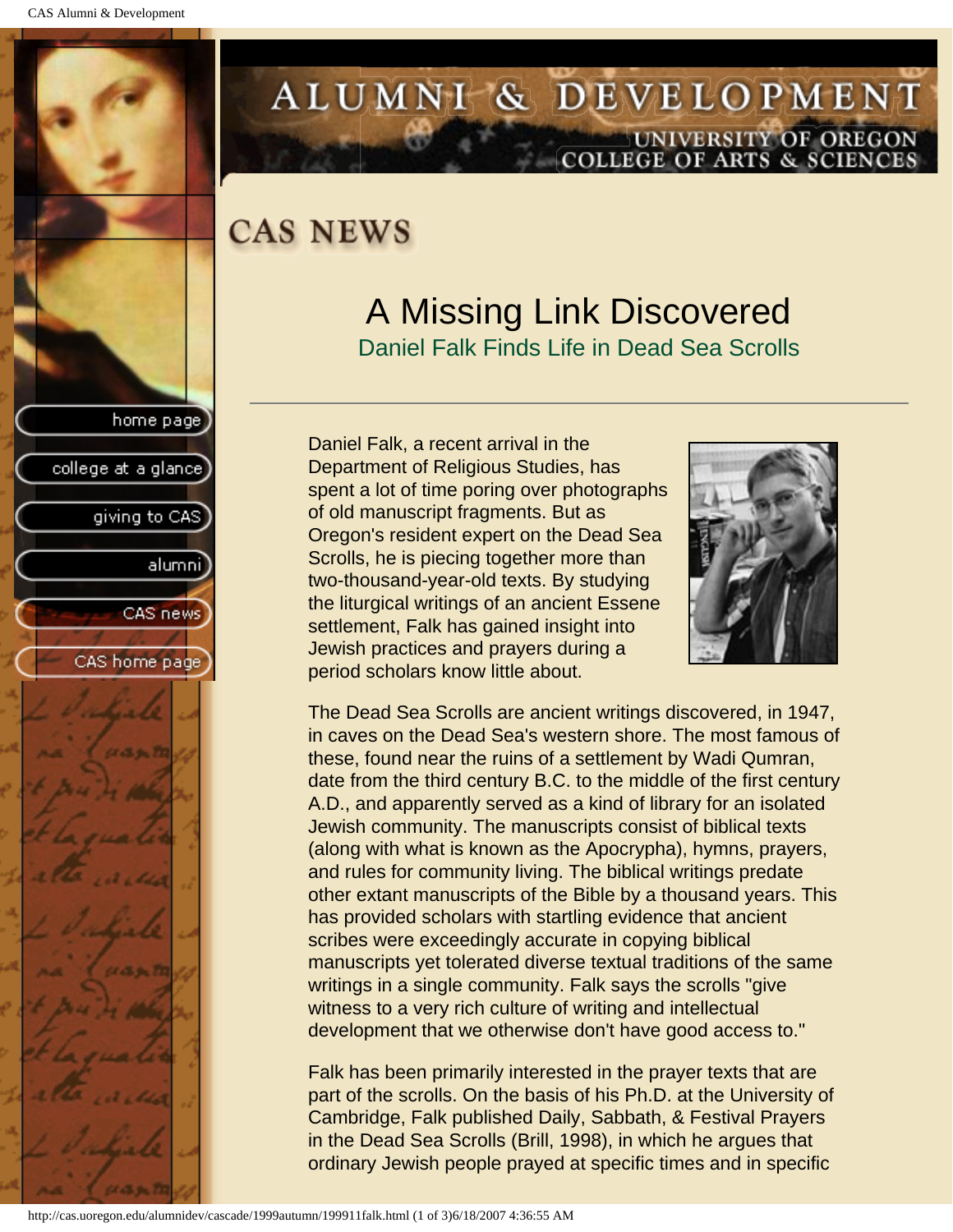![](_page_38_Picture_1.jpeg)

ways even during the Second Temple period. Scholars typically have held that liturgical and obligatory prayers developed in Judaism only after the destruction of the Temple in A.D. 70 -- as a replacement for it. While the Hebrew Bible contains no laws on prayer, the practice was highly regulated and ritualized by the second century A.D. When and how did liturgical and obligatory prayer develop in Judaism? Falk says with the Dead Sea Scrolls "we find the missing link."

After completing his Ph.D. at Cambridge, Falk did postdoctorate research at the University of Oxford and the Oxford Centre for Hebrew and Jewish Studies before joining the UO's religious studies faculty. As a member of the editorial team publishing a thirty-seven volume edition and translation of the scrolls, he was involved with reconstructing segments of the Dead Sea Scrolls, piecing together fragments based on damage patterns and other clues.

Falk also has had articles in the Journal of Jewish Studies and the Encyclopedia of the Dead Sea Scrolls. His current research looks into how the Essenes and other communities organized themselves, and how group identity related to biblical interpretations.

Falk says he became interested in the Dead Sea Scrolls through his studies of biblical Hebrew and early Judaism. Specifically, he wanted to learn about the link between the Hebrew Bible and the Christian Bible. "There is quite a considerable gap between the Old Testament and the New Testament," Falk says. "If you don't have the stuff that fits in between, it's a bit jarring."

![](_page_38_Picture_6.jpeg)

**COLLEGE OF ARTS AND SCIENCES University of Oregon** 

**COMMUNICATE INNOVATE LEAD** 

1245 University of Oregon • Eugene, OR • 97403-1245 (541) 346.3950 • FAX (541) 346.3282 • alumnidev@cas.uoregon.edu

Copyright © 1999 University of Oregon

Updated March 27, 2001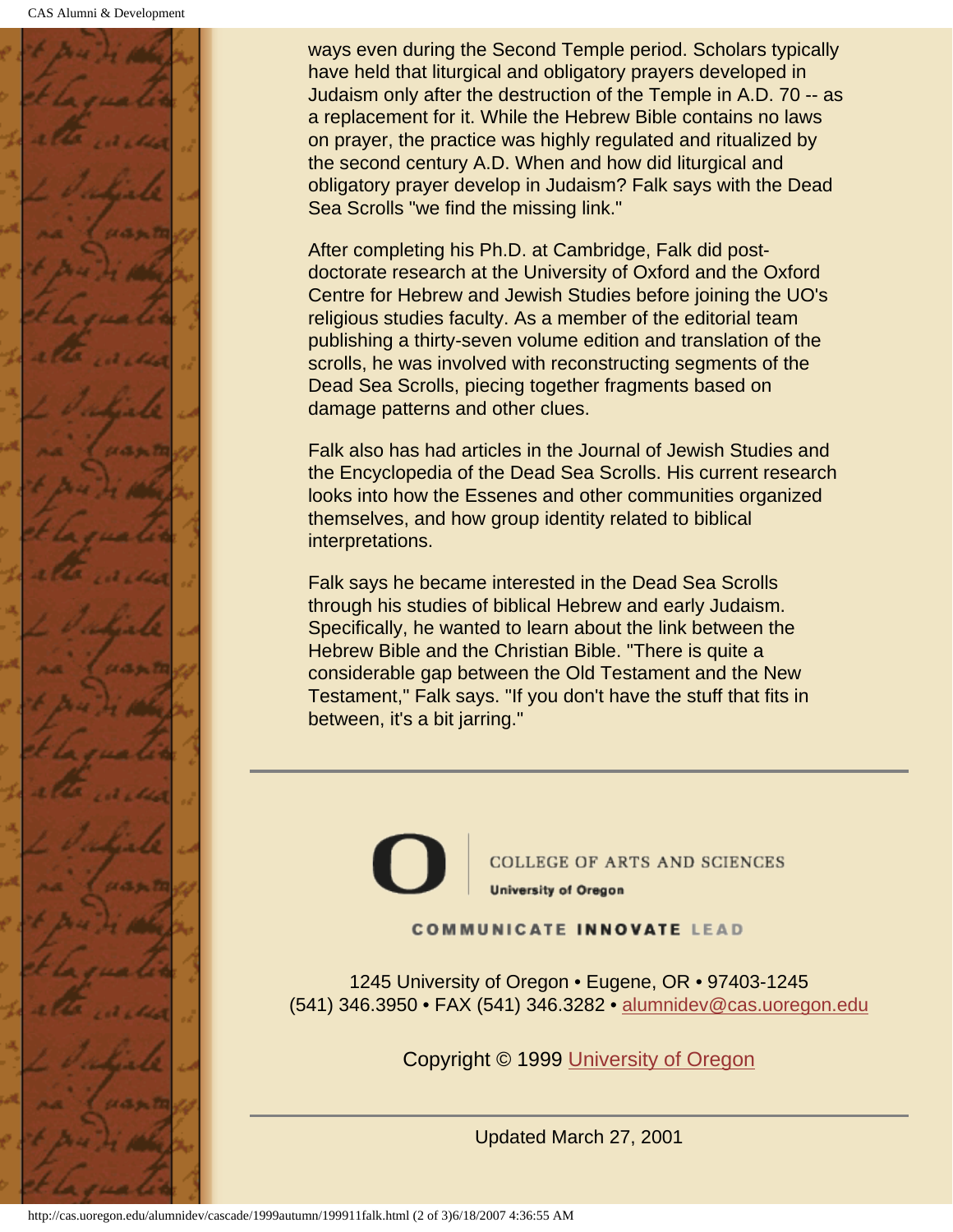<span id="page-39-0"></span>CAS Alumni & Development

home page

college at a glance

giving to CAS

alumnil

CAS news

CAS home page

## ALUMNI & DEVELOPMENT UNIVERSITY OF OREGON OLLEGE OF ARTS & SCIENC

# **GIVING TO CAS**

## **Gift Rap™**

**Questions and Answers about Charitable Giving**

![](_page_39_Picture_5.jpeg)

Welcome to Gift Rap, the CAS column about gifts and ways to give them. Gift Rap is for people who wish to make charitable contributions, but need some ideas about the mechanics about giving. If you have a special question or idea for converting an asset to a gift, please send it to

alumnidev@cas.uoregon.edu.

**Please remember:** CAS development staff members are officers of the University of Oregon. We can offer answers to your questions, but we cannot serve as your personal consultants or advisors. If you are thinking about making a charitable gift, please be sure to obtain independent, professional assistance from an accountant or attorney before making any agreements or signing contracts regarding the transfer of your assets, whether they be in the form of cash, stocks, bonds, real estate, or other property.

**Contents**

**[The Best Laid Plans…](#page-40-0)** (Autumn 2003)

**[The Importance of Annual Gifts](#page-41-0)** (Autumn 2002)

**[Appreciated Stocks](#page-42-0)** (Spring 2002)

**[Estate Tax Phase Out](#page-44-0)** (Fall 2001)

**[Got IRAs?](#page-46-0)** (Fall 2000)

http://cas.uoregon.edu/alumnidev/giving/giftrap.html (1 of 10)6/18/2007 4:37:03 AM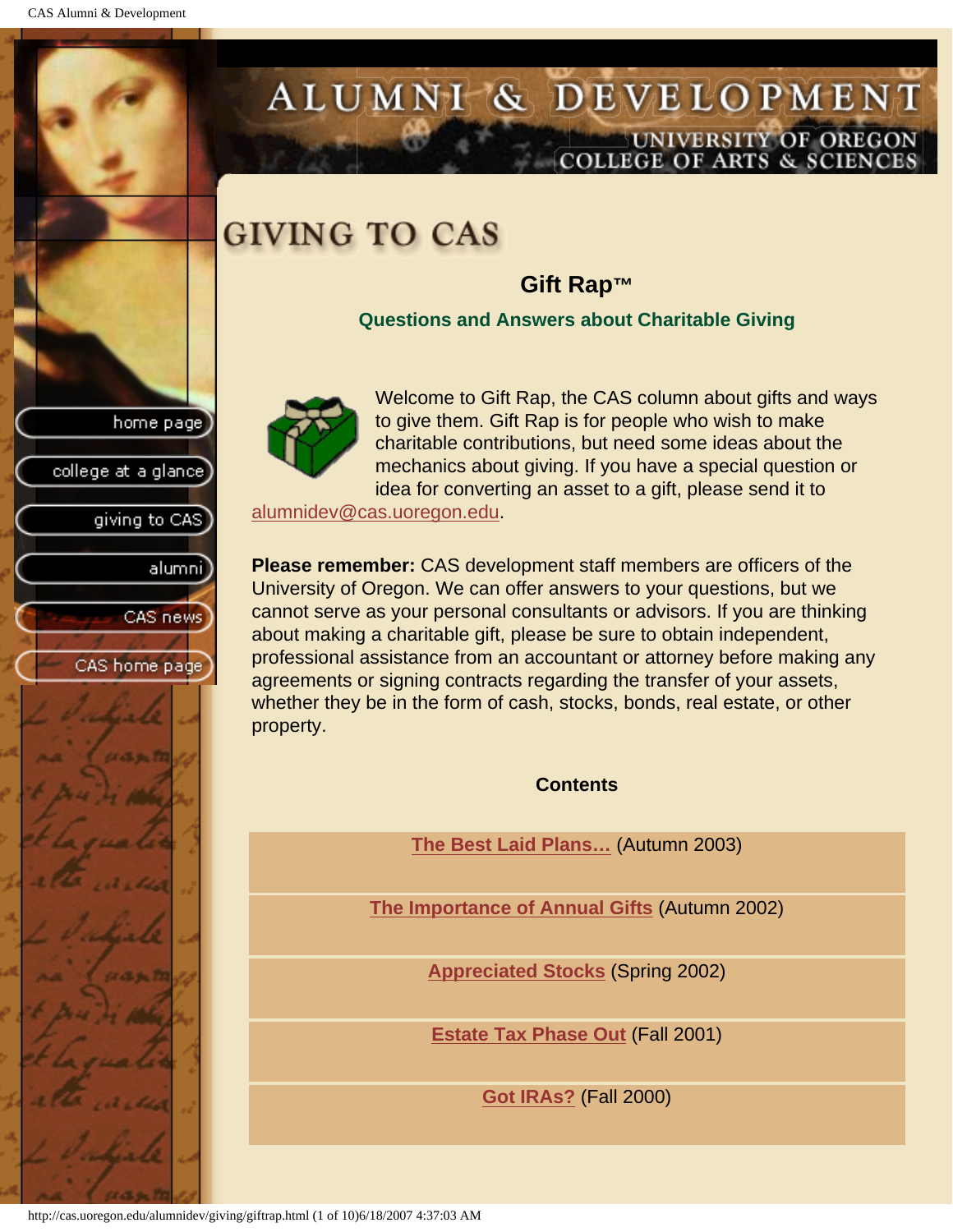<span id="page-40-0"></span>![](_page_40_Picture_1.jpeg)

**The Best Laid Plans…** *("Gift Rap," Cascade, Autumn 2003)*

Typically, the phrase "best laid plans" is followed by tales of mishap or woe. Often, however, the best plans produce the best results. That's particularly the case when people make plans to make charitable gifts.

According to Webster's, a plan is "an orderly arrangement of parts of an overall design or objective." For an increasing number of UO alumni, philanthropy planning has become an important part of either managing an asset base or arranging for future giving—for many, it's a combination of the two. Here are a couple of examples of vehicles for making "planned gifts."

## **WILLS**

Everyone knows about Wills. In your "Last Will and Testament," you record what assets or amounts you intend others to have after you die. In your Will you state your intention to transfer something from your estate to someone else or to charity.

**Benefits:** Wills can be written fairly easily and can be changed with a good degree of ease. The documentation can be as simple as filling out a form obtained online, at a library, or from the local stationer. When you notify a charity of your bequest intentions, you may be eligible for various donor benefits related to publications, event invitations, seminars, etc. And, of course, the charity will gratefully acknowledge your intended generosity.

**Considerations**: Wills may contain a variety of complex provisions for which you might seek the professional help of an attorney. Wills should be completed within the state and/or county of residence, and signed and witnessed in the presence of a notary. Writing and filing a Will won't give you any tax benefits related to charitable giving.

## **CHARITABLE TRUSTS**

A charitable trust is a vehicle used to orchestrate your gift of assets to a charity or charities. In creating a Trust, you transfer assets you own to an entity charged with management of those assets during your lifetime or beyond with distribution of the assets at your death or at the end of the term of the Trust.

**Benefits:** Creating a charitable trust carries a tax benefit for you in the year you fund it. The amount of the benefit depends upon such factors as what types of assets you use to fund the Trust, the amount you put into it, your age, what you get in return (in the form of life income or interest), and the length of the term of the Trust. You may instruct the Trust to pay benefits to your survivors for a specified term as well. You may still control these assets if you're the Trustee, although the Trust will own them. A properly prepared Trust, along with your Will, provides documentation for the final distribution of your assets after you die. Additionally, you become a recognized donor to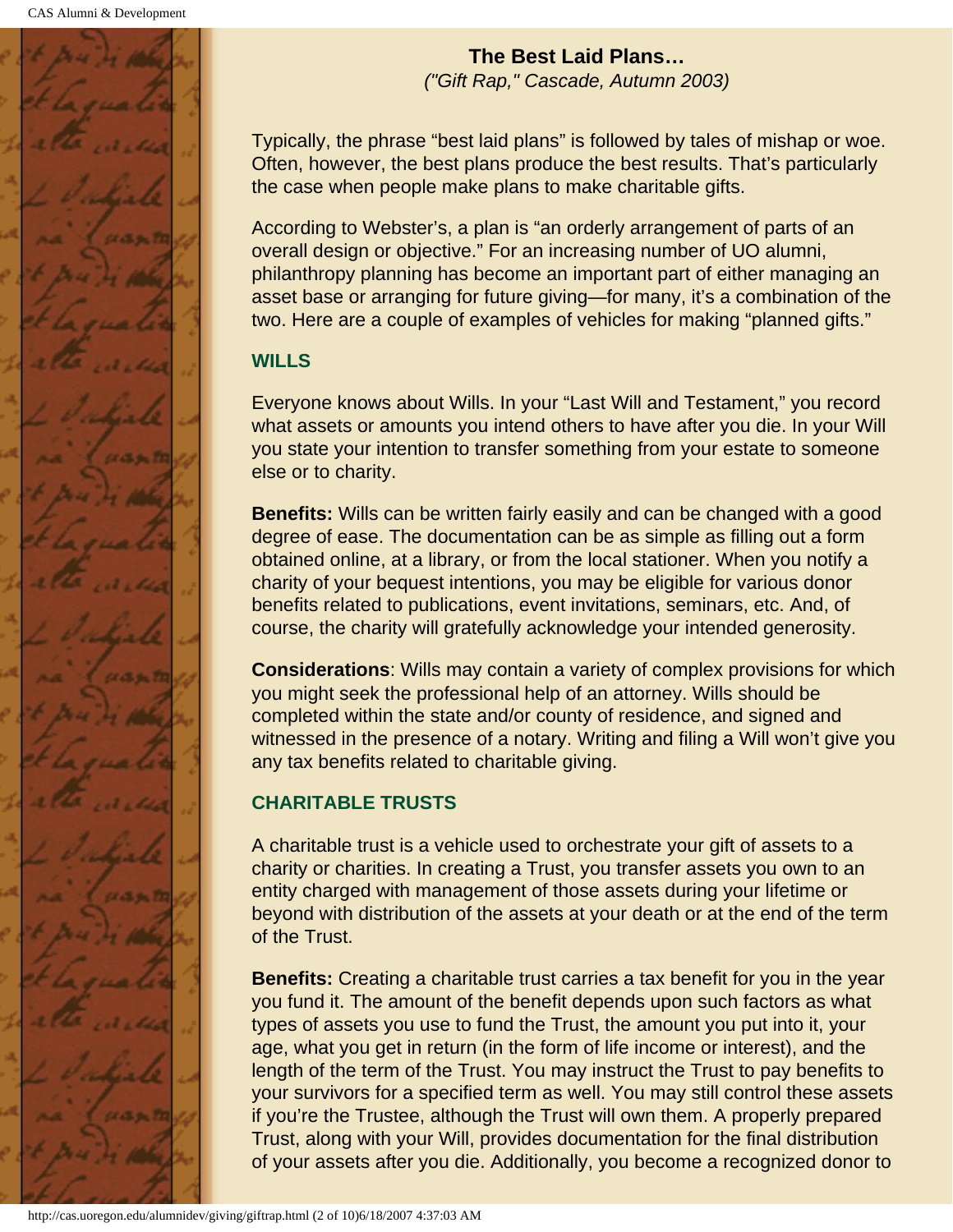![](_page_41_Picture_1.jpeg)

the charities named as beneficiaries.

**Considerations:** You may change your mind about which charities get how much, but, once you establish the Trust, you create an irrevocable commitment to give away your money. It's important to inform the charities of their future benefit, and what you have in mind for the terms of the gift. You'll want to be sure your desires are compatible with the mission of the institution you hope to benefit.

—*DB*

#### **Wise But Not Wealthy**

The Importance of Annual Gifts *("Gift Rap," Cascade, Autumn 2002)*

<span id="page-41-0"></span>**Dear Gift Rap:** Every time I read your column, you talk about gifts of stock or real estate—big gifts that, frankly, I'm in no position to make. Nevertheless, I'm a loyal alum who'd like to give something back to my alma mater. How can my gifts of \$250, or even \$500, have the greatest impact?

#### **Interested but Not Wealthy**

**Dear Interested:** You've made my day! Your intentions are both generous and extremely valued. Let me explain.

Every year through our Annual Giving Program, alumni like you give something on the order of \$300,000 to the various departments, programs, and special projects under the CAS umbrella. In academic year 2001-02, over 3,200 contributed.

Annual gift donors play an important role in providing our forty-four departments and programs with directed or discretionary dollars to help support teaching and research in focused ways. As direct funding from the state continues to decrease, your gifts assist our students and faculty in carrying out the important business of higher education. For example, the Economics department uses annual gifts to bring visiting professors to campus; Romance Languages augment several smaller scholarship funds with gift dollars; Chemistry helps support peer tutors and undergraduate poster sessions at which students present their research. Our academic community is sustained in myriad ways through your generosity.

In addition to department and program giving, many of our CAS alumni designate their gifts for the highest priorities of the liberal arts and sciences. The dean of the college uses these contributions to underpin the broader instructional and research agenda and also to help promote additional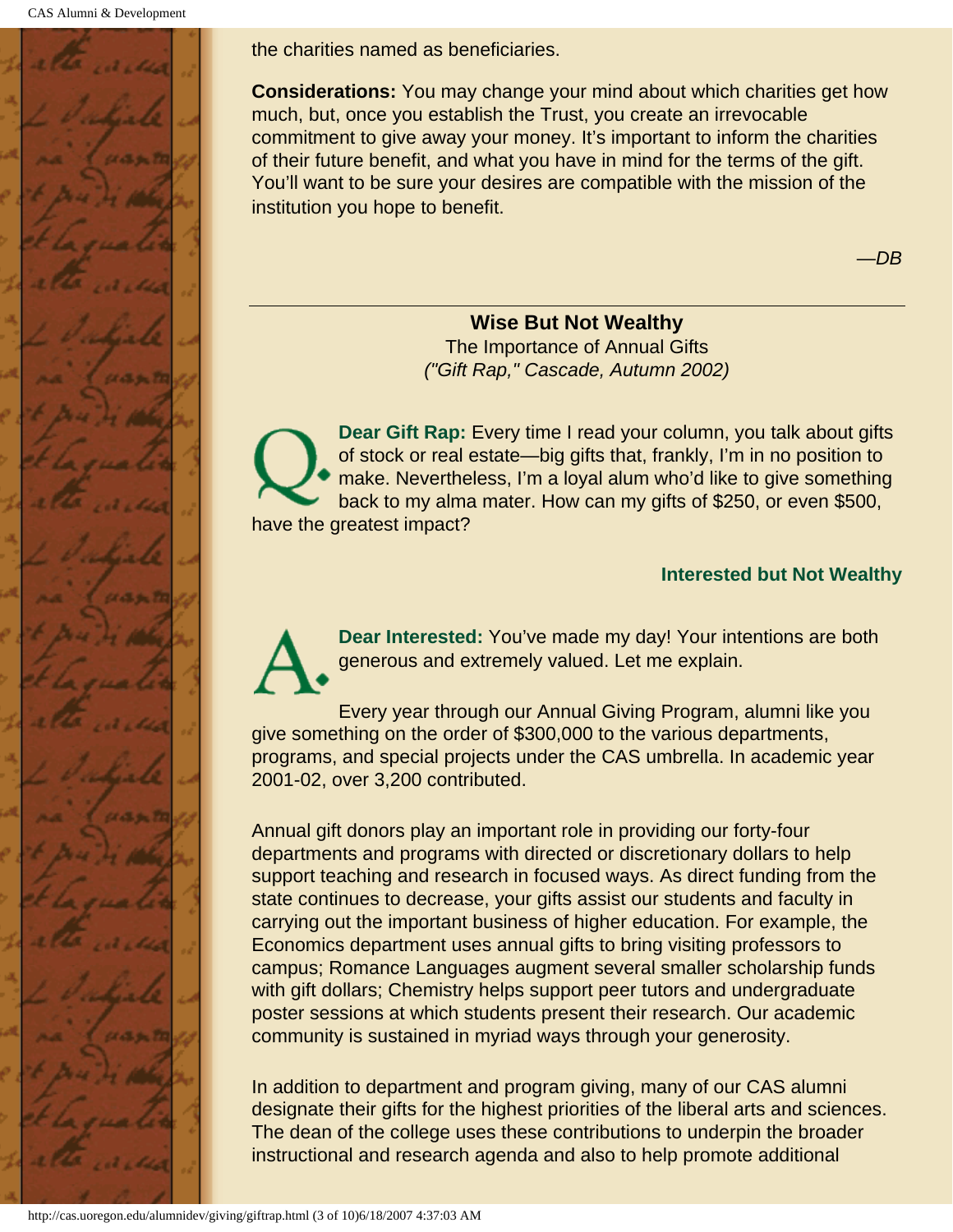![](_page_42_Picture_1.jpeg)

participation by alumni. For the past several years, unrestricted gifts have been used to launch innovative curriculum across the college, such as the Professional Distinctions Program that began just last year.

Aggregate annual support of CAS is an essential component in building a funding package for all the parts of our academic unit. You can't have the aggregate without the individuals who make up the whole. Please know that we're very grateful for the assistance.

> For more ideas about making annual gifts, please see **10 Ways to Make a Difference**.

**Appreciated Stocks** How Can I Be So Rich and Feel So Poor? *("Gift Rap," Cascade, Spring 2002)*

<span id="page-42-0"></span>**Dear Gift Rap:** In calendar 2000, I made charitable gifts using some highly appreciated tech stocks. Since then, many of those stocks have tanked! While I have maintained a relatively diversified portfolio, the overall loss of value to it has been significant. I still want to make charitable contributions to the UO, but don't know if stock is still the gift vehicle of choice anymore. What are you hearing from other people?

### **Depreciated in Drain**

**Dear Drain:** First, thank you for your prior giving and for your intention to continue as a donor. You represent that solid gold cohort of alumni and friends whose annual gifts help us to maintain the quality of teaching and research we have come to expect at the UO.

Second, let's address your concern about using stocks to make gifts. One of the folks on campus who keeps track of stock gift transactions has confirmed that such gifts in aggregate were down for the busy season between September and the end of December. This has clearly been the case across the charitable giving sector.

However, there are still many people taking advantage of this very efficient way to make charitable gifts. Indeed, among the stock brokers with whom we typically do business, most made their charitable gifts using appreciated stock again in 2001. And they encourage their clients who have gift intentions to do the same.

Although the markets are down, many people purchased stock several years ago and have seen significant appreciation in individual stocks from the time they bought them. Many stocks soared during the boom years, and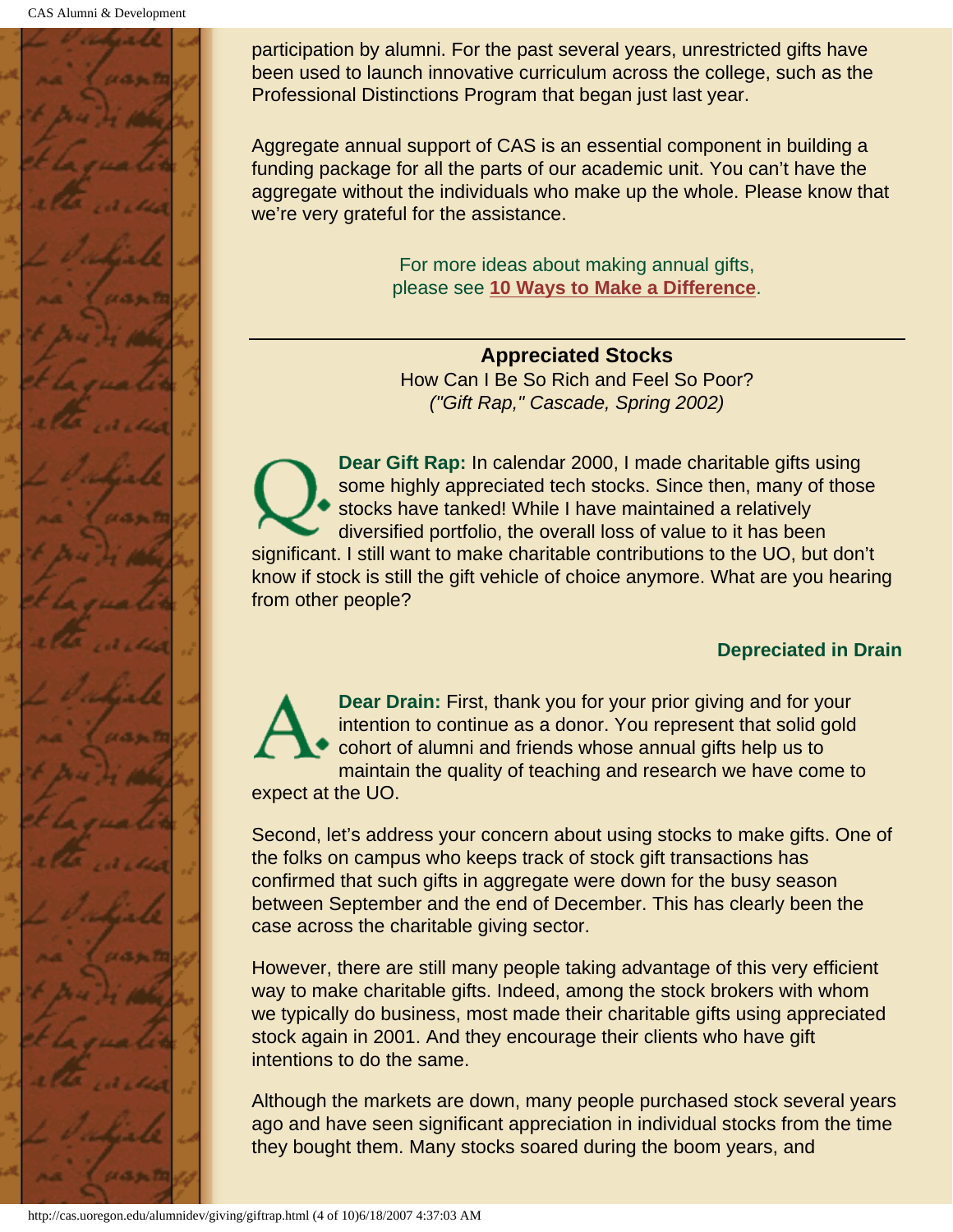CAS Alumni & Development

![](_page_43_Picture_1.jpeg)

subsequently fell back from their high points. Nevertheless, a lot of these same stocks have a far greater value than their original purchase price.

Here's an illustration: you bought ZipCo stock for \$10 a share in 1985. By 2000, it had split twice and was selling at \$85. But, its value dropped precipitously during 2001; it's now selling at \$50. But look: you now have perhaps 4 times the number of shares that you started with, and each one is worth \$40 more than what you paid for it! You have been thinking of starting a scholarship fund or a faculty retention fund at the UO, and were going to do so with a gift of \$25,000. If you sold your ZipCo stock to create the cash for such a gift, you'd have to pay tax on the difference between what you paid for the stock and it's current sale price (500 shares x \$40 per share x 20% long term capital gain  $= $4,000$ ). By transferring the shares to the UO Foundation, you would get a tax deduction for the fair market value of the stock and you pay no capital gain tax on the transaction.

It's not too early to begin planning your charitable gifts for 2002, and to consider what kind of assets you will use to make your gifts. For many people, a direct transfer of appreciated stock or mutual fund shares is still a very efficient way to make charitable gifts. But the key word here is planning. You may want to evaluate your portfolio and discuss your intentions with your broker, financial advisor, or accountant.

**Dear Gift Rap:** The formerly amazing stock markets of not long ago gave me a great tool for making gifts to my favorite charities, the UO being top of my list. I had created a special portfolio of stocks to give me some extra income and to build a nice equipment fund for the UO's biology department. Ultimately, the UO will get the remainder of the portfolio when I die. At present, it's worth about \$250,000.

Since the markets have stopped soaring, I'm wondering if you have some ideas about how I can use my "UO Stock Fund" over time to make my gifts, get some income, and perhaps keep the principal from eroding too much.

### **Pondering in Pendleton**

**Dear Pondering:** The preceding illustration offered a great opportunity to suggest planning an annual strategy for making charitable gifts. You have taken this notion several steps further by developing a long term gift plan. In executing the plan you have already benefited the UO, and for this we are very grateful. However, it sounds like you're wondering what you can do to continue the plan given a downturn in the market that might have an adverse impact on your ultimate gift to the UO.

A charitable trust, established with the University of Oregon Foundation (UOF), could be the way to continue with your plan in full measure. The UOF will convert your stock to a fund that will pay you income for the rest of your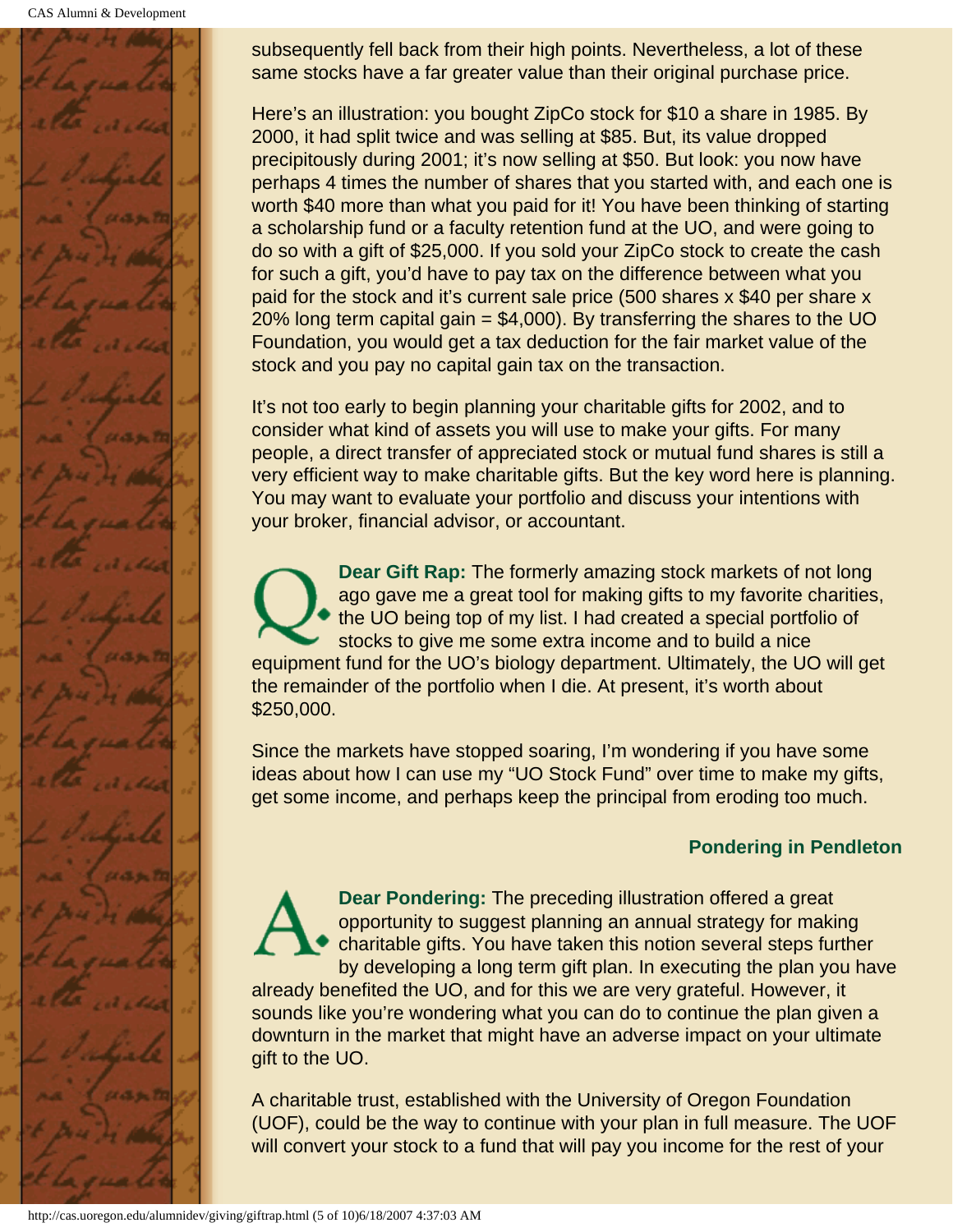![](_page_44_Picture_1.jpeg)

life. By giving the stock to the UOF, you will avoid paying the gains taxes you would have incurred had you sold the stocks yourself. While you will have to pay regular income tax on the distributions you get from the trust, you may well mitigate these by making your annual gifts to the biology department.

There are additional benefits as well

• you will get a tax deduction in the year you establish the charitable trust

• you can choose fixed amount trust payments, or variable payments that will be tied to the performance of the trust investments

• the final distribution to benefit the biology department may well exceed your original intentions

It's important to note that the formula for figuring income and tax deduction is dependent upon your age and a few other criteria. As with any such vehicle, it's always important to consult with your own financial advisors before signing away your assets.

#### **Estate Tax Phase Out**

By Terri Krumm, Director, UO Office of Gift Planning *("Gift Rap," Cascade, Fall 2001)*

<span id="page-44-0"></span>**Dear Gift Rap:** I'm 58 and my wife is 56. Over the past several years, we have enjoyed sharing our good fortune with our alma mater, the UO, and would like to continue doing so. Our goal is to make a lasting difference for the Department of Geography. We were planning to do this via our wills. Does that still make sense with the estate tax phase out and repeal? Is estate planning a thing of the past? What should we be concerned with now?

#### **Planning in Portland**

**Dear Planning:** You raise some good questions. Even with a repeal of the estate tax, estate planning will still be necessary because, under the new law, the tax burden will be shifted from the estate to the heirs. Congress has legislated for the repeal of

the estate tax three times in the past, yet those laws were defeated before they could be enacted. The estate tax repeal provision calls for a phase-out of the estate tax during the years 2002 to 2010. In 2010, Congress must reenact the law for it to continue to be effective.

*Here is a chart of the phase-out schedule:*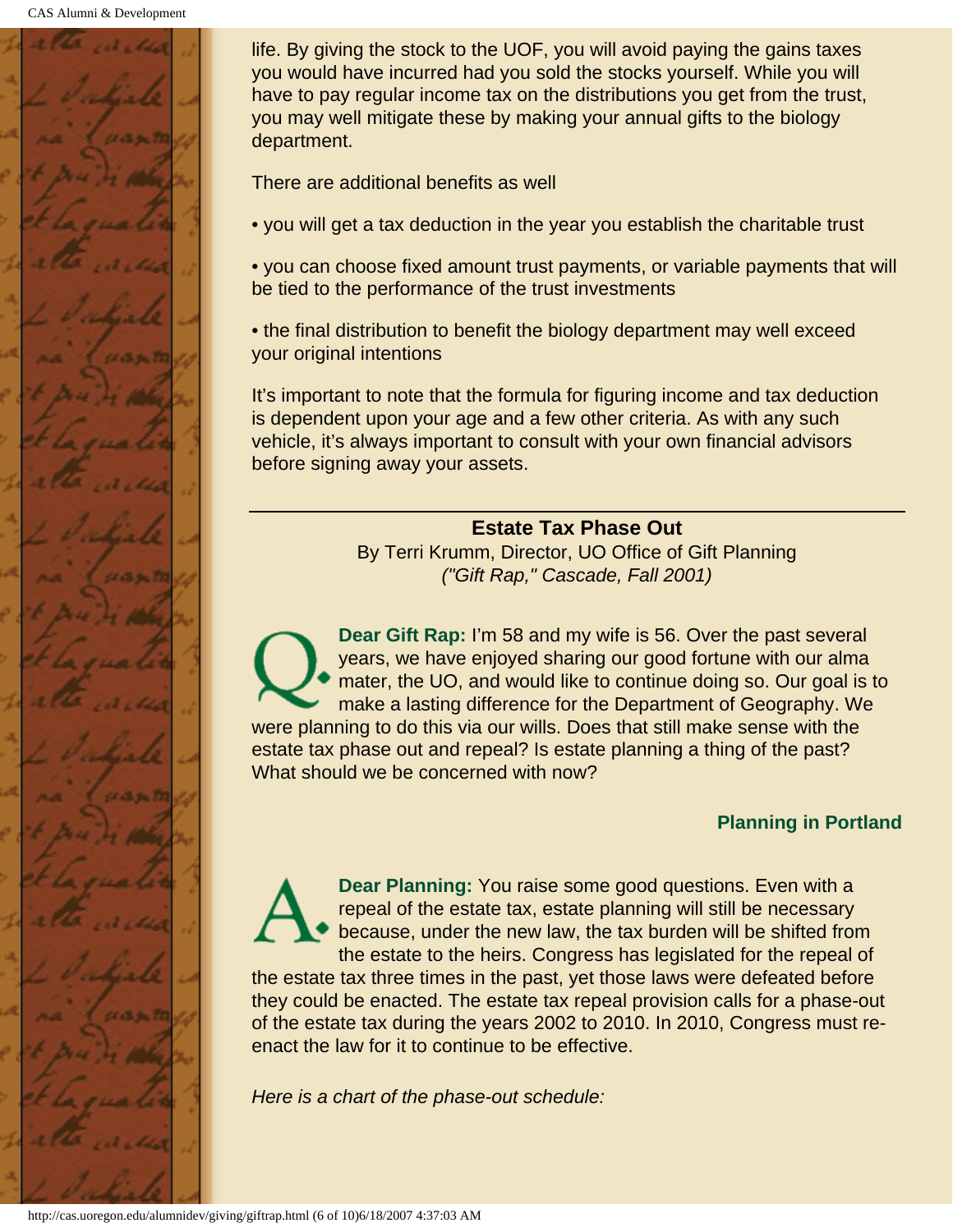![](_page_45_Picture_1.jpeg)

### **ESTATE TAX PHASE-OUT SCHEDULE**

| Year | <b>Exempt Amount</b> | <b>Maximum</b><br><b>Rate</b> |
|------|----------------------|-------------------------------|
| 2002 | \$1,000,000          | 50%                           |
| 2003 | 1,000,000            | 49%                           |
| 2004 | 1,500,000            | 48%                           |
| 2005 | 1,500,000            | 47%                           |
| 2006 | 2,000,000            | 46%                           |
| 2007 | 2,000,000            | 45%                           |
| 2008 | 2,000,000            | 45%                           |
| 2009 | 3,500,000            | 45%                           |
| 2010 | <b>Tax Repealed</b>  | 0%                            |

### *The effect of the repeal of the estate tax:*

In the year 2010, property inherited by heirs in excess of the exemption amounts will be subject to capital gains tax when it is sold. Under the previous law, the heirs received the assets on a "stepped-up" basis, and the estate paid taxes on the appreciation of the property. With the repeal of the estate tax, the estate will no longer pay tax; however, the heirs will. Under this scenario, the heirs will not receive a "stepped-up" basis on the assets. Instead, they will receive the assets at "carryover" basis, which is *the value of the original basis.* The effect of this will be that if the heirs liquidate the asset, they will have to pay capital gains tax, currently at a rate of 20%, on all appreciation of the asset from the original date of acquisition. But remember, the repeal is slated for 2010. A lot could happen between now and then.

Also even under the new law, retirement plan assets (and IRAs) will still be subject to income tax of up to 35%-38.6% by the recipient. So, these are good assets to give to the College of Arts and Sciences, because the University of Oregon Foundation is a nonprofit corporation, and will not have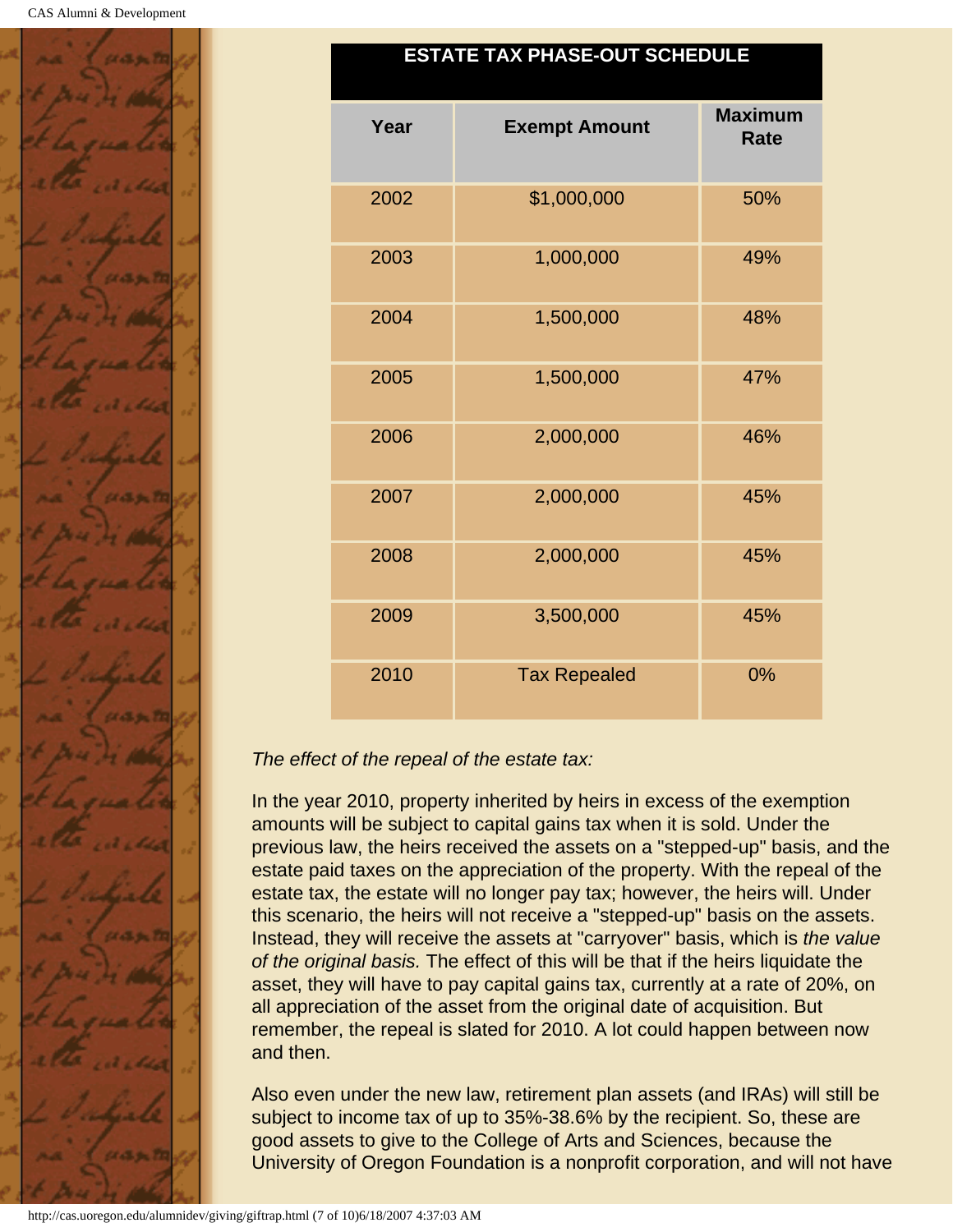CAS Alumni & Development

![](_page_46_Picture_1.jpeg)

to pay income taxes on these tax-deferred assets, like an heir would. In fact, IRAs are still one of the best assets to give to charities, because the taxes incurred on them before they reach the heirs would amount to the heirs receiving twenty-five cents on the dollar, until 2010, at least.

Planning your estate is a journey that involves a look into your future and what you would like to accomplish in your life. First, consider your needs. What portion of your wealth are you going to need now and in retirement to assure financial independence? Second, after providing for your financial independence, what do you want to provide for your family? What values could you pass on to them? Third, what legacy do you want to leave that reaches beyond your family, to your community? This legacy can also communicate your values and create a legacy for future generations. One way you could establish an enduring legacy is by supporting the College of Arts and Sciences through a gift to the University of Oregon Foundation.

Many people think that estate planning involves attorneys, accountants, and other advisers. Actually, the process begins with you. So, take an active role in planning your future and deciding what kind of difference you would like to make in your lives, the lives of family members, and your community. The College of Arts and Sciences development staff will be happy to discuss your estate plans with you and give you ideas.

> **Got IRAs?** *("Gift Rap," Cascade, Fall 2000)*

<span id="page-46-0"></span>**Dear Gift Rap:** I'll be 68 next year, and my husband turns 70 in December. We're both working, although I plan to retire soon. Our long-term financial picture looks good: we have pensions, a solid stock portfolio and significant assets in IRAs. We started opening IRAs twenty years ago, so the funds have accumulated quite a bit. We want to share our good fortune with the UO and would like to establish a fund for faculty in the Department of Philosophy.

Originally we were going to transfer some of our IRA assets to the UO, thinking they worked like stock. However, I was told that we cannot simply transfer the IRAs to the UO Foundation—that first we must take distributions as regular income, pay the tax, and then give away cash. Is this correct? We were thinking of using the IRAs for charities and passing some along to our kids. What are our options?

**Lottsa IRAs in Bend**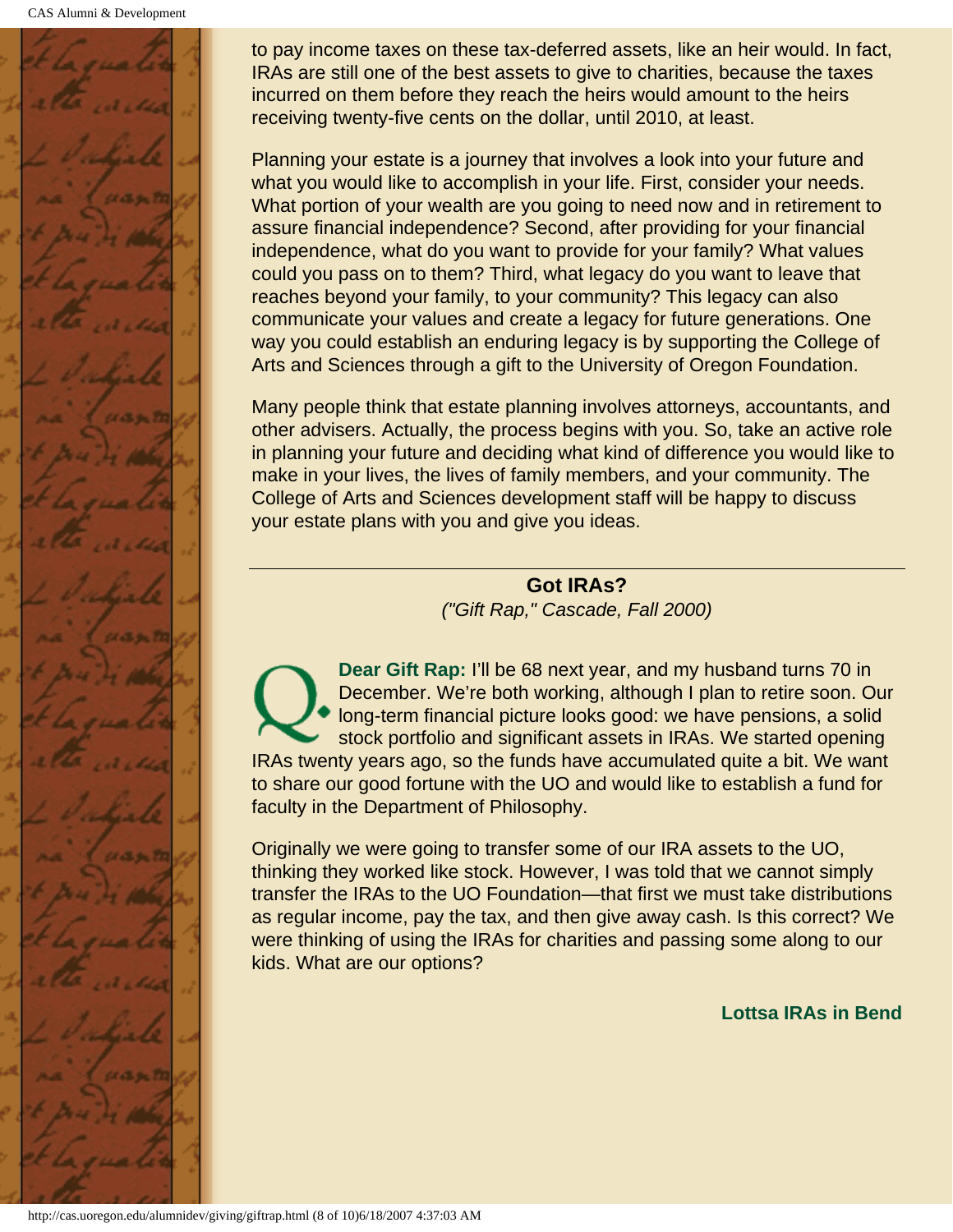![](_page_47_Picture_1.jpeg)

**Dear Bend:** Thanks for your question. Your desire to increase your charitable giving is admirable. Making such an investment at the UO will have an important impact. Any of our staff would be pleased to discuss gift options with you.

Regarding your Individual Retirement Annuity (IRA) dilemma, many folks find themselves in a similar situation. You are correct about how you may use your IRA to make a charitable gift: at present, you cannot simply transfer IRA assets to a charity, but first must take the distribution and then make a cash gift. Also, beginning at age 701/2, you must take minimum IRA distributions, and these are treated as regular income with concomitant income tax liabilities.

Additionally, IRAs are opened with after-tax dollars, and the tax on the growth is deferred until you start taking distributions. The hitch is that whatever you do not use during your lifetime is subject to significant taxation upon your death. Under the current rules, if you leave a large portfolio of IRAs, there's a very high probability that a huge percentage of your remaining IRA assets will go to pay the taxes on the accumulated growth. It's not uncommon to have as much as 80 percent of the remainder go to taxes, leaving little of the IRAs for either a bequest or inheritance.

In most cases, you do have some recourse. Depending on the limitations of the individual account, you can make a charitable organization, like the UO Foundation, beneficiary of your IRAs. This may reduce your estate's tax liability relative to the IRAs. Second, and in the near term, you can use the IRA distribution to make a cash gift. Because it's cash, you can claim a charitable deduction of up to 50 percent of your adjusted gross income (AGI) in the year you make the gift. If you can't use the entire deduction that year, you can carry it forward for five more years. The deduction for appreciated property (stock, real estate) is 30 percent (and you avoid the capital gain tax). Many people find that they can make a pretty substantial gift using IRA funds and limit—if not mitigate entirely—the tax on the IRA distribution.

### **Here's an example:**

Your AGI of \$150,000 includes an IRA distribution of \$50,000. You give \$50,000 in cash to the UO Foundation to establish a faculty fund in philosophy. You can deduct the entire \$50,000, thereby reducing your taxable income to \$100,000.

But please consider consulting with your accountant or tax advisor if you have not already done so. It is very important to review IRAs and the contracts that stipulate the terms of distributions. It also will be useful to get a head start on your tax planning for this year, especially if you're contemplating a pretty big change in your income picture. You'll want to give yourselves plenty of time for filing the necessary paperwork for IRA distributions. It can sometimes be a lengthy process. Don't wait until November to start the process.